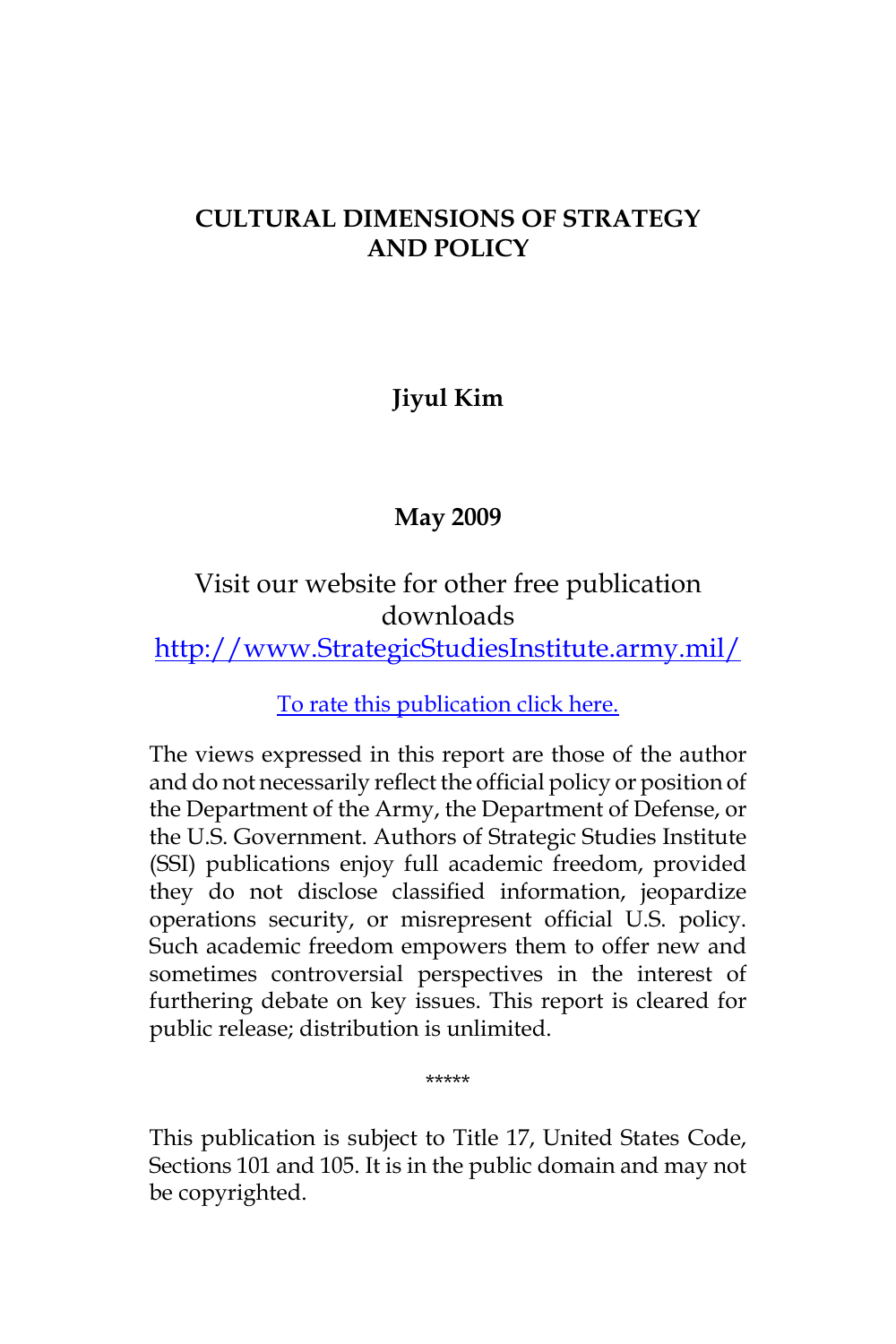This paper is the product of many people over the last 3 years, when the U.S. Army War College (USAWC) decided that a new approach was required for the regional studies courses. Instead of an approach based solely on U.S. interests, it was determined that an approach that takes the perspective of the other side would be more useful; in essence, to use culture as a means to determine the what and the why of the others' interests that could help in the formulation of U.S. strategy and policy, its implementation and a favorable outcome.

In the spring of 2006 the six regional directors gathered to formulate our first effort. To them, this paper owes its initial debt: Dr. Craig Nation (Eurasia), Dr. Gabriel Marcella (Americas), Dr. Larry Goodson (Middle East), Colonel Bob Applegate (Europe), and Colonel Tom Dempsey (Africa). Dr. Nation in particular developed the initial framework now known as the Analytical Cultural Framework for Strategy and Policy (ACFSP). It originally consisted of six dimensions instead of the three that are presented in the current version. The original version of the framework presented here was a bare bones affair, the product of a hurried effort that is too often true in military bureaucracy; but it provided the intellectual foundation for a new series of regional studies courses offered to the USAWC class of 2007. The framework was further refined for the class of 2008, but was still far from a complete conception.

For the Class of 2009, the USAWC decided to introduce these cultural concepts and framework to the students in the beginning of the year as part of the Strategic Thinking course. Thus, the framework is included in the first course of the core curriculum where students are introduced to fundamental thinking approaches (for example, creative, systematic, ethical, and historical) that will inform their study for the rest of the year as well in future assignments.

This paper is the foundation of that lesson in culture and serves as one of the theoretical pillars for the rest of the core curriculum and the regional studies courses. It represents thoughts and feedback provided by many members of the faculty and students from the Class of 2008. Particular gratitude is extended to the following for their extraordinary contributions: Ambassador Cynthia Efird, Colonel Charles Van Bebber, Richard Smyth, Colonel Dwight Raymond, Colonel (Ret.) Don Boose, and Aloysius O'Neill.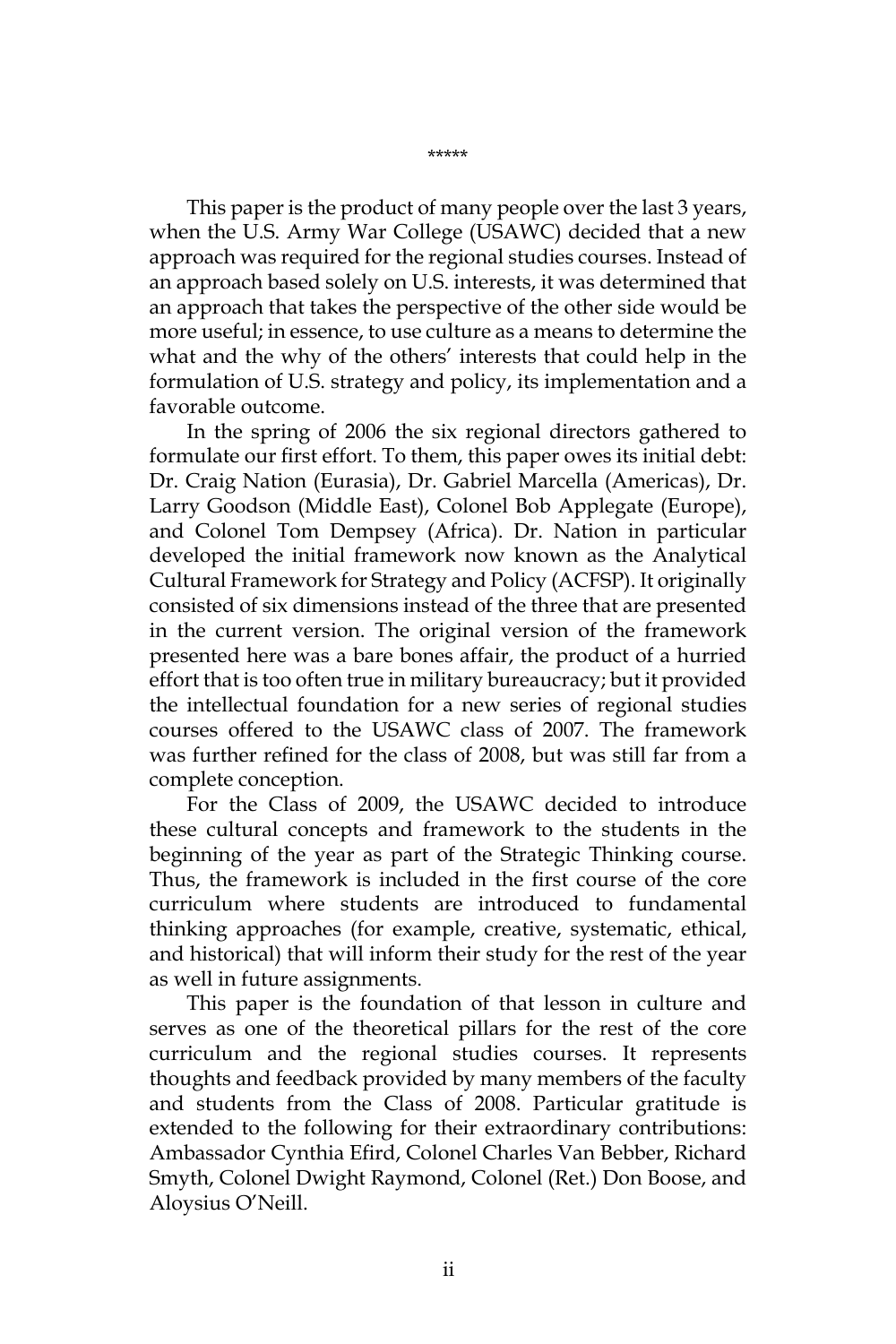#### \*\*\*\*\*

Comments pertaining to this report are invited and should be forwarded to: Director, Strategic Studies Institute, U.S. Army War College, 122 Forbes Ave, Carlisle, PA 17013-5244.

\*\*\*\*\*

All Strategic Studies Institute (SSI) publications are available on the SSI homepage for electronic dissemination. Hard copies of this report also may be ordered from our homepage. SSI's homepage address is: *www.StrategicStudiesInstitute.army.mil*.

\*\*\*\*\*

The Strategic Studies Institute publishes a monthly e-mail newsletter to update the national security community on the research of our analysts, recent and forthcoming publications, and upcoming conferences sponsored by the Institute. Each newsletter also provides a strategic commentary by one of our research analysts. If you are interested in receiving this newsletter, please subscribe on our homepage at *www.StrategicStudiesInstitute.army. mil*/*newsletter/.*

ISBN 1-58487-389-2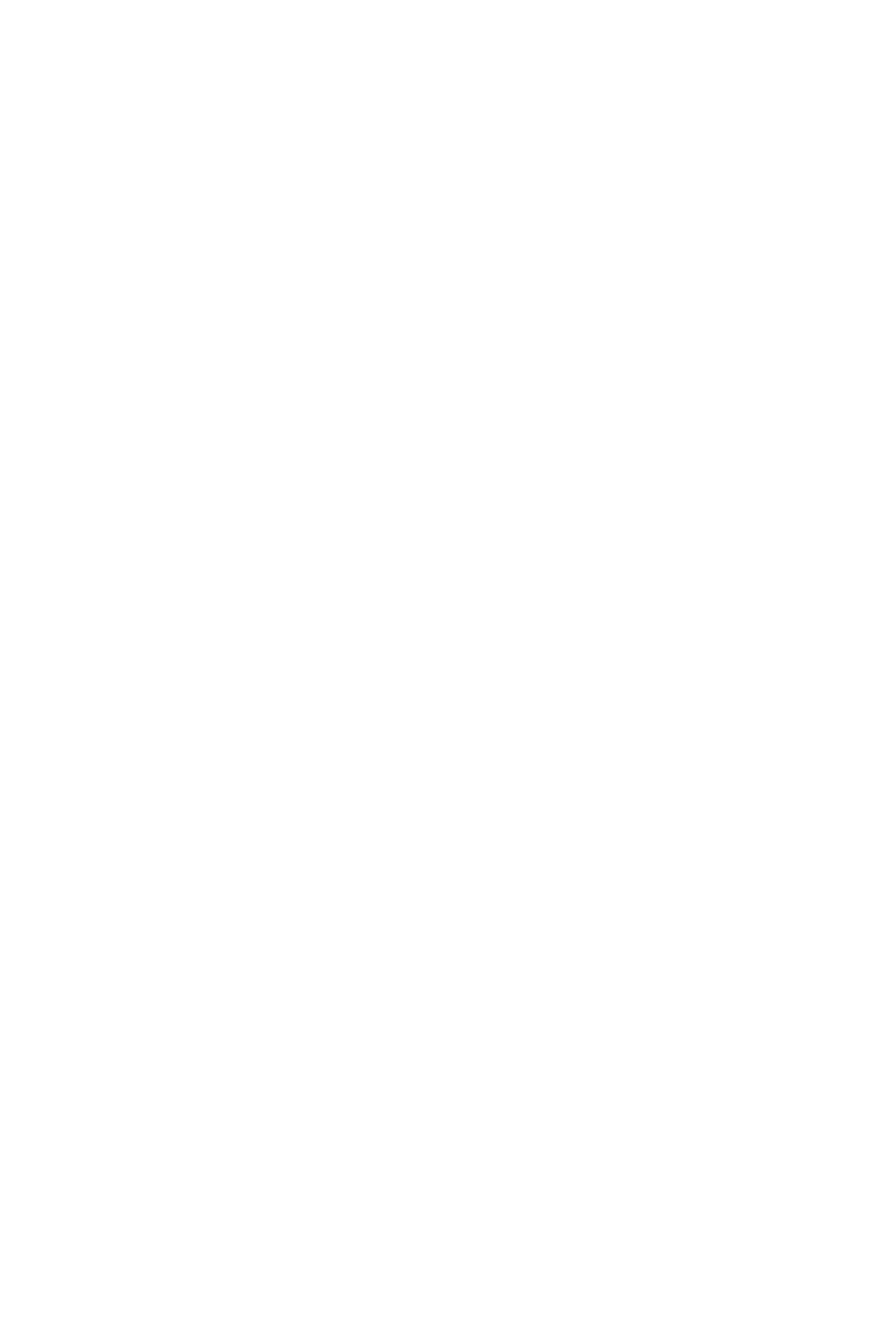#### **FOREWORD**

This Letort Paper explores the intersection of culture with strategy and policy. Given the recent emphasis and attention on cultural aspects of national security, this is a timely and appropriate contribution. The concepts and framework provided herein have formed the foundation for how the U.S. Army War College has incorporated culture in the study of strategy and policy, including its new approach to regional studies. This framework is not presented in a dogmatic fashion, but as one way to incorporate culture into strategic and political thinking.

The Strategic Studies Institute is pleased to publish this foundational document on how we may approach the consideration of cultural factors in the formulation of strategy and policy.

Osaaje 9. Roalf.

DOUGLAS C. LOVELACE, JR. Director Strategic Studies Institute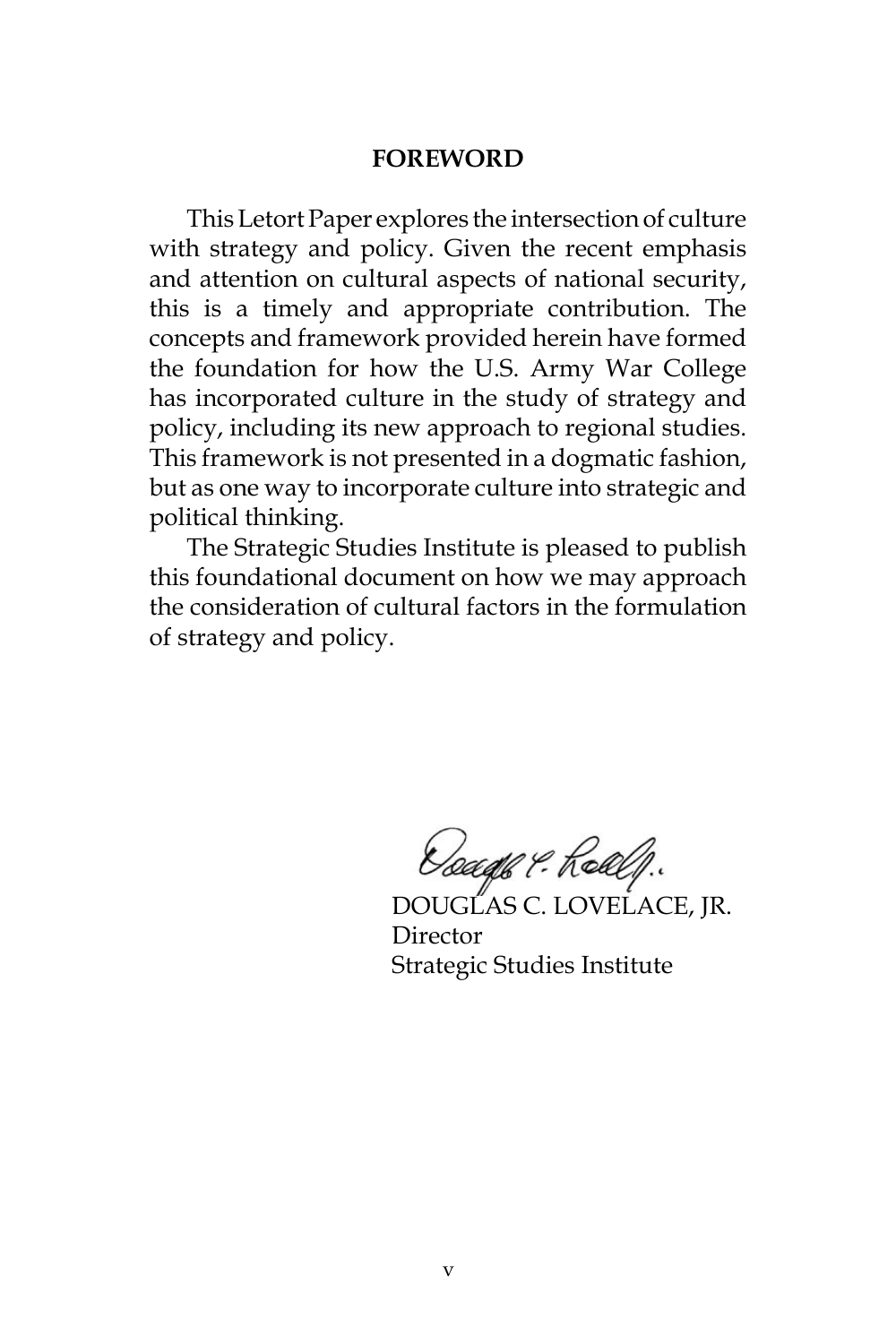### **ABOUT THE AUTHOR**

JIYUL KIM is the Director of Asian Studies and the Coordinator for Regional Studies at the U.S. Army War College. He was formerly an intelligence officer and then, for the past 20 years, a Japan and Korea Foreign Area Officer serving in a variety of field and policy assignments. He has published on Asian policy issues, history, and archaeology. Colonel Kim holds a BA from the University of Pennsylvania in Anthropology and Biology, an MA from Harvard University in East Asian Regional Studies, and is currently completing doctoral work in History and East Asian Languages at Harvard.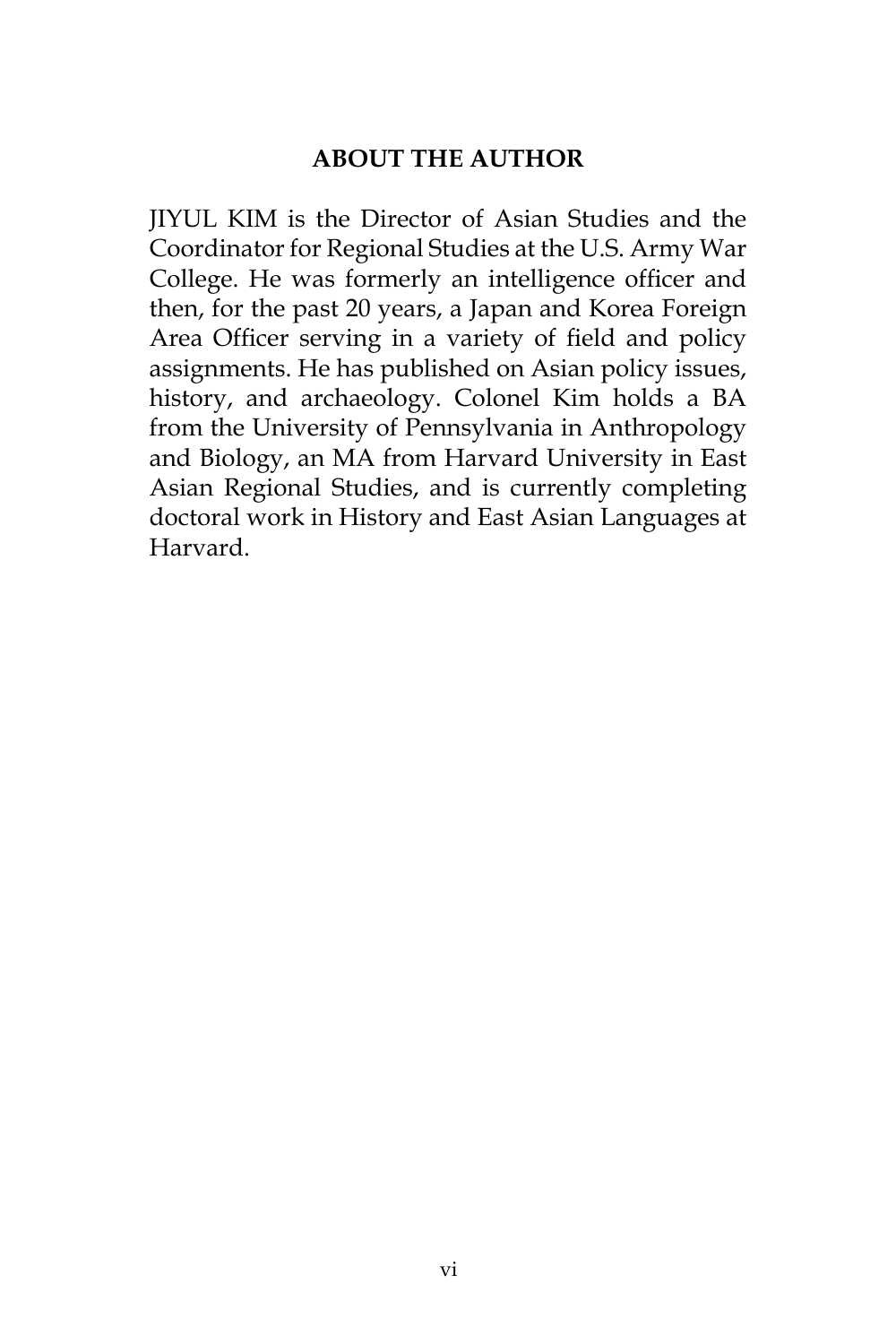### **SUMMARY**

There has been a growing recognition in the post-Cold War era that culture has increasingly become a factor in determining the course of today's complex and interconnected world. The U.S. experience in Afghanistan and Iraq extended this trend to national security and military operations. One might call this the Department of Defense's "cultural turn." The focus thus far has been on the importance of culture at the tactical and operational levels.

There is also a growing recognition by the national security community that culture is an important factor at the policy and strategy levels. The ability to understand and appreciate the role and impact of culture on policy and strategy is increasingly seen as a critical strategic thinking skill. Cultural proficiency at the policy and strategic levels means the ability to consider history, values, ideology, politics, religion, and other cultural dimensions and assess their potential effect on policy and strategy.

A more useful way to consider the role of culture in security studies than through the levels of war (tactical, operational, and strategic) is a framework that includes the following three dimensions: *cultural considerations at the individual level*; *cultural considerations in tactical and operational level military operations*; and *cultural considerations at the political and strategic levels*.

Policymakers and strategists tend to view situations through their own cultural and strategic "lens" with insufficient consideration and calculation of the "other's" perspective and interests. The Analytical Cultural Framework for Strategy and Policy (ACFSP) is one systematic and analytical approach to the vital task of *viewing the world through many lenses.* The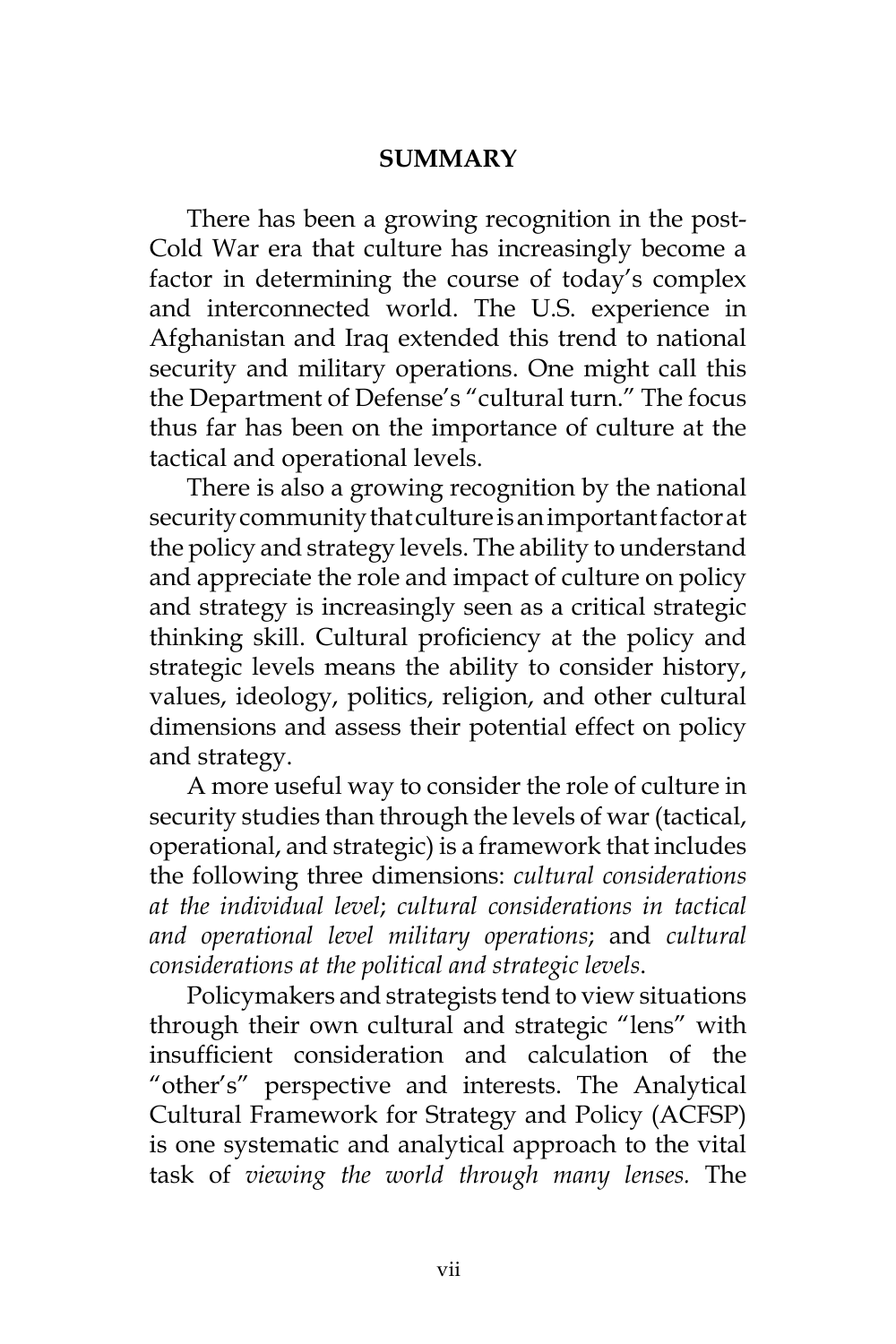national security community is interested in cultural features or dimensions that drive political and strategic action and behavior. The ACFSP identifies basic cultural dimensions that seem to be of fundamental importance in determining such behavior and thus are of importance in policy and strategy formulation and outcomes. These dimensions are (1) **Identity**, or the basis for defining identity and its linkage to interests; (2) **Political Culture**, or the structure of power and decisionmaking; and (3) **Resilience**, or the capacity or ability to resist, adapt or succumb to external forces. *Identity* is the most important, because it ultimately determines purpose, values and interests that form the foundation for policy and strategy to attain or preserve those interests.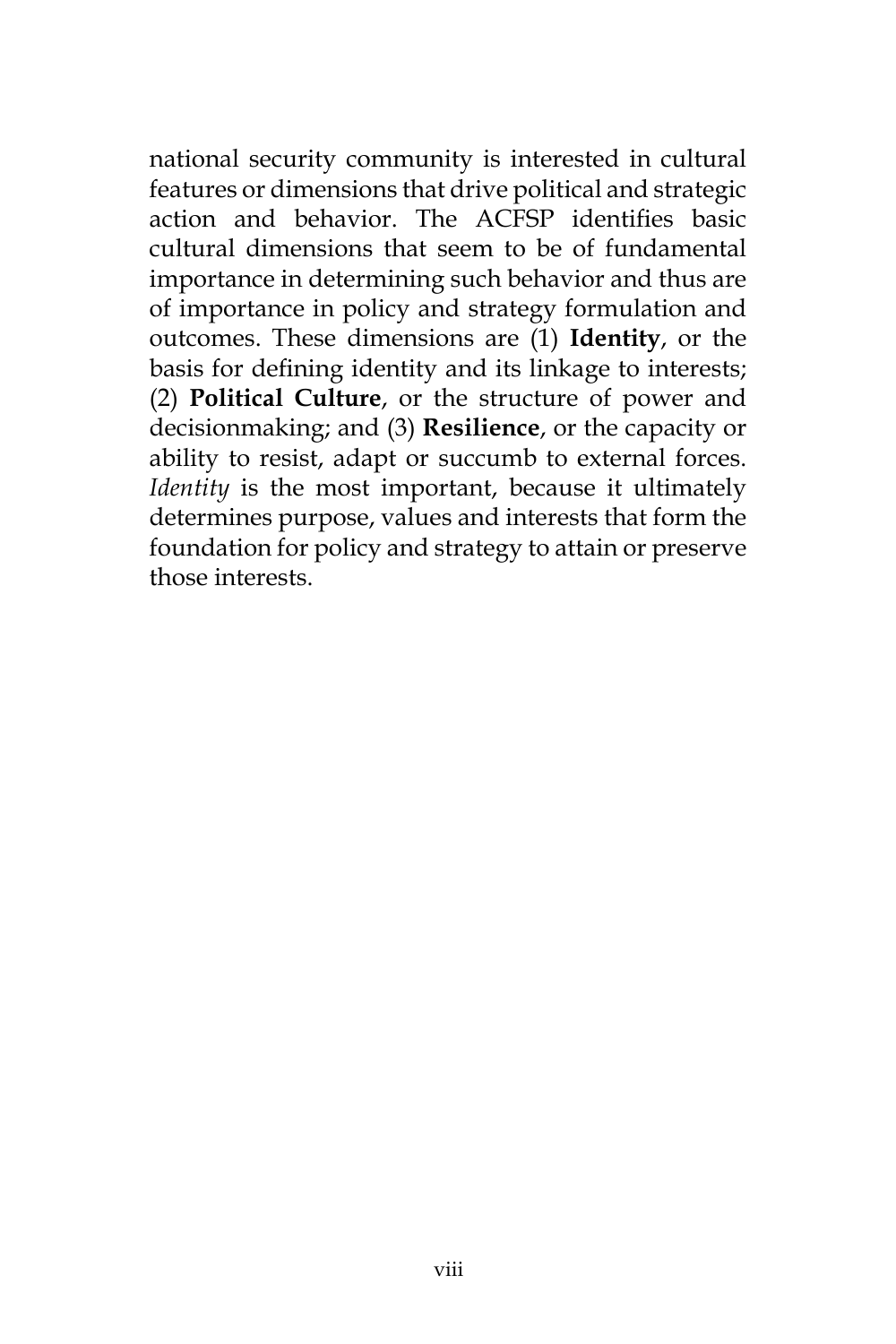### **CULTURAL DIMENSIONS OF STRATEGY AND POLICY**

#### **WHY CULTURE?**

We face a world today without the relatively simple and comforting dichotomy of the Cold War. It is a world made increasingly more complex by the forces of nationalism and unprecedented globalization released by the end of the Cold War. Since the early 1990s, the post-Cold War era, there has been a growing recognition among scholars that culture has increasingly become a factor in determining the course of today's complex and interconnected world. A well-known scholar of strategic culture, Jeffrey Lantis, wrote,

Culture has become fashionable in mainstream international relations scholarship in the post-Cold War era. One of the most surprising aspects of the renaissance of scholarly interest in culture has been the emerging consensus in national security policy studies that culture can affect significantly grand strategy and state behavior. Scholars and practitioners have begun to interpret events like the U.S.-China standoff over a downed spy plane in 2001 or escalating tensions between Palestinians and Israelis through the lens of national identity and culture.1

Although scholars may have recognized this, practitioners at first did not. One criticism that can be leveled against U.S. national security and foreign policy of the 1990s is that it failed to recognize and address the immense potentially destabilizing and conflict generating cultural and political changes unleashed by the end of the Cold War. Much of this force had to do with the release of pent up demands for self-determination by a variety of cultural groups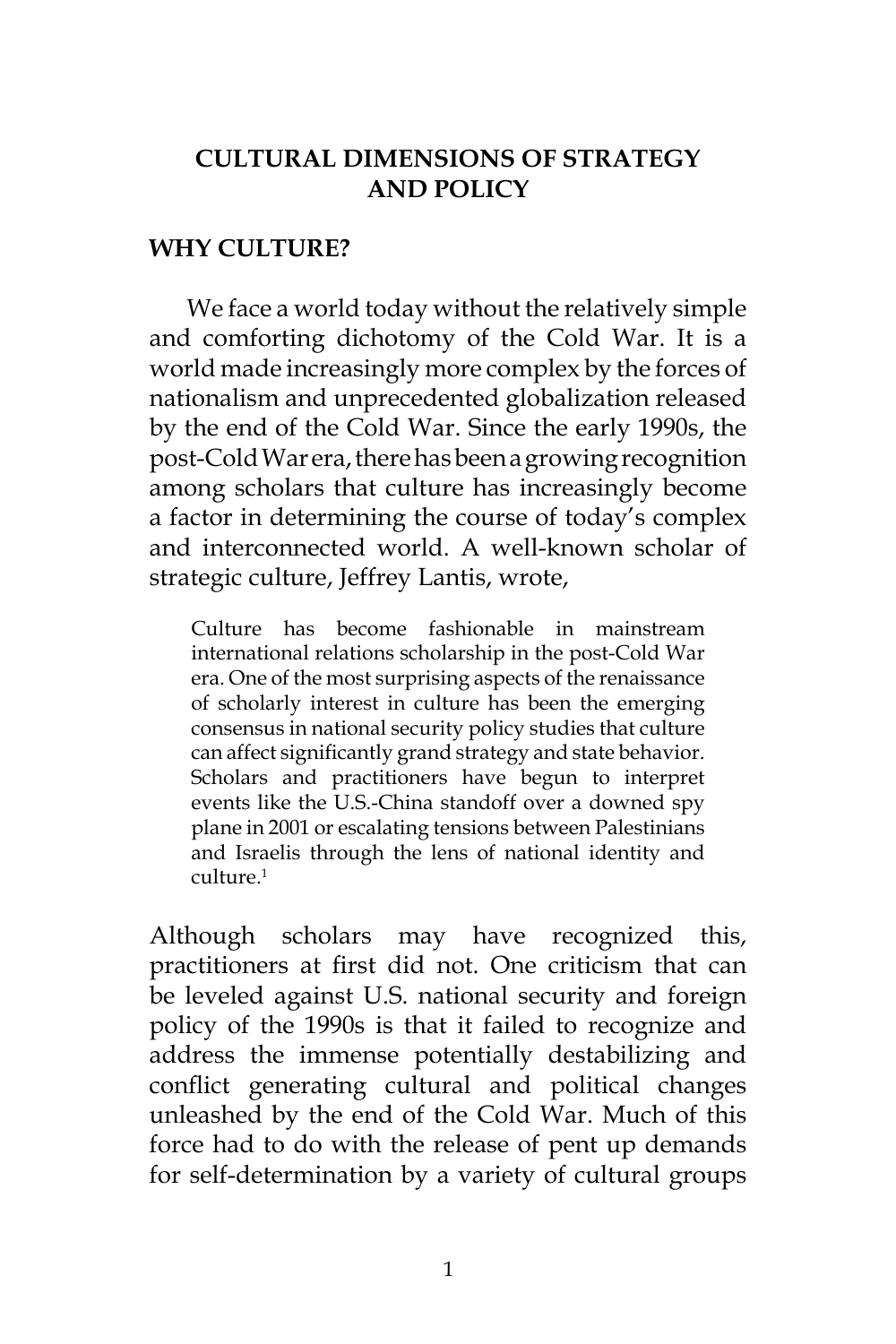determined by ethnicity, religion, and language. Suppressed groups found space to emerge and quickly turned into political forces and movements in the pursuit of formerly unattainable interests (separation, independence, domination) defined by previously unviable identities (ethno-religious nationalism).

The various small wars of the 1990s turned into the deadly wars of the 2000s. The U.S. experience thus far in Afghanistan and Iraq principally, but other places as well, and in particular due to the reemergence of counterinsurgency as a major task, has alerted the practitioners of policy and strategy, politicians and military leaders, to the importance of culture at the tactical and operational levels. One might call this the Department of Defense's (DoD) "cultural turn," therefore the emphasis placed on culture as an important if not a decisive factor in countering insurgencies.<sup>2</sup>

There is also a growing recognition by the national security community that culture is an important factor at the policy and strategic levels although most of the current effort and resources for the "cultural turn" are devoted to the tactical and operational fight. It is the education of strategic leaders, civilian and military, that is the first step toward increasing the expertise of policymakers and strategic planners. Considerations of how culture affects our political and strategic actions and behavior and the actions and behavior of others have become vital strategic tasks. Thus, the ability to understand and appreciate the role and impact of culture on policy and strategy is increasingly seen as a critical strategic thinking skill.

Cultural proficiency at the policy and strategic levels means the ability to consider history, values, ideology, politics, religion, and other cultural dimensions and assess their potential effect on policy and strategy. In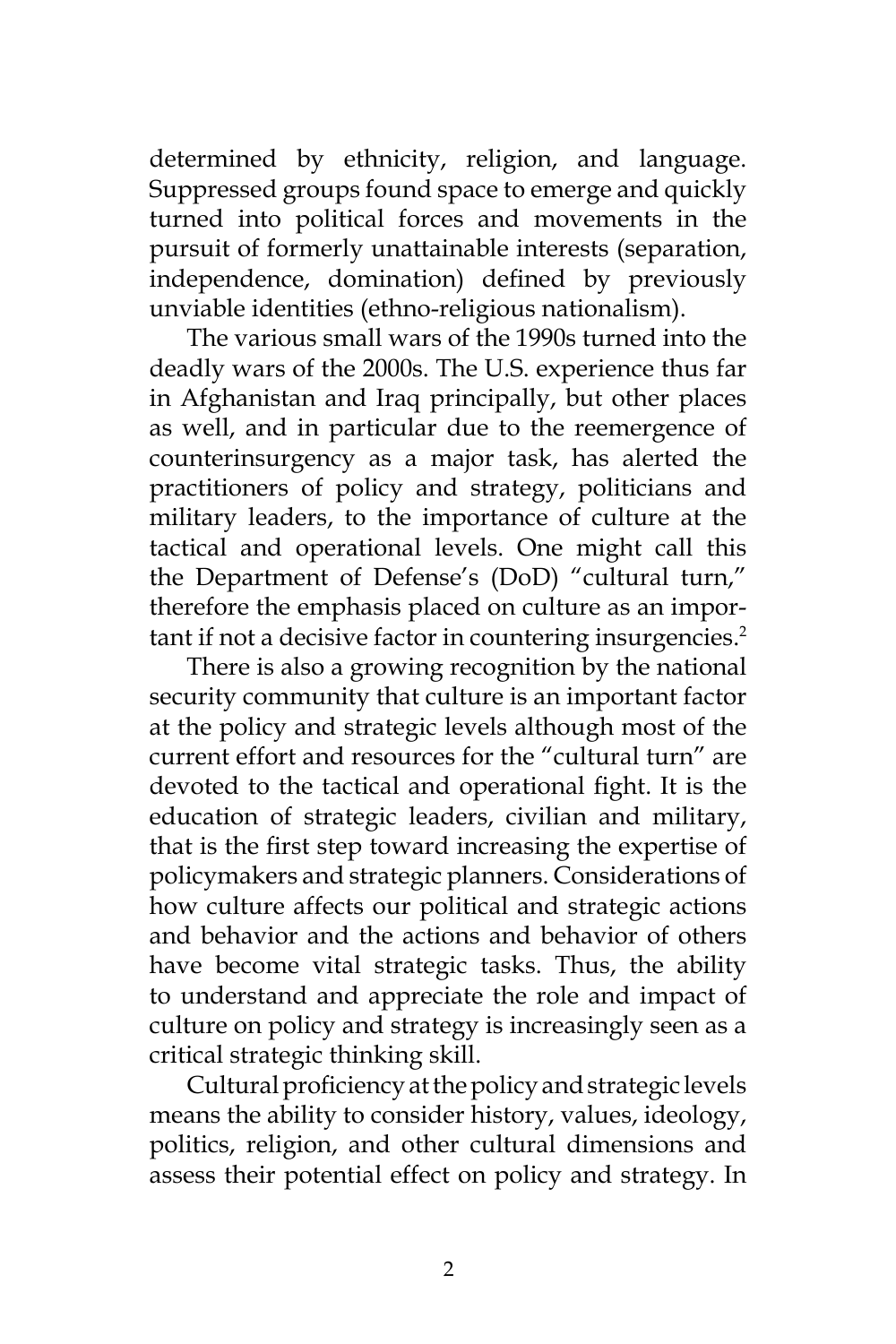the current security environment it is an imperative skill for:

- Working cooperatively with rising powers such as China and India;
- Dealing successfully with new partners and allies as well as new challenges with old allies and partners;
- Responding effectively to ideological, religious, and ethnic extremism;
- Waging an effective counterinsurgency campaign;
- Coping constructively with anti-Americanism;
- Handling successfully or defeating transnational challenges and threats; and,
- Building strong coalitions encompassing different cultures.

The Analytical Cultural Framework for Strategy and Policy (ACFSP) provides one approach, a systematic and analytical tool for exploring the cultural aspects of the political and strategic landscape to help develop the strategic skill for taking account of cultural factors in policymaking and strategy formulation. The ACFSP will be discussed in greater detail later.

# **CULTURAL DIMENSIONS OF LEADERSHIP, OPERATIONS AND STRATEGY**

It is too easy to think of the role of culture in the world of national security strategy and military operations as a single dimensional phenomenon. That is to say, consideration of cultural specifics is too often conflated to one comprehensive set that is conceived and perceived as widely applicable across the length, breadth, and depth of the space we call national security strategy and military operations.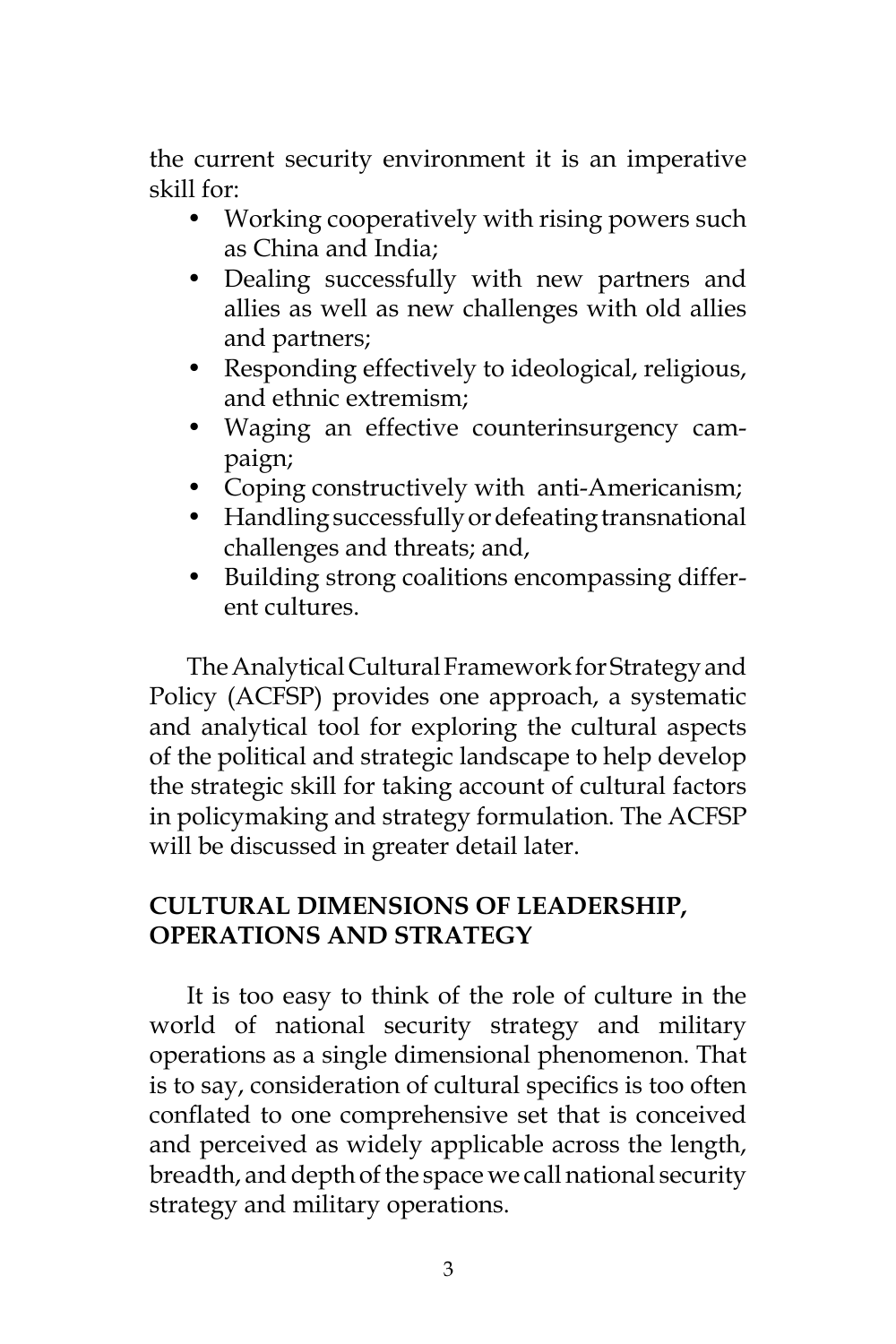One approach to get a better resolution of the role of culture is to consider three distinct dimensions of culture as factors operating in the world of national security strategy and military operations: *cultural considerations at the individual level*; *cultural considerations in tactical and operational level military operations*; and *cultural considerations at the political and strategic levels*. This is not to imply that these dimensions are separate and distinct, because there are significant areas of overlap and mutually supporting as well as hierarchical relationships among them.

*Cultural considerations at the individual level* encompasses the cultural dimensions of leadership, management, and interpersonal communications and relations. Languages, cultural do's and don'ts, and negotiation skills are examples of what this dimension would consider. Current emphasis on "cultural understanding," "cultural awareness," and languages in the U.S. military, born of new challenges in Afghanistan, Iraq, and elsewhere, is designed largely to address this dimension.

*Cultural considerations in tactical and operational level military operations* examines cultural factors that can influence the success or failure of tactical actions and campaigns. This may be the most familiar for most soldiers. At the tactical level, tactics, training, small unit leadership traits, weapons design, and such are some aspects of the tactical battlefield that have cultural components. Why is it that the Russian/Soviet and Chinese military did not hesitate to use human wave attacks? Why did western armies use human wave attacks in World War I? More recently, the emphasis on counterinsurgency has given birth to the concept of Human Terrain System and Human Terrain Teams at tactical levels that brings culture directly into the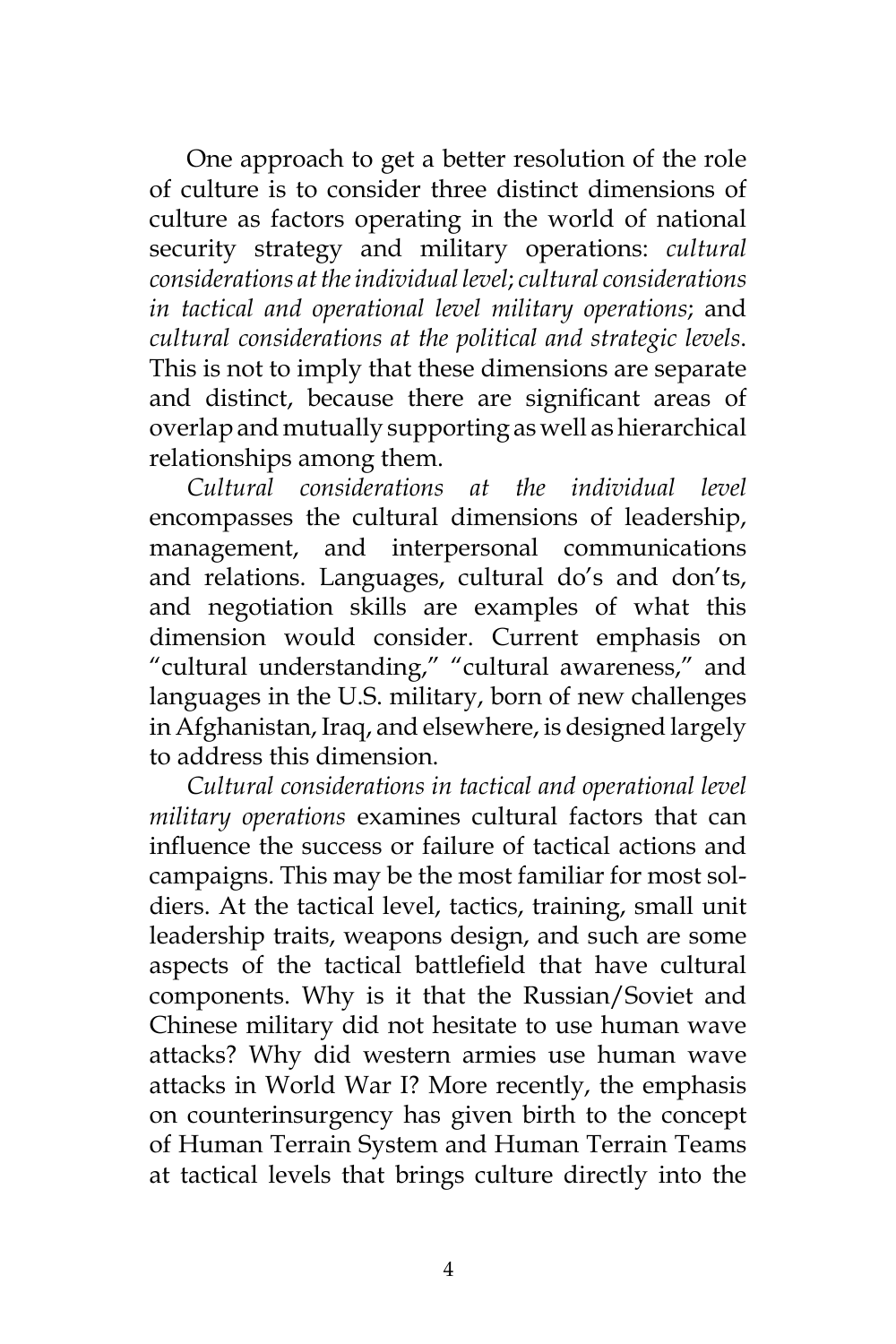tactical fight. At the operational level, we are dealing with campaigns. And in designing campaigns with the greatest chance for success, one must consider the interplay and harmonization of cultural factors such as service and agency organizational cultures and the cultures of allies in forming a capable joint, interagency, and multinational force operating in a foreign land. In addition, military leaders must consider the cultural dimension of the opponent such as civil-military relations (political control), militarysocietal ties (popular support), and military force (senior leadership style, operational level doctrine and training philosophy, and military culture) among other factors. The Army's Counterinsurgency Field Manual (FM) 3-24 (December 2006), and Operations FM 3-0 (February 2008), represent examples of how cultural factors have now become prominent aspects of the tactical and operational level fights.

A recent British conference on the relationship between culture and conflict considered how the above two dimensions interrelate,

Any military operation involves people—lots of them. And more often than not the people come from different backgrounds. A commander has to interact with the different groups under his or her command, allies, neutrals, locals caught up in the operation and, of course the enemy, all of them distinctive in some way. In a counter-insurgency campaign the picture is further clouded by having to engage closely with local people for extended periods, and often there is superficially no means to tell the locals from the enemy. All this means that the commander needs understanding—understanding of the influences that impact on the behaviour of all these people. One of the significant influences is culture.

Culture is a fundamental ingredient of life. . . . We all see things through the lenses that our culture provides us with. But different groups have different cultures,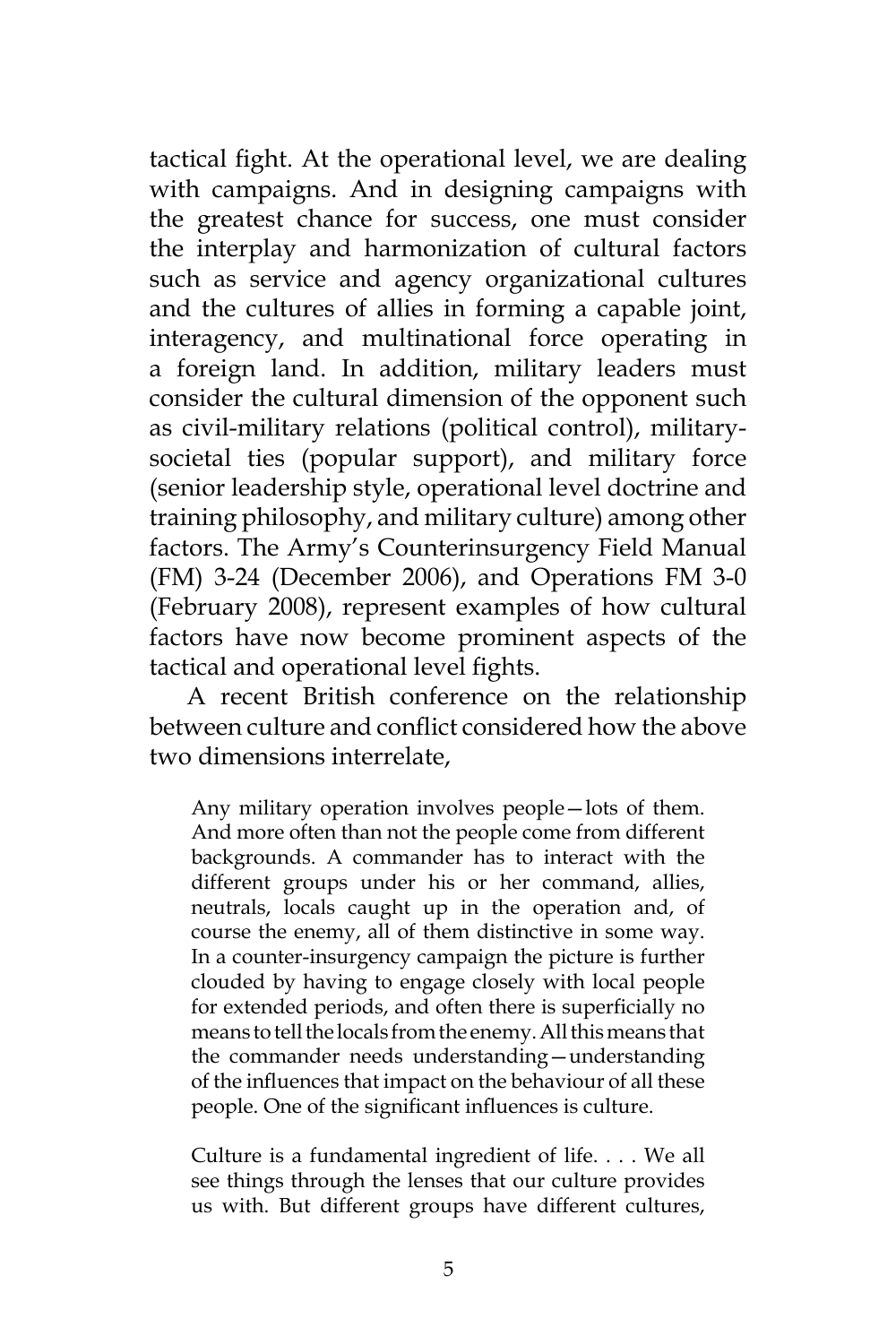and that's where the trouble starts when groups find themselves in contact with each other. Cultural differences can lead to limitations on any ability to see things from the other person's or group's point of view, lack of communication, and misunderstandings (sometime lethal). Culture therefore has a profound effect on the successful conduct of military operations.3

*Cultural considerations at the political and strategic levels* deal with the impact of cultural factors in the formulation, implementation, and outcome of policy and strategy. It is concerned with cultural factors that can affect political and strategic decisions, actions, and behaviors. This is the dimension that we are most concerned with, and the ACFSP provides one approach for considering this dimension in a systematic manner.<sup>4</sup>

Before getting into the details of the ACFSP, we must consider one final fundamental preparatory subject, the definition of "culture."

#### **WHAT IS CULTURE?**

Culture is the fundamental, although not the only factor, for defining and understanding the human condition.5 Culture affects how people think and act. It can be considered as the way humans and societies assign meaning to the world around them and define their place in that world. It is manifested in many ways including languages and words; ideas and ideologies; customs and traditions; beliefs and religions; rituals and ceremonies; settlement patterns; art and music; architecture and furniture; dress and fashion; games; images; in short, anything that is symbolic or representative of the values, norms, perceptions, interests, and biases of a culture.<sup>6</sup>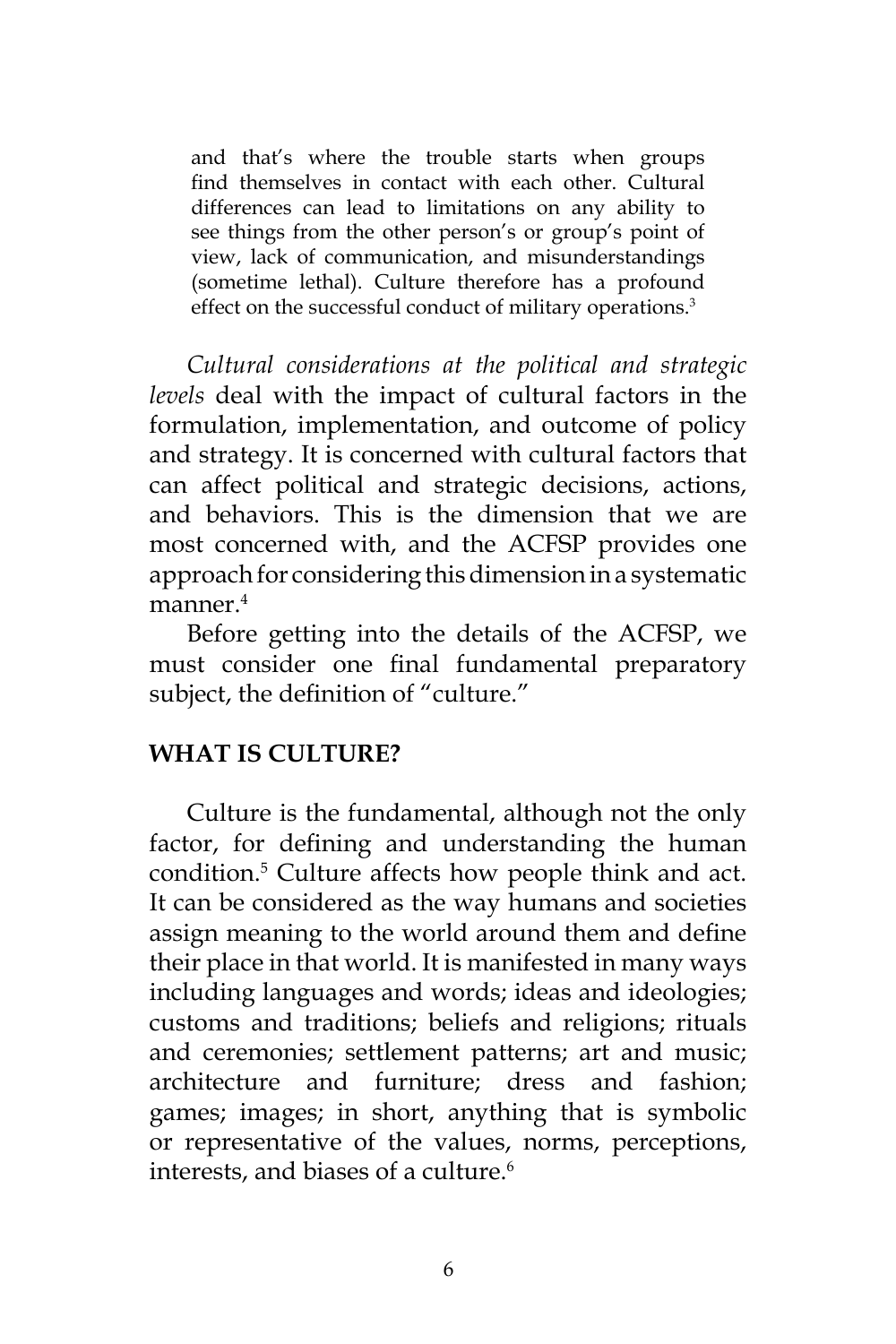The study of culture, to deeply explore and discover the symbols and symbolic systems and, more importantly, their meanings, requires consideration of a number of interrelated parameters. These include,

- Formation: How does culture form?
- Agency: Who and what are the sources of culture's formation and change?
- Process: Through what ways and means is culture formed and changed?
- Boundary: What limits and bounds culture in time and space?
- Variability: How do cultures differ? What are the reasons for the differences?
- Stability: How stable is culture? What enhances stability or causes instability?
- Coherence: What logic if any connects the different parts of a culture?
- Effect on thought: How does culture affect thinking and decision making?

The German political economist and sociologist Max Weber (1864-1920) saw man as an animal suspended in webs of significance that he himself has spun. The American anthropologist Clifford Geertz (1926-2007) extended this notion by equating culture with Weber's "webs of significance."<sup>7</sup> In Weber and Geertz's conception, man was like a spider in the middle of his web except that the strands were not made of silk, but of those values, perceptions, and norms that were significant and meaningful to him. Thus, the main task in analyzing culture is to understand the specifics of what are significant and meaningful, the meanings represented by the strands of the "webs of significance." Conducting this task requires interpretation of the symbolic forms and systems to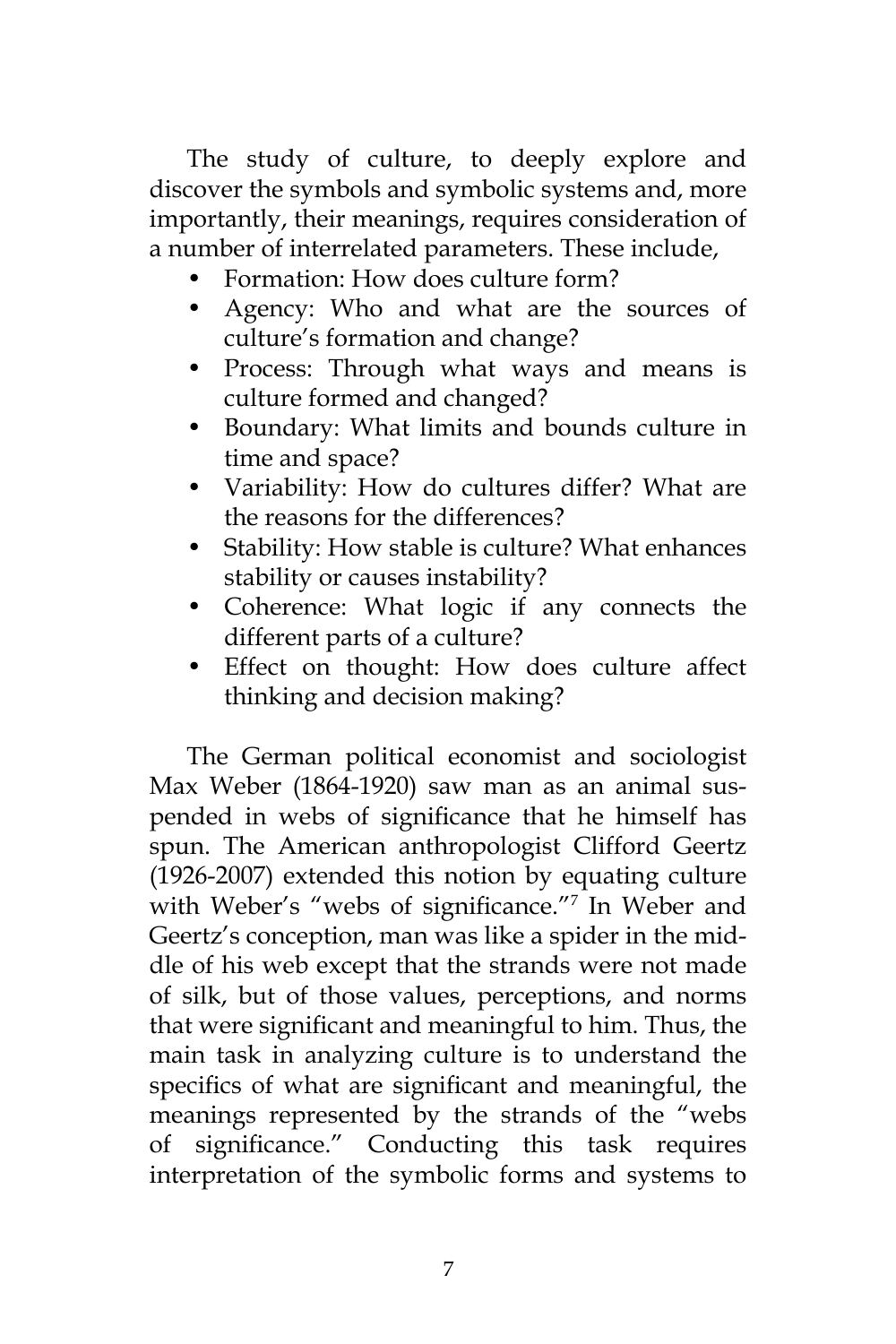tease out the meanings they contain. This approach has had a great influence on how humanists and social scientists today understand, apply, and analyze culture.

It is important to recognize that human beings are not born with a particular culture (the "webs of significance"), but culture is constructed through a process of conscious and unconscious socialization and acculturation (human interactions) within the particular situation that an individual was born into. This "particular situation" can encompass a wide range of factors from the individualistic and biological, such as gender and race, to an ever-widening circle of social, political, economic, religious, organizational, and ethnic levels of human organization (family, community, ethnic community, religious order, economic class, village/town/city, state/province, nation, region, and the world). Therefore, in trying to come to grips with how culture operates, we must recognize that it varies enormously through space and time. Variability over space is reflected by the variety of cultures in the world at a given moment in time. Variability over time is best seen in history. History is thus, in part, a record of cultural change over time.

Culture operates at different levels ranging from the individual to various levels of collectivities (clan, organization, tribe, village, town, city, state, nation, and world). Culture at each level is rarely the sum of the cultures of the lower levels. At the individual level, culture affects interpersonal communications and relations, while at the collective level it affects intercollective (e.g., interclan, intertown, interstate) communications and relations. The strategic leader should consider these two dimensions of culture as distinctive. There is clearly an overlap between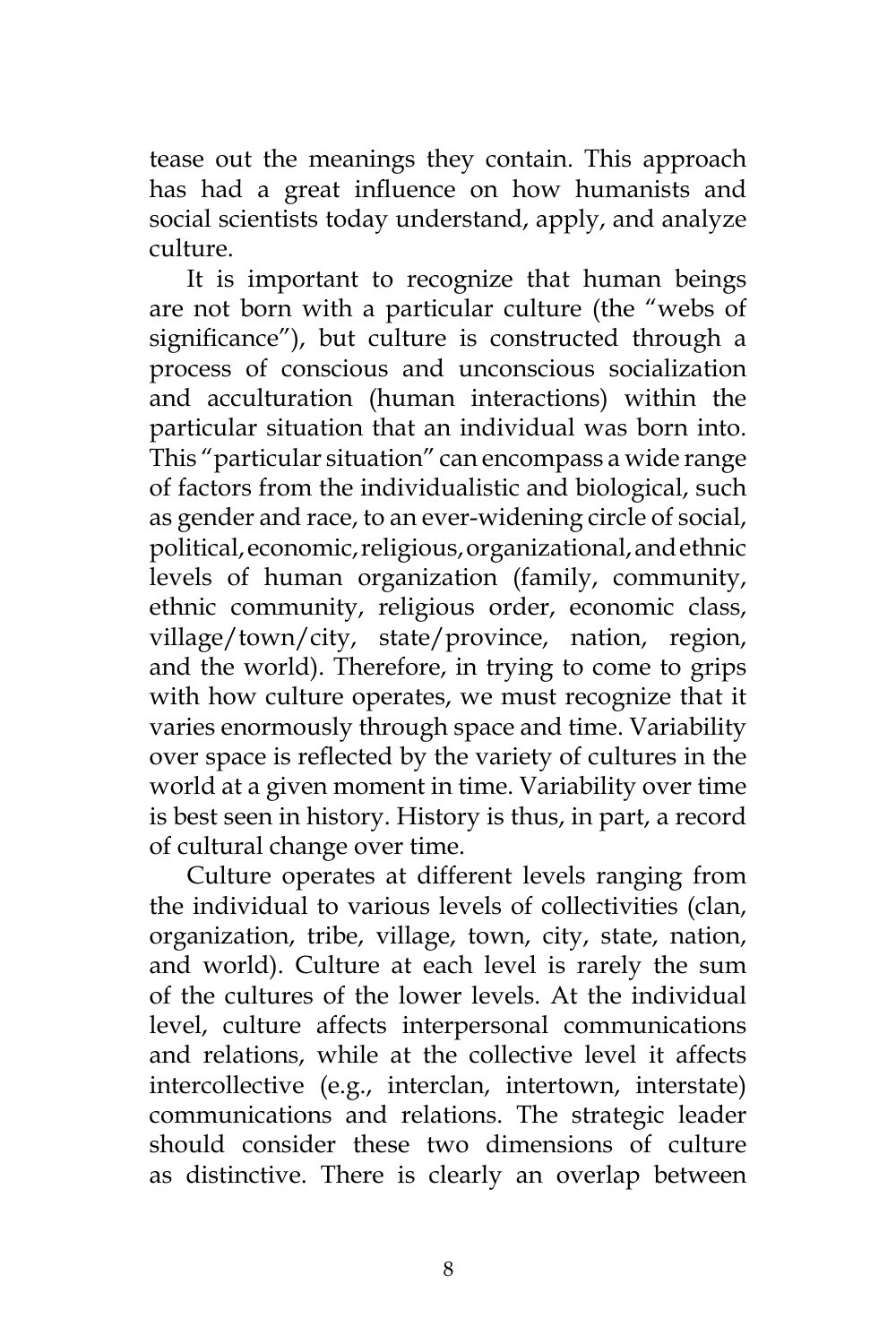culture at the individual level and at the collective level, especially if we consider decisionmakers. But a framework that distinguishes between the two could help with the study of the cultural dimension of policy and strategy.

When considering interactions at the individual and the collective levels of culture, it is important to recognize the significant variance that often exists *within* a particular organization or society. In other words, generalized rules or lists cannot possibly account for the nearly infinite variability one is likely to find among the individuals of a given collectivity. A perceptive strategic leader must always consider this variability from a given or supposed norm for the group.

## **THE ANALYTICAL CULTURAL FRAMEWORK FOR STRATEGY AND POLICY (ACFSP).**

Policymakers and strategists tend to view situations through their own cultural and strategic "lens" with insufficient consideration and calculation of the "other's" perspective and interests. How should we approach the task of appreciating and understanding the different lenses through which other people, groups, societies, nations, and regions view themselves and the world? The ACFSP is one approach to the vital task of *viewing the world through many lenses.* The national security community is most interested in cultural features or dimensions that drive political and strategic action and behavior. The ACFSP identifies basic cultural dimensions that seem to be of fundamental importance in determining political and strategic action and behavior and thus are of importance in policy and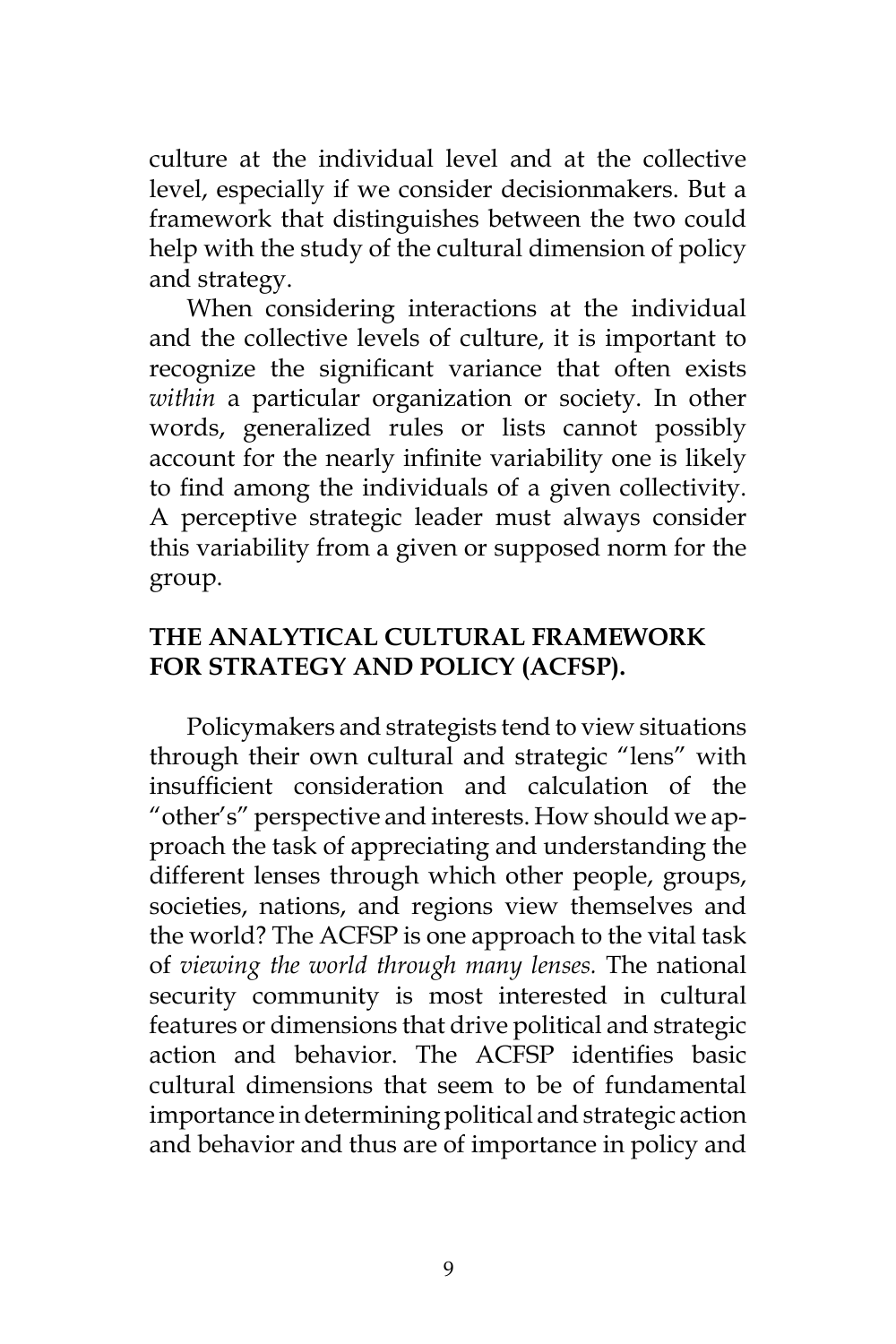strategy formulation and outcomes. These dimensions are,

- Identity: the basis for defining identity and its linkage to interests.
- Political Culture: the structure of power and decisionmaking.
- Resilience: the capacity or ability to resist, adapt, or succumb to external forces.

We will consider these dimensions in an American context to illustrate how they affect American values and interests and therefore American policy and strategy.

# **The ACFSP and the United States.**

Consider first the revolutionary circumstances of America's national origin and the founding documents, in particular, the Declaration of Independence, the Constitution and Bill of Rights, and the Federalist Papers. The United States has a unique revolutionary origin that redefined how society should be organized. Democracy and republicanism, freedom and liberty, equality, Manifest Destiny, and other fundamental conceptions of man and society, combined with a pioneering spirit, individualism, and entrepreneurialism that early established a unique and enduring American identity. Tocqueville's account of American society in the early 19th century is valuable precisely because it demonstrates how little American society and Americans have changed in the last 200 years.<sup>8</sup>

Protestantism combined with capitalism to fan a tremendous appetite for innovation, adaptation, and progress.9 America became a synonym and a symbol for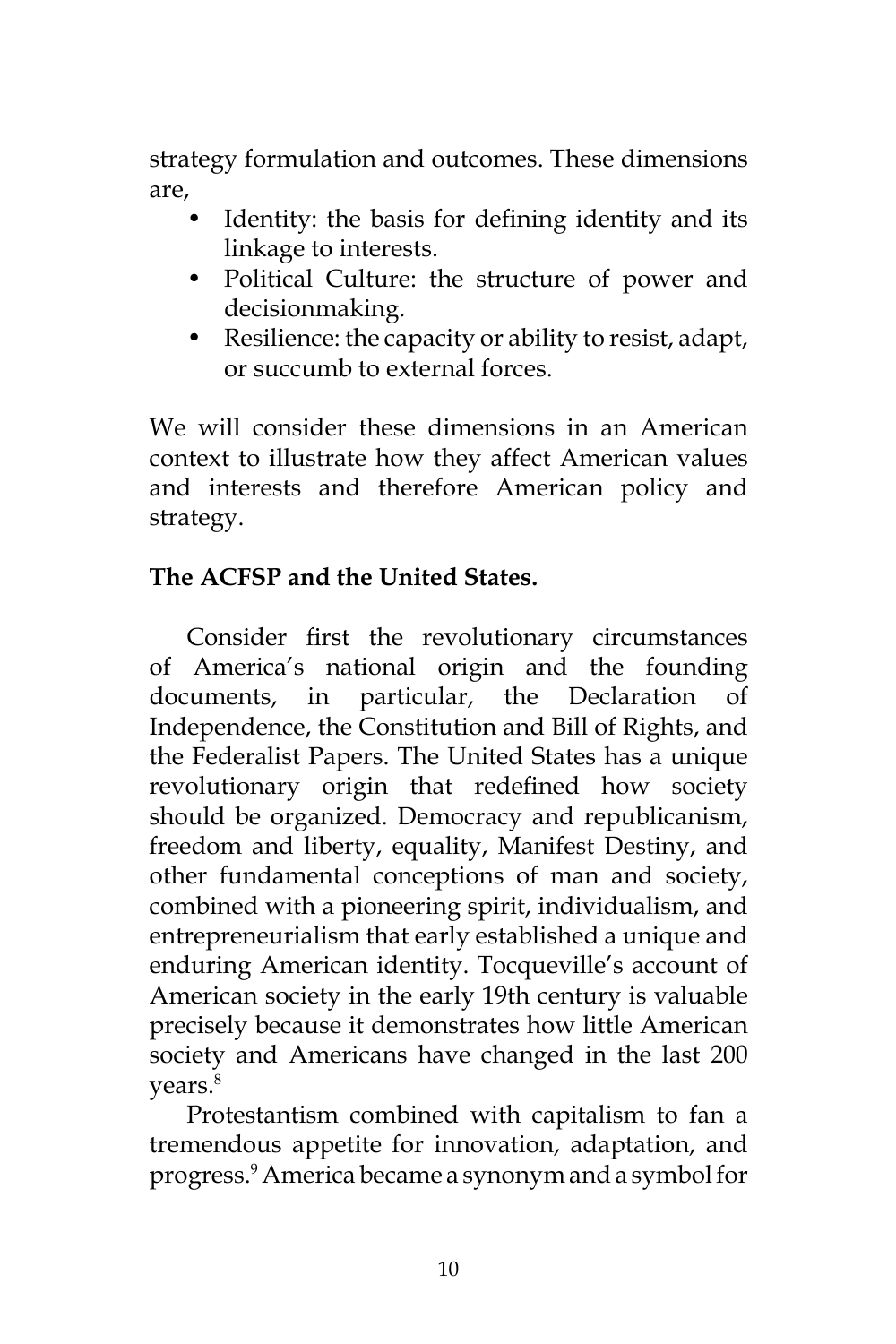a land of innovative and adaptive people. Along with growing prosperity came the dominance of middle class livelihood, values, and practices that formed the backbone of American society. These ideas and values interacted with history, resulting in a richer, and some would say a more "positive," development of American society and identity. Without being comprehensive, consider the following historical developments in addition to the revolutionary origins and conceptions of social and political organization mentioned earlier and how they may have affected the way Americans saw themselves and their place and purpose in the world:

- Isolationism
- Slavery
- The Civil War
- The Spanish-American War and Imperialism
- Immigration and multicultural and multiethnic society
- World War I
- The Depression
- World War II and America's permanent global role
- The Cold War and the development of the national security state
- The rise of the military-industrial complex
- The Civil Rights movement
- The End of the Cold War and September 11, 2001 (9/11).

What does all this mean in terms of American identity, political culture, and resilience? *First*, American citizenship and identity are based on place and, more importantly, on the idea of being an American rather by than blood.<sup>10</sup> This forms the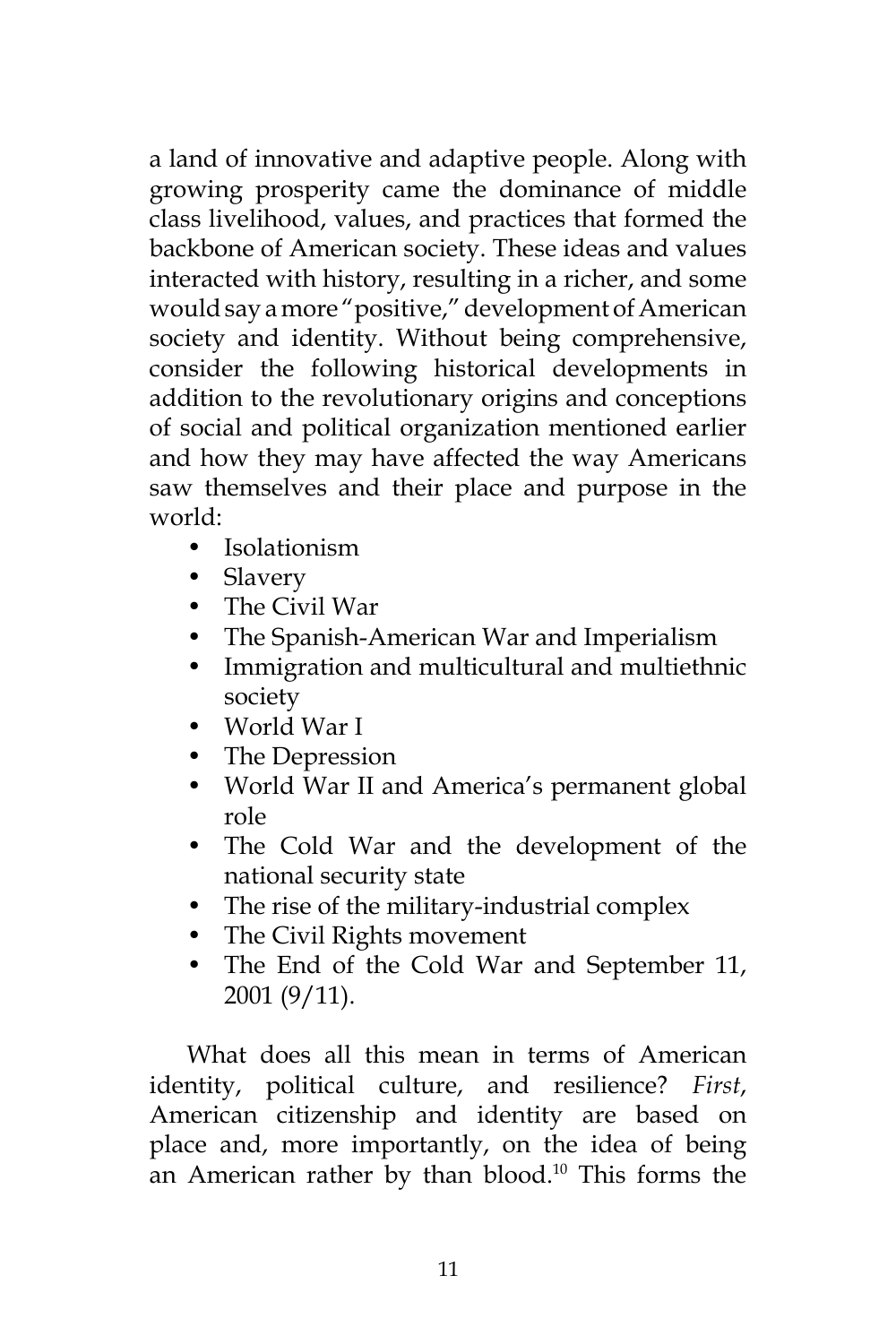foundation of the American identity and differentiates American citizens from those of most of the world who predominantly privilege bloodline. *Second*, American political culture evolved from a revolutionary distrust of strong central authority (kings and tyrants) and thus emphasizes the protection of individual and local rights and privileges and the principle of checks and balances over the efficient functioning of the government. This has resulted in a political culture that is particularly complex. *Finally*, one test of American resilience is America's relationship with globalization. Perhaps more than any other society, the United States has been able to innovate and adapt to the forces of globalization. Indeed, America has been and remains one of the engines of globalization. Another test of resilience is how America approaches its integration with transnational institutions (e.g., the United Nations [UN] or the World Trade Organization [WTO]). It does so with the determination to protect individual and national prerogatives while remaining open to institutions that support its ideas of liberal democracy, economic openness, and universal human rights.

These cultural considerations affect American policy and strategy. To begin with, most Americans have a distinct worldview and beliefs about America's place in that world. That view is very much founded on the legacy of 18th century enlightenment that also animated America's founding revolution. A democratic world with a capitalist economic system based on free trade is America's idealized utopia, and Americans see America as destined to have a leading role in bringing about such a world.

Other societies may share many aspects of what constitutes American identity, political culture, and resilience, but not identically. In the same manner,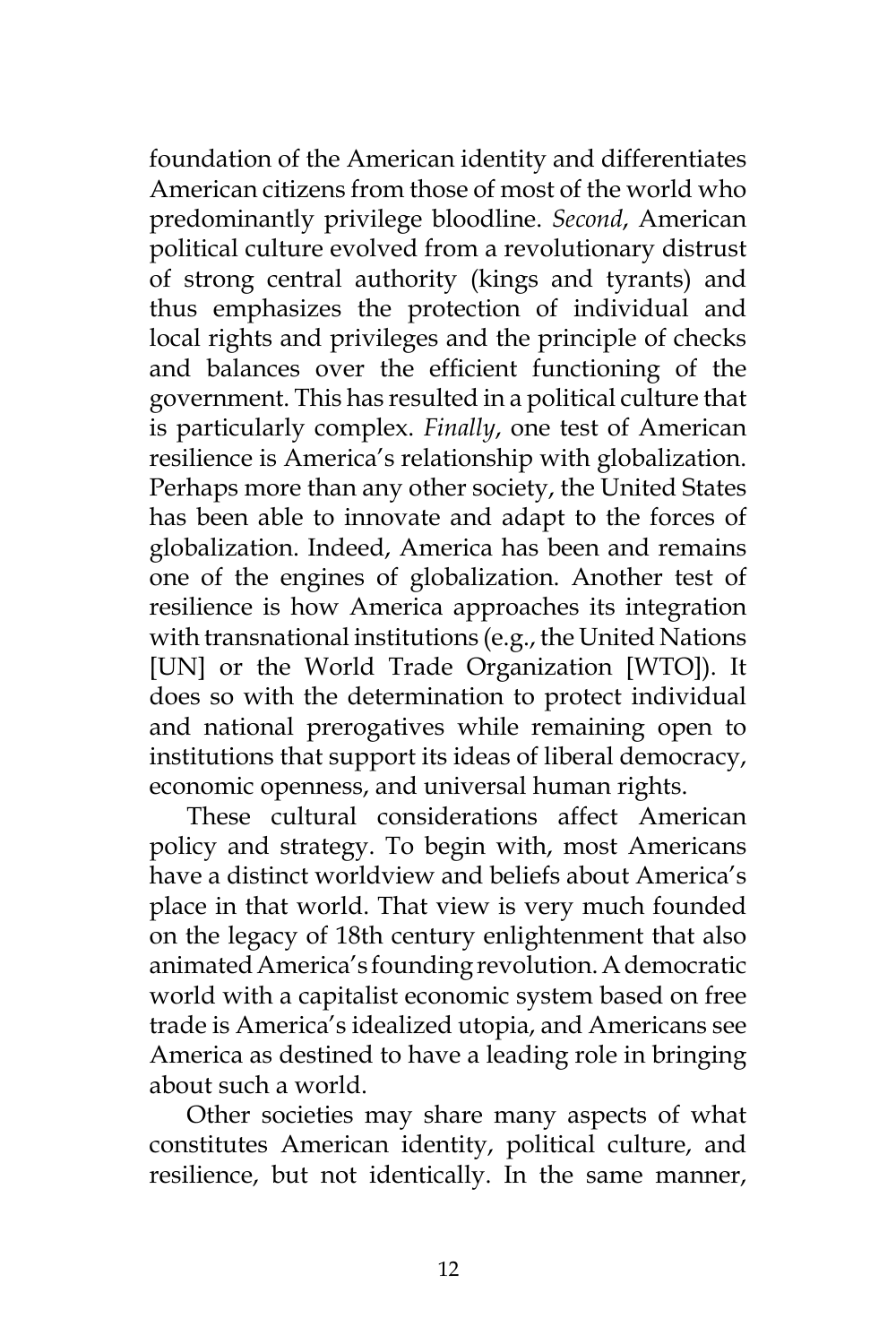every other society reflects a unique combination of identity, political culture, and resilience.

# **COMMON THEMES ACROSS THE ACFSP DIMENSIONS**

*Modernity and Nationalism* form the first common theme. They are two aspects of the modern world that play key roles in all the dimensions. *Modernity* has both material (e.g., industrialization, scientific and technological developments, and the information revolution) and ideational aspects (e.g., different ideas about political and economic organization such as democracy, autocracy, and socialism). *Nationalism* has taken many variant forms rooted in the traditional past as well as in the new political and geographical arrangements of the modern era (ethnic, religious, and nation-state political).<sup>11</sup>

Another common theme is that *culture is a subjective and emotional entity and process and thus inherently unpredictable*. This contrasts with rationalism or rational choice theory that has been prized in social sciences, because it seems to provide a way to predict. The predictive shortcomings of rational choice theory as the basis for human thought and action can be seen everywhere in daily life from the unpredictability of the performance of the stock market to the uncertainties of international relations.12 In the world of policy and strategy, it is prediction that is the prize of analysis. Human beings, individually or collectively, do not always think and behave in rational ways. The concept of rationality itself is relative and is subject to differing conceptions and definitions based on culture. The best that may be possible is to gain some insight into what might be most probable. It is precisely *because*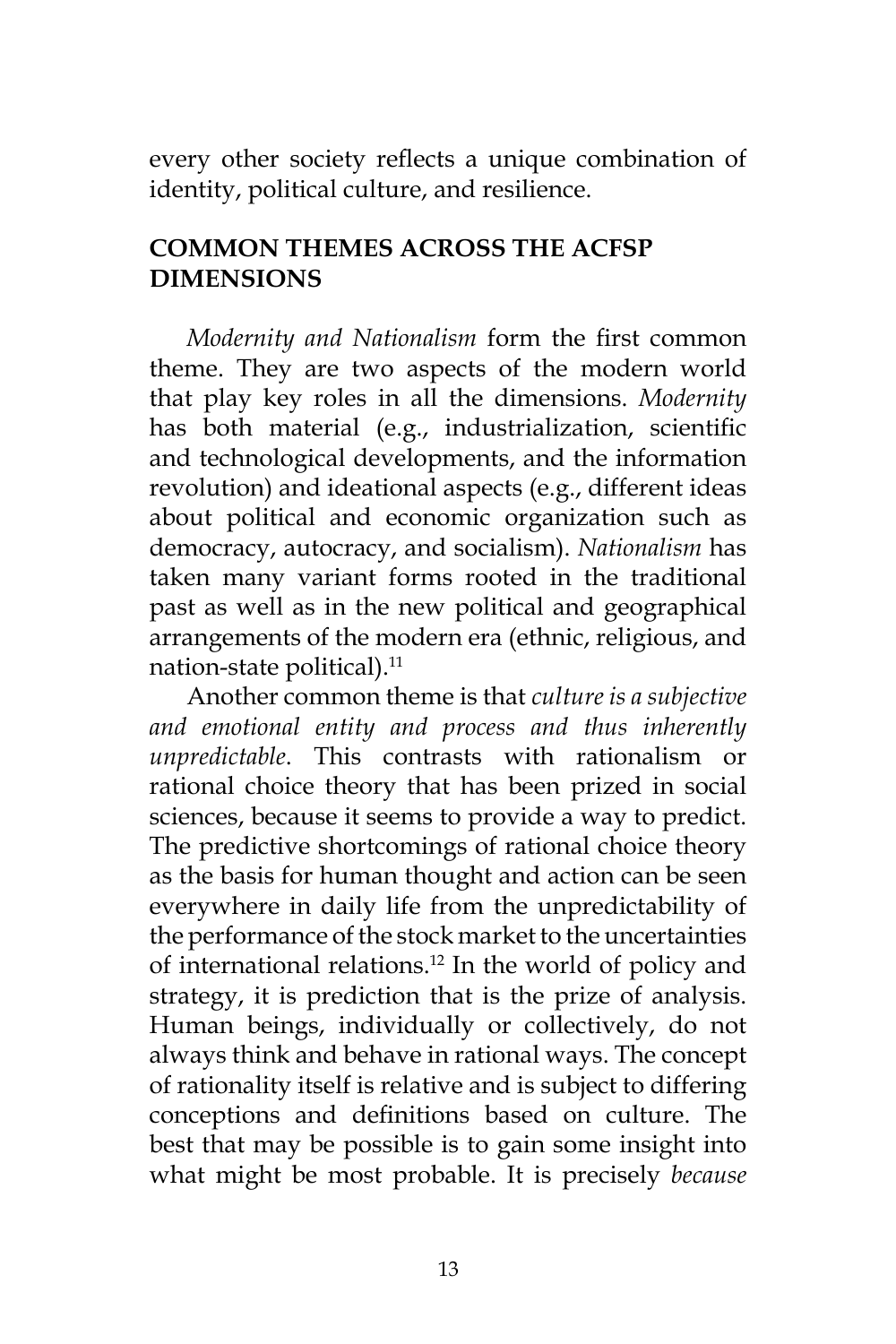*we are creatures of emotions and passions that the only way to more fully comprehend our thoughts and actions is through cultural understanding that can provide predictive insights to the seemingly irrational patterns of thought and behavior*.

The criticality of *history* is another common theme. History makes man and his society, and its principal contemporary expression is culture. Without history, there is no culture. But history is an interpretive field, more subjective than objective. Thus, each dimension of the framework must be appreciated as the product of both the accumulation of actual historical experience as well as the revisionism brought by memory and interpretation of that history. In doing so, one must also consider that memory and interpretation of history are often incomplete, selective, or distorted.

History, therefore, serves two important functions: as agent and process that determines specific tangible and intangible cultural forms; and as an instrument of culture, usually purposefully distorted or adapted for contemporary and, most often, political purposes. For many modern nation-states, the distortion often takes the form of inventing or exaggerating a heroic past that serves to legitimize the regime while inspiring and helping to mobilize the populace for national projects. Examples abound throughout the world and in history. More often than not they are rooted in dictatorships: Hitler's Nazi Germany, Stalin's Soviet Union, Saddam's Iraq, and Kim Il Sung's North Korea. A long record of deliberately distorted and politicized history to support the state can be found too in most East Asian nations such as China, Japan, Indonesia, South Korea, and Taiwan. Indeed, there is probably no place in the world where one cannot find evidence of manipulation of history for political purposes. Deliberate distortions,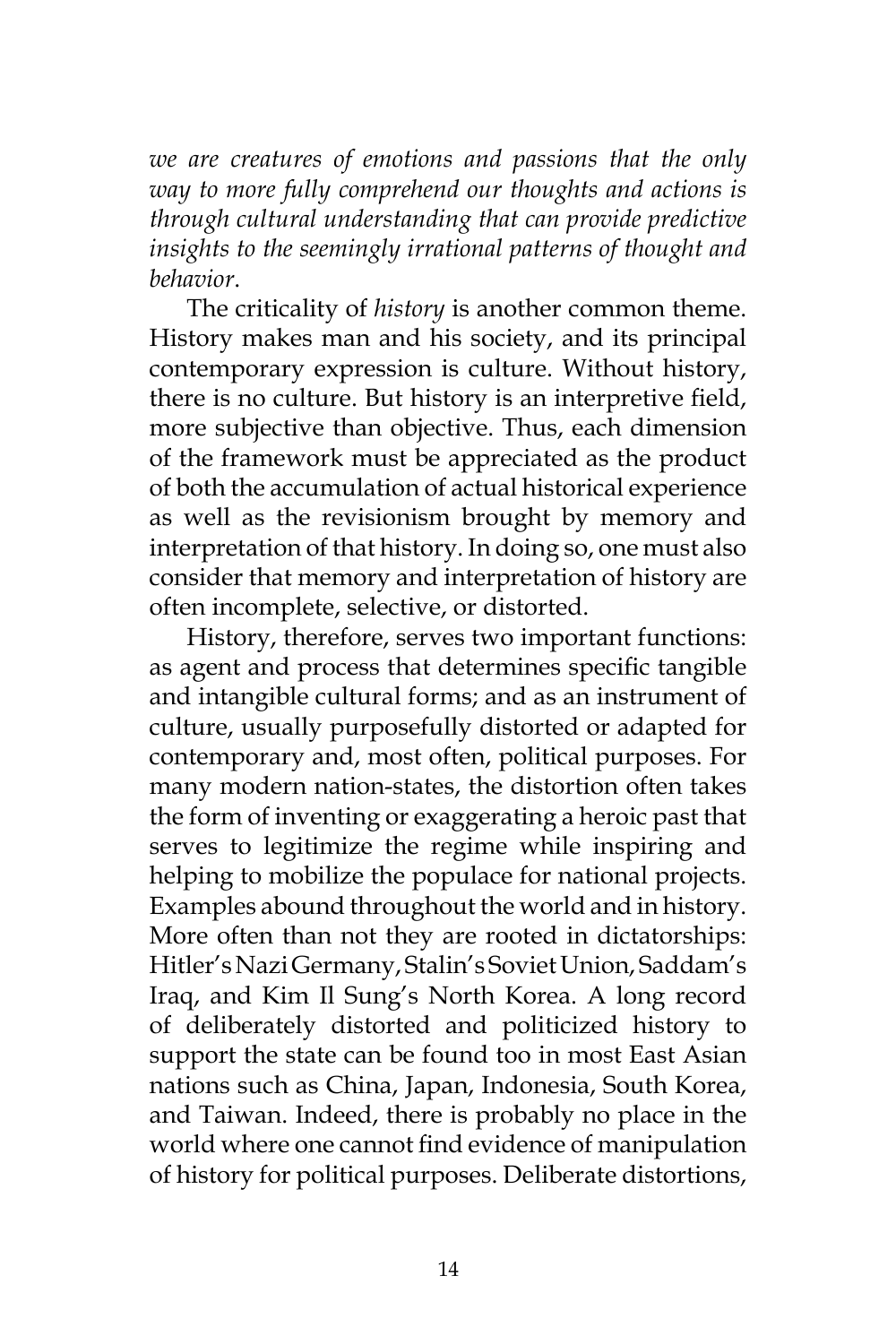exaggerations, omissions, and even inventions become readily apparent when one digs a little deeper into the historiography (how history is studied and written) of a particular society.

# **Identity.**

Identity can be comprised of race, gender, generation, family, clan, class, ethnicity, tribe, religion, locality, nation, and region. One aspect of culture that seems to matter greatly at the political and strategic levels is those cultural factors that determine "identity." Identity is perhaps the most important of the ACFSP dimensions, because it ultimately determines purpose, values and interests that form the foundation for policy and strategy to attain or preserve those interests.

Identity is a fundamental trait that is essential to man and societies. "Identity" can very well stand as another way to say "culture."13 It defines existence, purpose, destiny, and, sometimes, fate. It provides a sense of self worth, dignity, and community. Man exists both as an individual and as a member of a group, a collective, and thus an examination of identity must also recognize the existence of differing individual and collective identities. At the individual level, identity begins with a base of biologically inherited features on which is built a superstructure of cultural or acquired elements. Race, gender, and family are clearly the most obvious and consequential biologically inherited identity traits. Superimposed on these are socially inherited features such as ethnicity, religion, clan, class, and tribe. The boundary between biological and social inheritances is often blurred. Ultimately, however, social inheritances are changeable, while biological inheritances are not.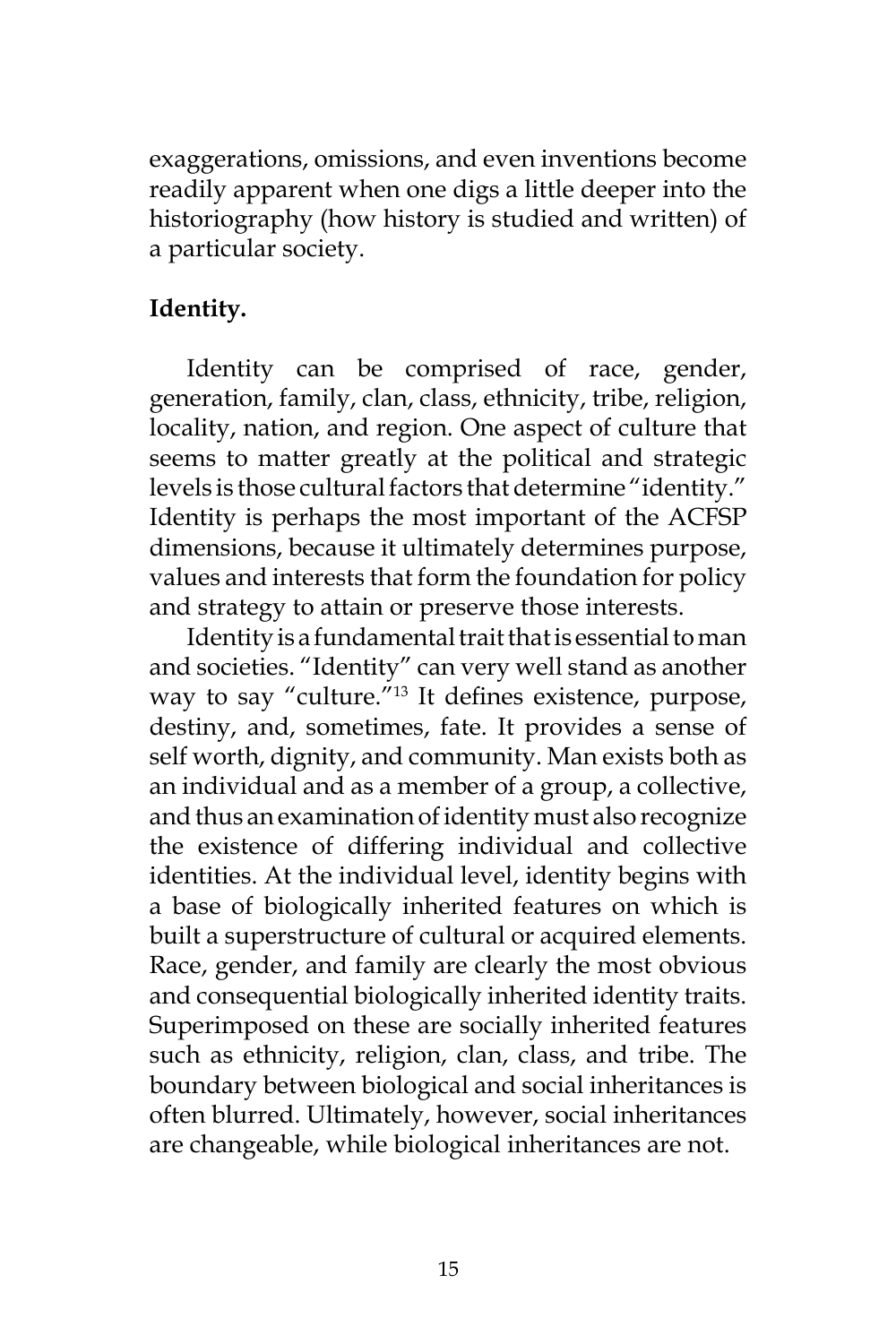While individual identity is important for the individual, it may not necessarily be of equal or similar importance at the collective level. Collective identity almost always consists of fewer traits than reflected by the sum of the individual identities of its members, because, by necessity, collective identity is based on features that are shared by all or most members of the collective. However, in terms of political and social power, collective identity is almost always far more than the sum of the individuals, because it has the potential to mobilize the collective and thus political power. For example, at the nation-state level, leaders who can fuse individual with national identity can inspire the people of the nation to sacrifice for national survival and glory. The ability to mobilize a nation is essential in strategy, in the conduct of foreign and domestic policy, and is absolutely paramount for the enterprise of war. In as much as policy and strategy are oriented toward a particular collectivity rather than an individual, be it a subnational, national, regional, or trans-national entity, it is collective identity that we are most concerned with in considerations of policy and strategy.

As with individual identity, collective identity is composed of both biologically and socially inherited traits, but often the biological or "blood" traits are more fictional and mythical than real. Ultimately, it is the collective social agreement on what commonality binds the collective that is most important. Even if every member shared exactly the same features of individual identities, biological and social, they could not form a collective identity unless they agreed on the basis for their coming together.

Collective identity also exists in widely ranging forms creating intricate layers of overlap and hierarchy.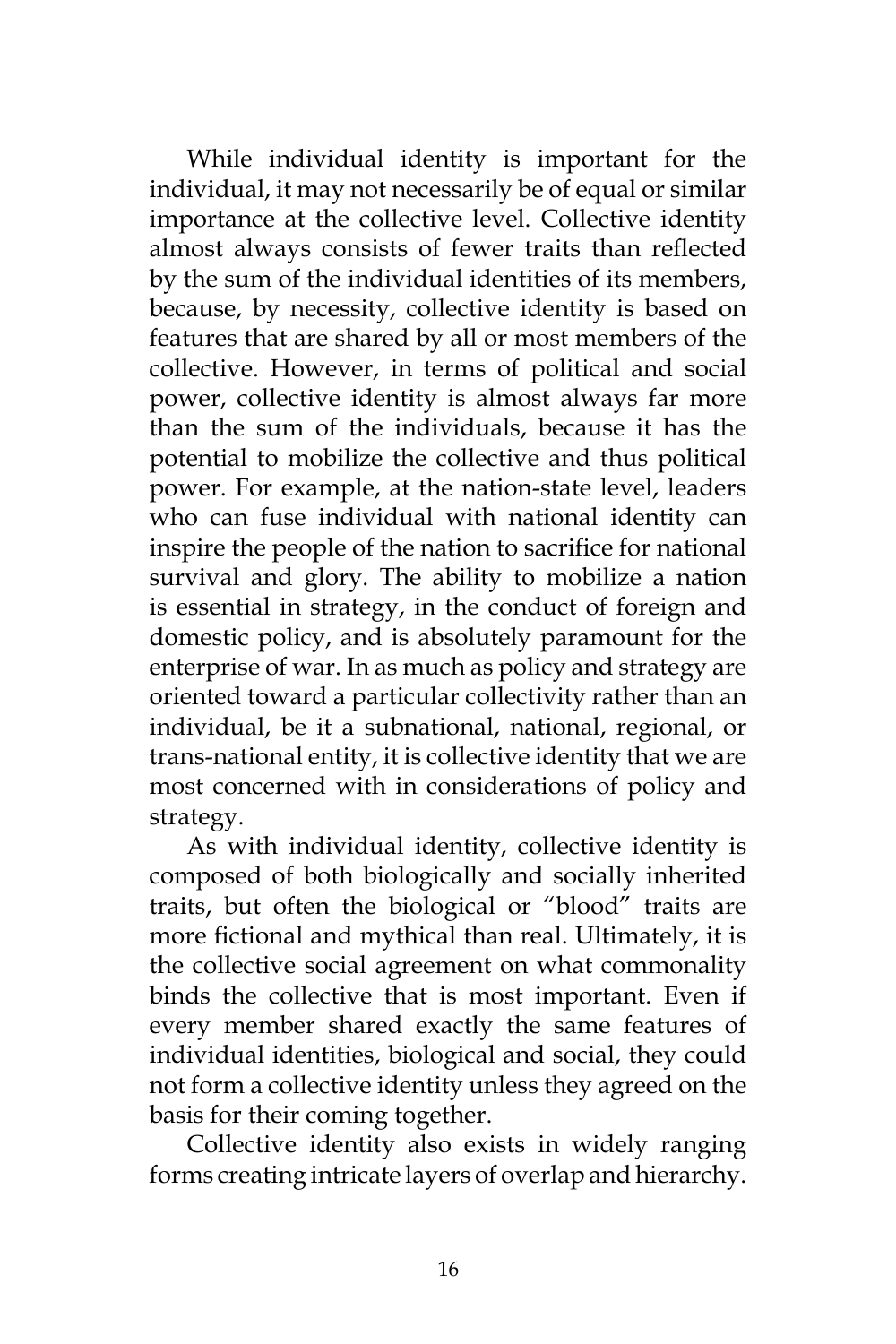Indeed, it would be the rare society that exhibited only one collective identity, and thus we must consider the existence of a multiplicity of collective identities. These identities also provide indications of social and political fault lines containing the potential for future divisions. While the collective identities exist simultaneously, they can usually be defined hierarchically. Some are more important than others. Each individual and collective sorts and prioritizes, often consciously, but sometimes not. The identity that occupies the top of the hierarchy provides the greatest potential for significant and powerful political force, often with implications for peace and conflict. For most of the modern age (i.e., since the late 18th century) nation-state political nationalism has been the most important and powerful collective identity and one that has had direct war and peace implications. Although suppressed by the confrontation between capitalism and communism during the Cold War, the post-Cold War period has witnessed a resurgence of nationalism. But the form of nationalism that became prominent in the post-Cold War era has been more of the ethnic and religious variety rather than nation-state political nationalism. The post-9/11 era has added to the increasingly complex situation by highlighting the potency of religious and ethnic extremism.

When considering more specifically the sources of collective identity, especially those that result in political power (and, therefore, the power to mobilize the collective toward a common purpose), we cannot escape considering history. As stated earlier, history makes man and his society (collectivity), while culture is history's principal contemporary expression. The thought that there is no culture without history, that culture is a historical product, can be extended to the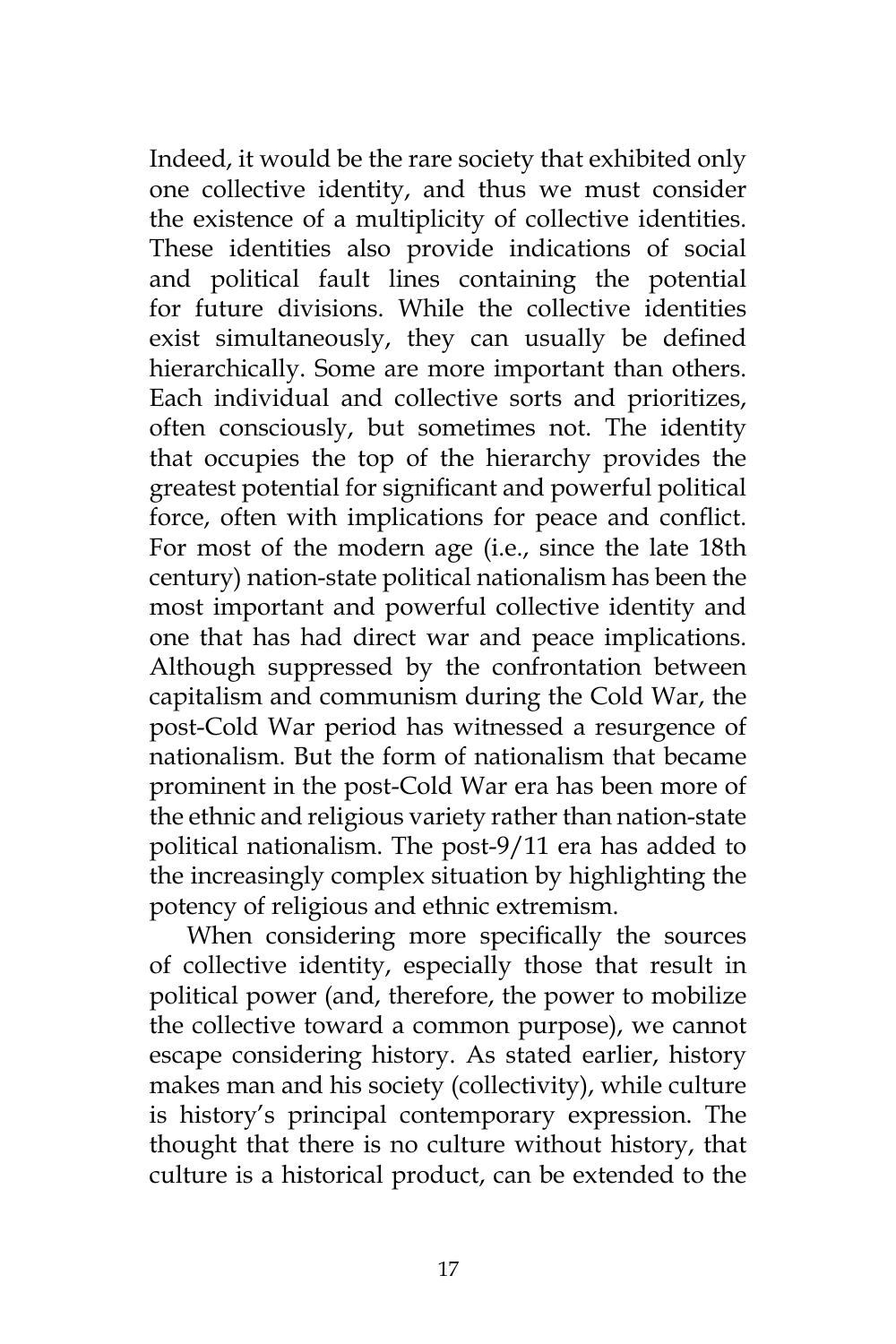notion that there can be no identity without history. History is based on interpretation and subject to constant revision and reinterpretation. But what is the basis of the revisions and reinterpretations? Here we are considering not academic history, but the popular mass view of history. It is usually a simplified and reduced version of history. New evidence plays a part, but even more so is the collective "memory" of that history, memory that may be actual but is more likely selective, subjective, or manufactured. That history can never be definitive (we will always need historians) points to an important aspect of identity, that it is dynamic and changeable. It need not be permanent.

Politically, the most potent collective identity in the modern era has been the nation-state. Nation itself is an old concept and in the traditional sense, membership in a nation is determined by a common identity based on one or more of a number of physical and cultural factors such as origin, ancestry, location, religion, language, and shared history. In the modern era, a powerful new foundation for nationhood was introduced with the concept of the nation-state that combined national fervor with political organization. Modern forms of national identity can thus serve as the basis for powerful collective actions, especially in the political, social, economic, cultural, and strategic arenas. The sources of national identity of modern nation-states are often based on a shifting amalgamation of the old and traditional (ancestry, location, religion) with the new (recent history). Thus, nation-state identity is usually artificially or deliberately created rather than deriving as the natural and spontaneous consequences of a nation's history. Every nation glorifies what it is and what it represents, and thus tends toward glossing over history that does not fit that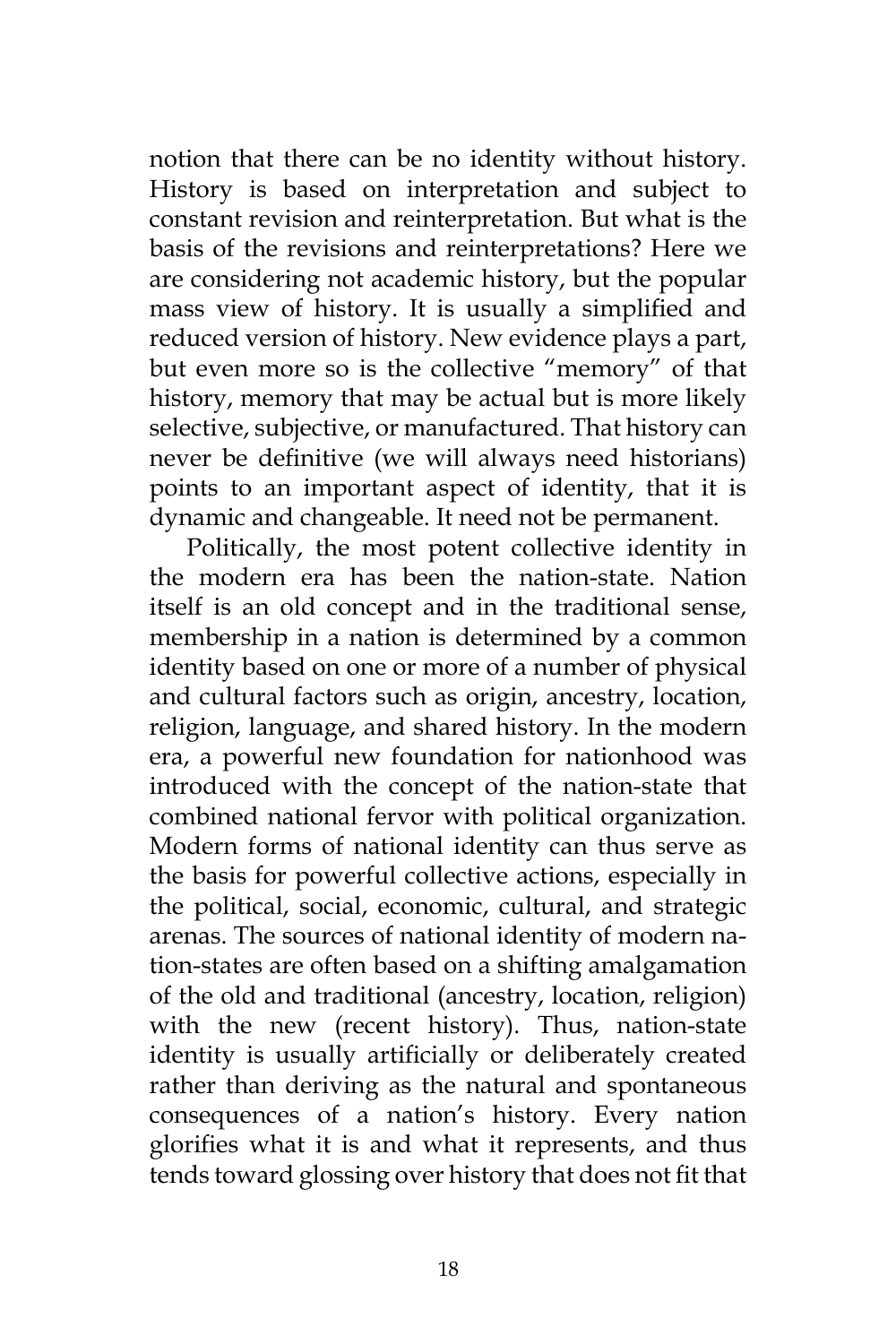story (narrative). This becomes all the more evident in nations whose boundaries were arbitrarily created rather than historically evolved. Nations created by colonial powers, especially in the Middle East, Africa, and Asia, are good examples of this phenomenon. Thus it is not uncommon for national leaders to evoke and use history deliberately as an instrument of unity and mobilization. In such usage, history is often distorted or even falsified.<sup>14</sup>

Nationalism is not the only basis for collective identity with consequential political power. Transnational identities have also proven to create potent political power. Some, such as extremism (religious, ethnic, political) and criminal activity, can be destructive and threatening to order. Others are potentially constructive, such as collective identities that, for example, advocate worldwide human rights, seek to preserve and promote labor rights in the context of a globalizing society, promote open and tolerant society for the free exchange of ideas and information, build global consensus over climate change as a common global problem, encourage religious expressions of universal brotherhood, and advance international efforts for peaceful conflict resolution. A more focused form of trans-national identity is regionalism. Regional identity may be seen simply as an extension of the national identities of the region, a summation of the common aspects of national identities, or there may be a basis for considering regional identity as something distinct in and of itself that is beyond national identities. Subnational collective identities such as tribe or sect have also proven to possess increasingly potent political force in those parts of the world where the nation-state is weak or where the state is seen as remote from individual or group concerns.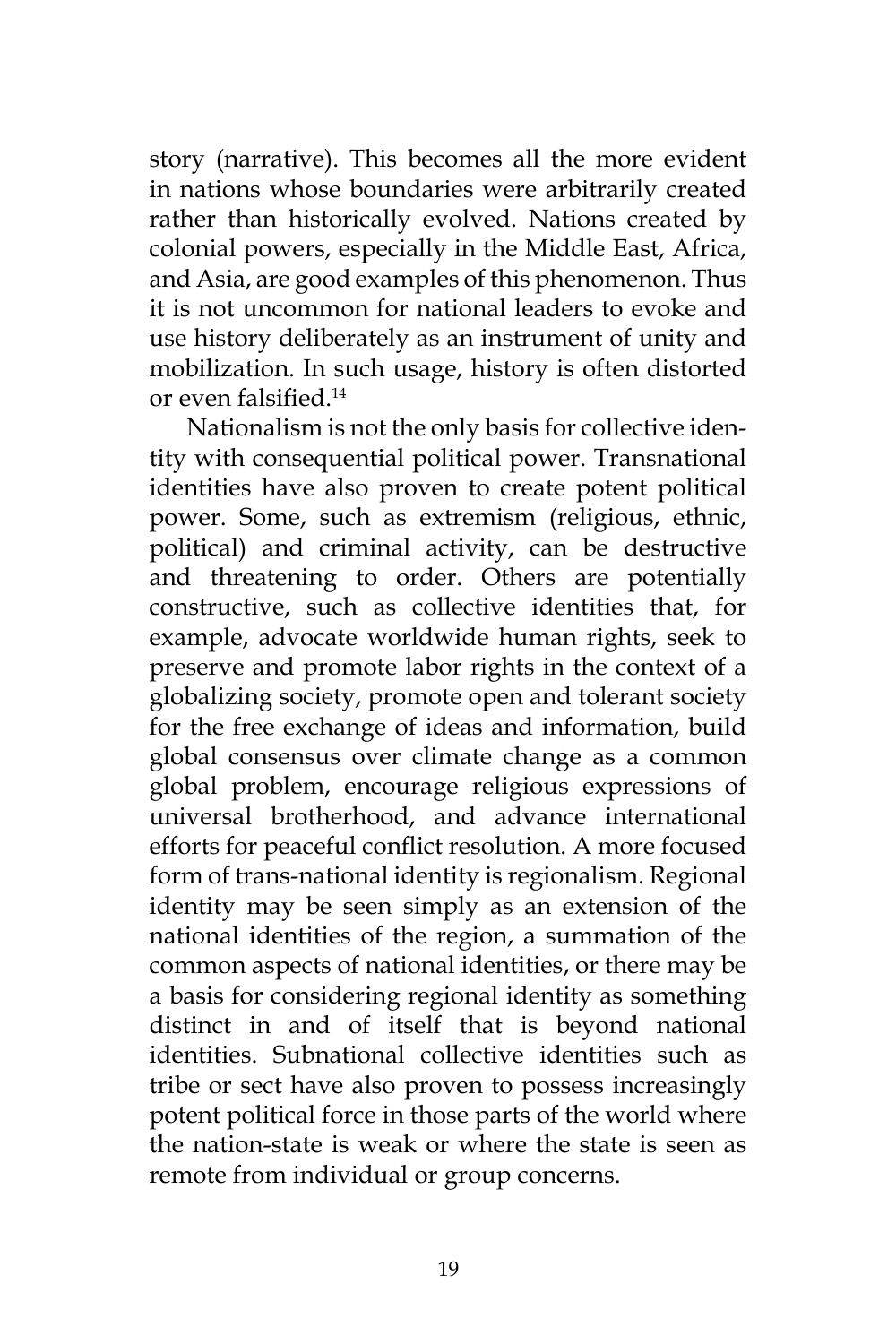# **Political Culture.**

Political culture is comprised of a political system, political tradition, political institution, decisionmaking, faith and religion, and strategic culture. Aristotle famously once said that "Man is by nature a political animal." What does this mean in terms of thoughts, decisions, and actions? What we are most interested in is how being political is translated into real world outcomes. Identity provides a foundation for collective unity and mobilization, but politics provide the instrument and the means to mobilize the collective leading to actions and results.

Political culture can be defined as the set of values, beliefs, traditions, perceptions, expectations, attitudes, practices, and institutions that a particular society harbors about how the political system and processes should operate and what sort of governmental and economic life should be pursued. Political culture is dynamic and changeable because it is a historical product. Some factors that contribute to the formation of a particular political culture include historical experience, religious tradition, collective values, founding principles, geographical location and configuration, strategic environment (for example, relative vulnerability or security), economic capacity, and demographics.

A most important factor of political culture is the philosophical attitude taken toward the meaning of progress and development. If one accepts the notion that modernity and modernization originated and have been defined by the West, one must also consider the problems of western bias in the modernization scenario. The essential question in this debate is whether there is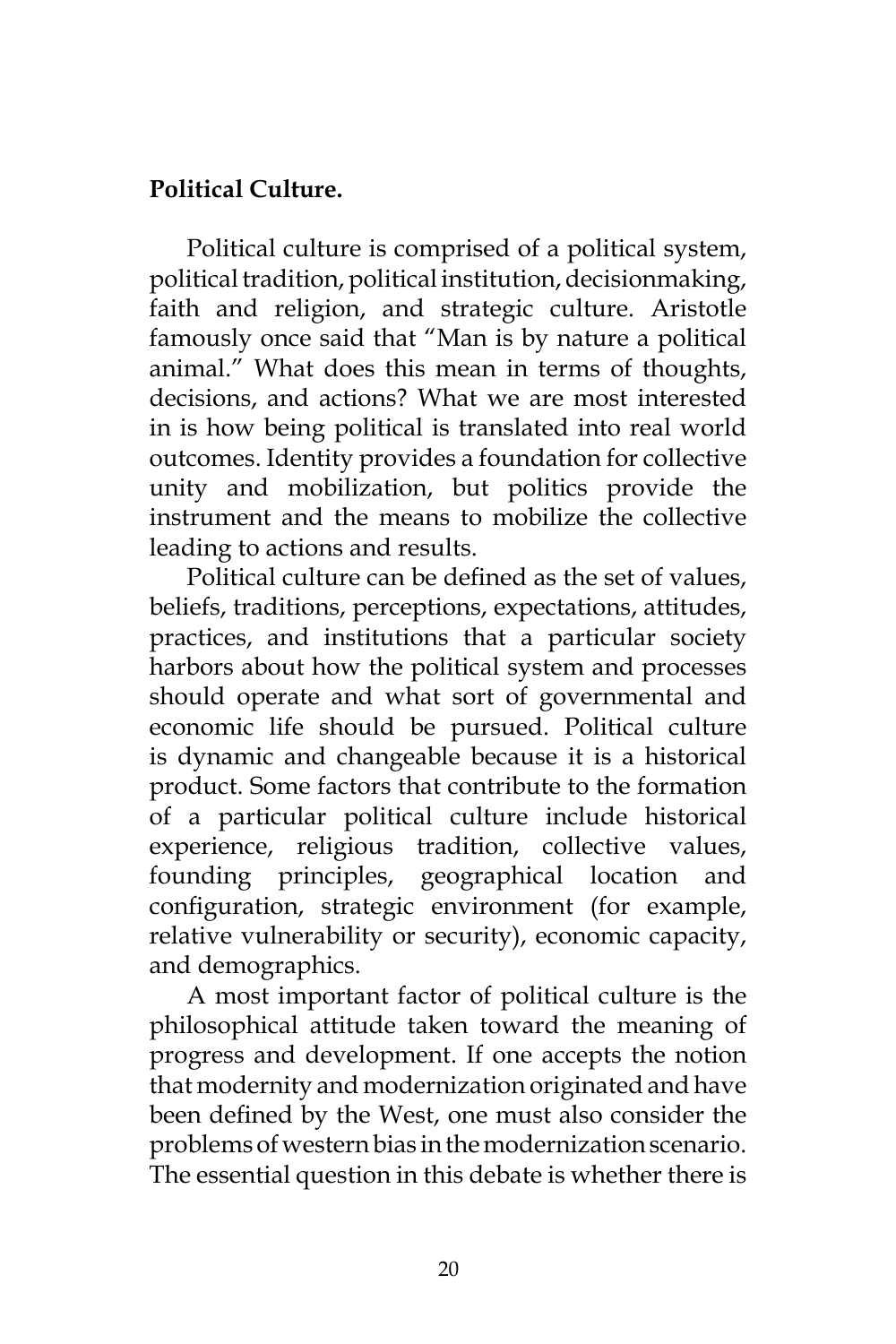only one correct path to modernization ("civilization") and its implied sense of progress or a multiplicity of paths (e.g., a "Confucian way" that could explain the successful developmental paths taken by East Asian nations). This is an important issue because of its profound effect on the kind of political culture that develops. It is also important within the context of the American quest to spread liberal democracy and market economy around the world. America's notion of progress, combined with its sense of having a leading role to spread it, is intimately involved in the process that defines interests, policy, and strategy.

An increasingly important factor in the construction of political culture has been faith and religion. This has been especially true in the post-Cold War era and especially so in societies with significant nonsecular political traditions. The role of religion in political culture is not difficult to understand if we recognize the role of religion in identity formation. A key issue in political culture is the extent to which those whose identity is primarily religious or ethnically based will also show allegiance to the nation-state and/or transnational institutions.

Political culture also forms two key supporting instruments of its expression that are of interest for policy and strategy: *political system* and *strategic culture*. *Political system* refers to how political power is organized, with particular emphasis on identifying and understanding the basis for power, its distribution, and hierarchy. Consideration of political system includes examination of the role of history, class, religion, race, ethnicity, gender, geography (physical, social, and cultural), demography, and power fault lines that determine power centers, connections, and operations. The world has a spectrum of political systems varying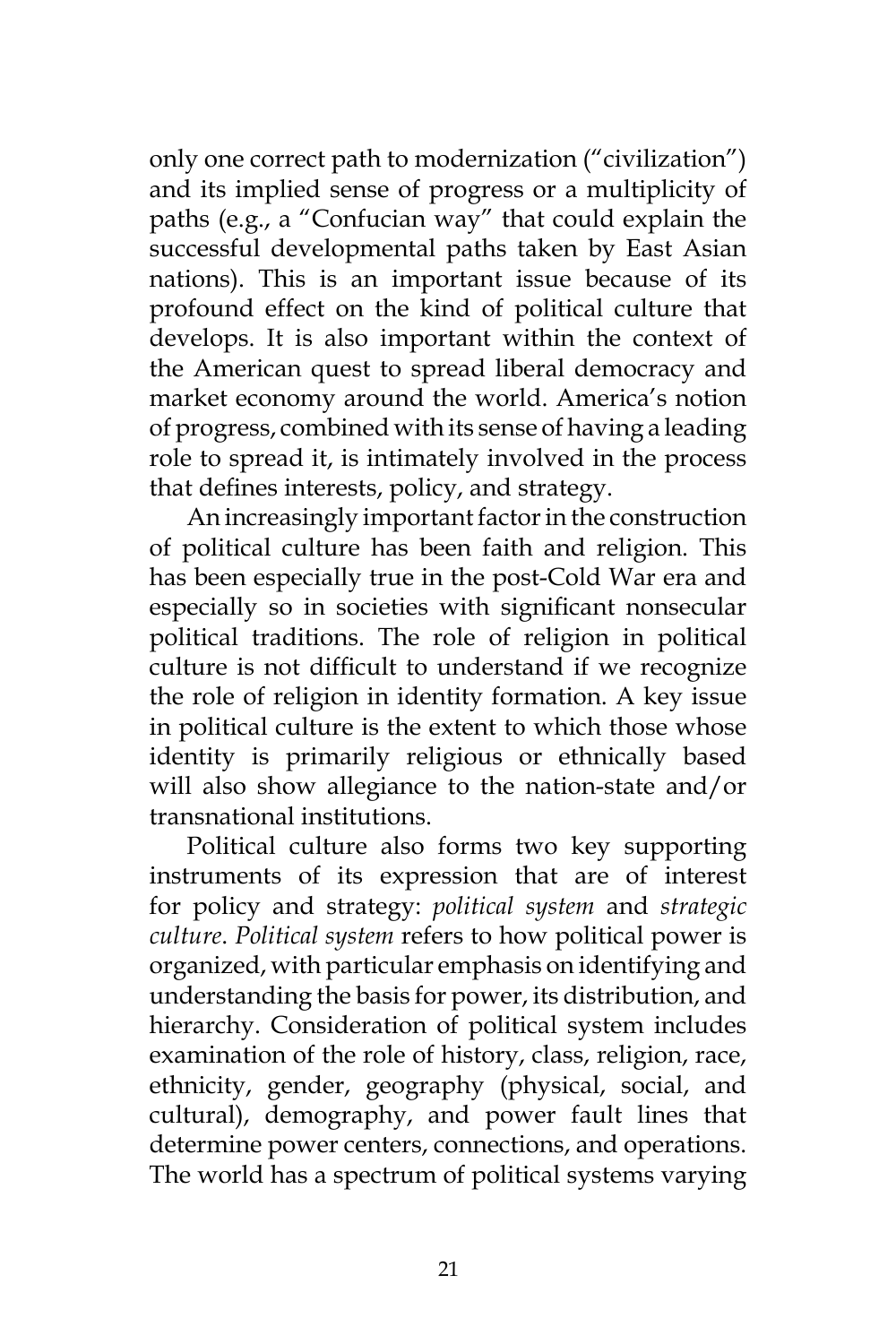from failed states and diffuse power structures to centralized systems such as autocracy. In between these extremes are various gradations of systems such as democracy. Within each of these systems is a spectrum of players and institutions that have political power and influence. These players and institutions usually have differential access to tangible and intangible resources (e.g., material, financial, influencial, moral). The state itself is a structure of power that performs essential functions: security, governance, conflict resolution, and services. To perform such functions, it needs to have persuasive and/or coercive capability that is legitimized by social contract in a democracy, the mandate of heaven in some societies, and in others is literally hijacked by despots. Within all political systems are rules of the game about how power is obtained, used, and transferred.

*Strategic culture* is a relatively new concept that arose in the post-Cold War era. It arose in reaction to two developments. First was the shock of the failure of the social scientific approach in predicting the end of the Cold War and the demise of the Soviet Union and European communism. This led to a search for one or more missing factors that could have led to a more accurate predictive analysis.<sup>15</sup> The second development was the realization that each nation had a unique perspective that affected the way it perceived, interpreted, analyzed, and reacted to events and developments. It was a realization that no single universal "law" governed how all nations behaved. These two developments led to considerations of culture as an important factor in collective behavior (including that of the nation-state) and thus policy and strategy, and out of it emerged the idea of strategic culture.16 *Strategic culture* can thus be defined as the concept that considers how cultural factors affect strategic behavior.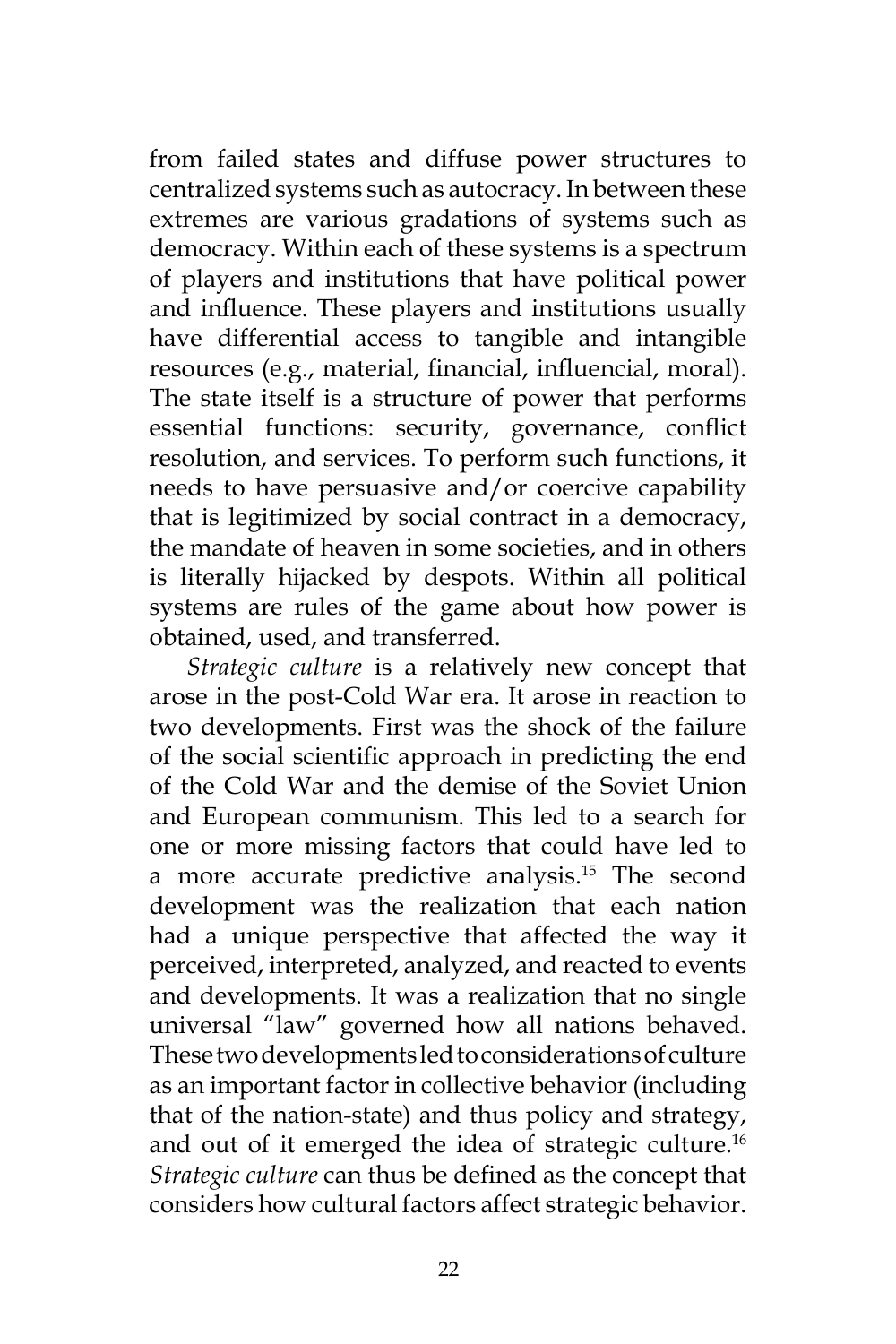It is the unique collective perspective rooted in historical experience, memory of that experience, and collective values that leads to particular policy and strategy formulations and outcomes. Strategic culture thus both enables and constrains actions and reactions regarding strategic choices, priorities, security, diplomacy, and the use of force. Lantis, a leading scholar of strategic culture, provided a summary of the current state of strategic cultural studies:

Today, scholars have rediscovered the theory of strategic culture to explain national security policy. Alastair Johnston's exploration in 1995 of "cultural realism" in Chinese security policy during the Ming dynasty, for example, suggests that societal characteristics have influenced state behavior throughout much of the history of human civilization. Others have devoted attention to studying the surprising German and Japanese security policy reticence in the post-Cold War era and have suggested that their unique "antimilitarist" strategic cultures account for most of the continuity in their behavior from 1990 to the present.<sup>17</sup>

# **Resilience.**

Resilience is the *response to globalization, openness to transnational institutions, and coping with environmental pressures,* and refers to the capacity or ability of a culture to resist, adapt, or succumb to external forces. It is a test of the culture's stability and coherence and a measure of the endurance of its identity and political culture. Thus, it can help us understand either the permanence or changeability of the values and interests that determine a particular culture's strategy and policy.

Probably the greatest external force affecting cultures around the world and testing cultural resilience is globalization. Globalization is a term increasingly used to define the contemporary world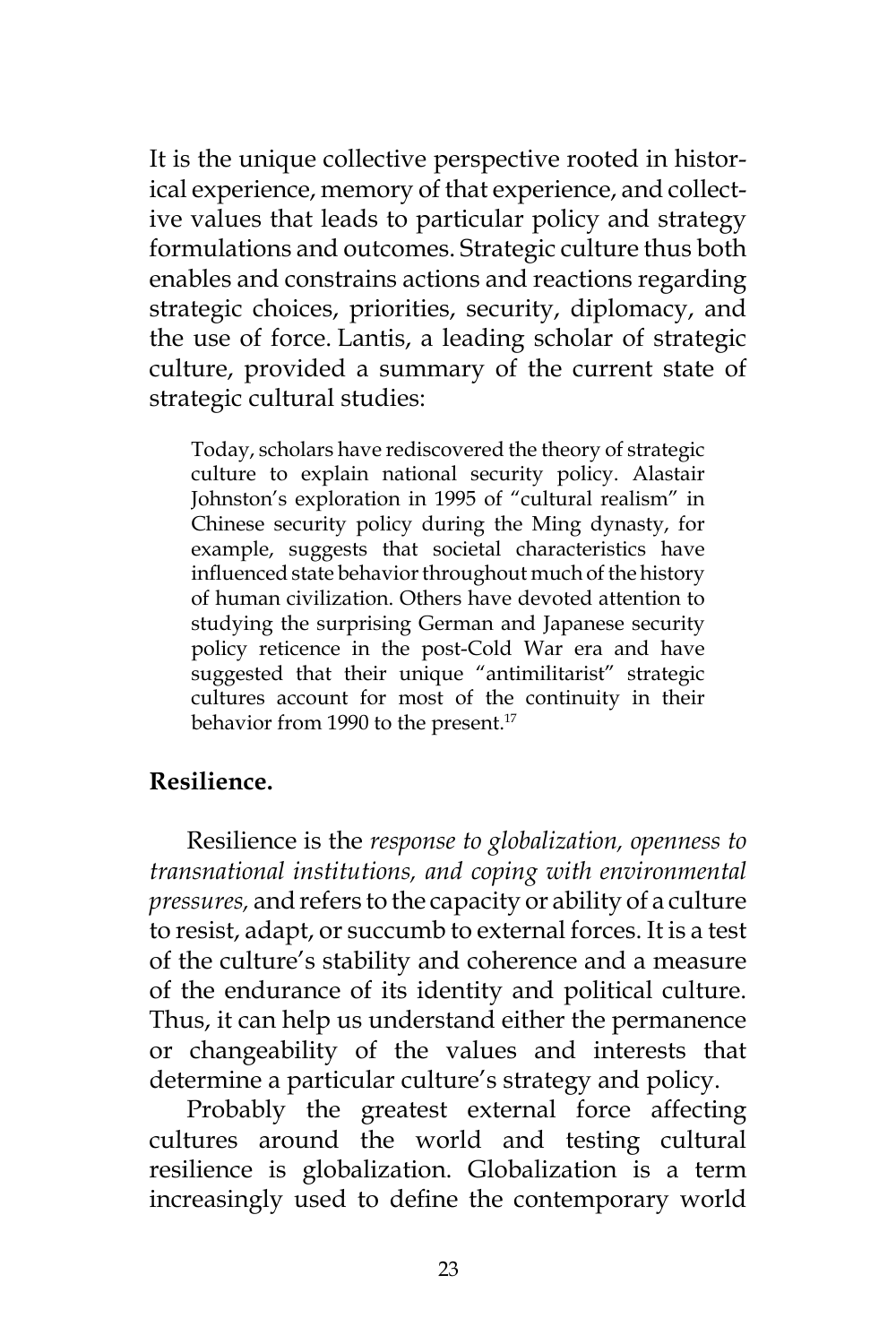order and system. While the specific focus is often on the economic and the informational, from a historical perspective globalization should be considered as the current version or phase of modernity that encompasses both material and non-material dimensions. There have been other periods of globalization,<sup>18</sup> but the globalization that we are facing today may be of such enormity and penetration that we do not yet have the historical basis to inform us of its potential impact.

Although globalization is a term most often associated with economics and information, we consider it in its broadest terms to include economic, social, technological, political, informational, and ideational factors. A key notion to consider is interdependence and a dynamic that is more involuntary than voluntary. Thus there is a sense that globalization is a force that cannot be controlled, but can only be accommodated or mitigated. One aspect of the debate on globalization is whether or not it undermines nationalism. On the one hand, there is plenty of evidence that it does so. On the other hand, it seems, on occasion, to serve as an instrument to enhance nationalism.

In the mid-1990s, Samuel Huntington raised the notion of a "Clash of Civilizations" with inter-civilizational friction raised by the forces of globalization resulting in inevitable conflict.19 The thesis has come under a great deal of criticism, in particular from those who believe that Huntington's civilizational groupings, based largely on religion but not exclusively so, over-simplifies and over-generalizes actual diversity of identity and potential fault lines of conflict. Nobel laureate Amartya Sen has been one of the most vocal critics of the "Clash of Civilizations" theory. An economist who integrates economics with social action and cultural processes, Sen's most recent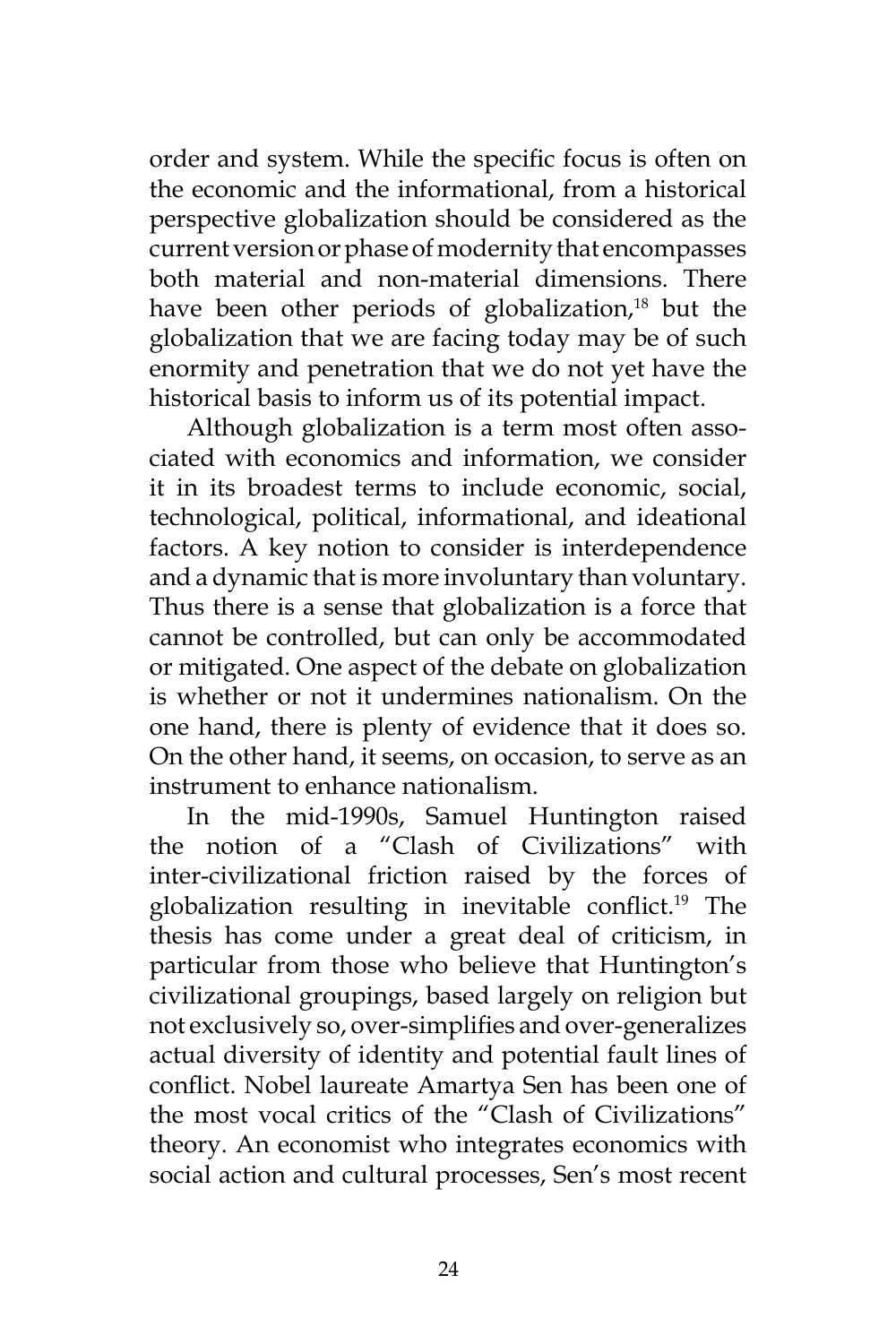criticism labeled Huntington's approach crude and misleading not only because it oversimplifies culture while marginalizing political-economic factors, but also because it incorrectly leads to the thought that conflict between different cultures is inevitable. Sen called for a more nuanced and sophisticated analysis that recognizes the immense diversity and plurality of identities while integrating political-economic factors in determining the causes of violence and conflict. He wrote, ". . . poverty and inequality are importantly linked with violence and lack of peace, but they have to be seen together with divisions in which other factors, such as nationality, culture, religion, community, language, and literature play their parts."<sup>20</sup>

Finally, an important component of globalization is understanding the linkage between globalization and growing anti-West-ism, and in particular anti-Americanism. Many people in the world consider globalization synonymous with Americanization or Westernization. Perhaps it is unfair, but much of the world also considers America as the primary source of globalization, especially those aspects of globalization that are seen to undermine traditional society and values.

Another important test of resilience is how a culture approaches its integration with transnational institutions such as the UN or the WTO. It may take a parochial position focused on the preservation of its own interest at the cost of the larger interest for which the institution was created. Alternatively, it may be willing to sacrifice parochial interest for the good of the larger community. An increasingly important arena for this interaction is emerging in environmental concerns and in particular with carbon emission, global warming, and climate change. The Kyoto protocol was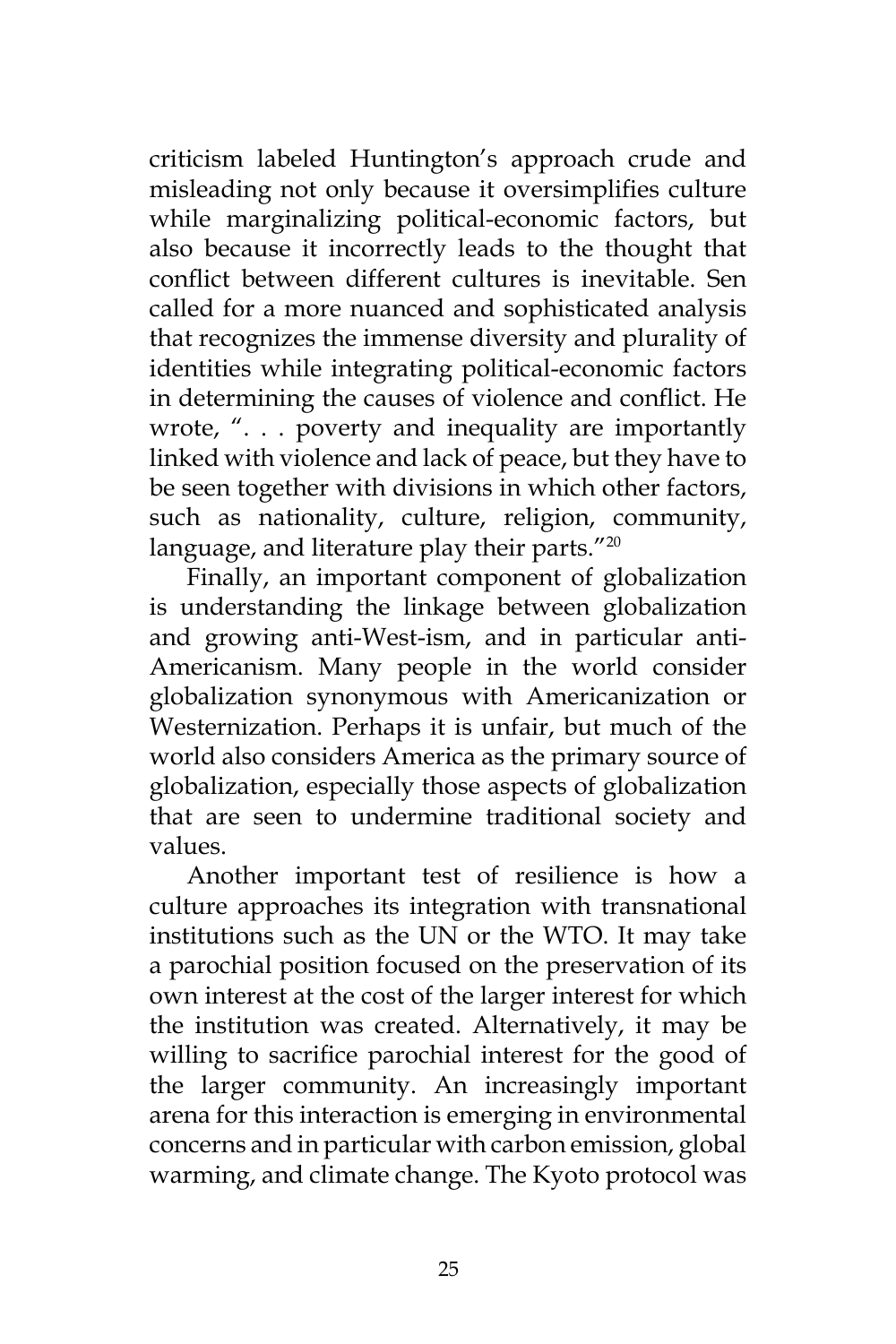a key international effort to address this challenge collectively, but international responses have been mixed. Why that is and how viable are the positions taken provide insight into each culture's resilience.

### **CONCLUSION**

Two sets of factors determine human thoughts, decisions, behavior, actions, and reactions: biological and cultural. Biological factors are more prominent in determining individual thoughts and behavior than it would be with human collectivities. At the human collective level, the level that strategy and policy are concerned with (e.g., a nation-state), cultural factors are dominant. It is thus an imperative that strategy and policy formulation, the way they are implemented, and the outcome to be expected must consider the cultural dimensions. The Analytical Cultural Framework for Strategy and Policy, its three dimensions of Identity, Political Culture, and Resilience, provides one approach. It may not be a definitive approach, and no such claim is made, but the framework provides a specific way to get at the complex issue of how culture figures into strategic and political behavior.

The key points to take away are these: first, that strategy and policy are driven by Ends or Objectives; second, that these Ends are determined by interests; third, that interests are derived from the sense of purpose and core values that a particular collectivity considers to be the foundation of who they are; fourth, that the sense of purpose and core values arise from the elements that constitute the collectivity's Identity; fifth, that Identity is the foundation for collective mobilization; sixth, that such a mobilized collectivity can be put into action for political purposes through its peculiar form of political culture that provides the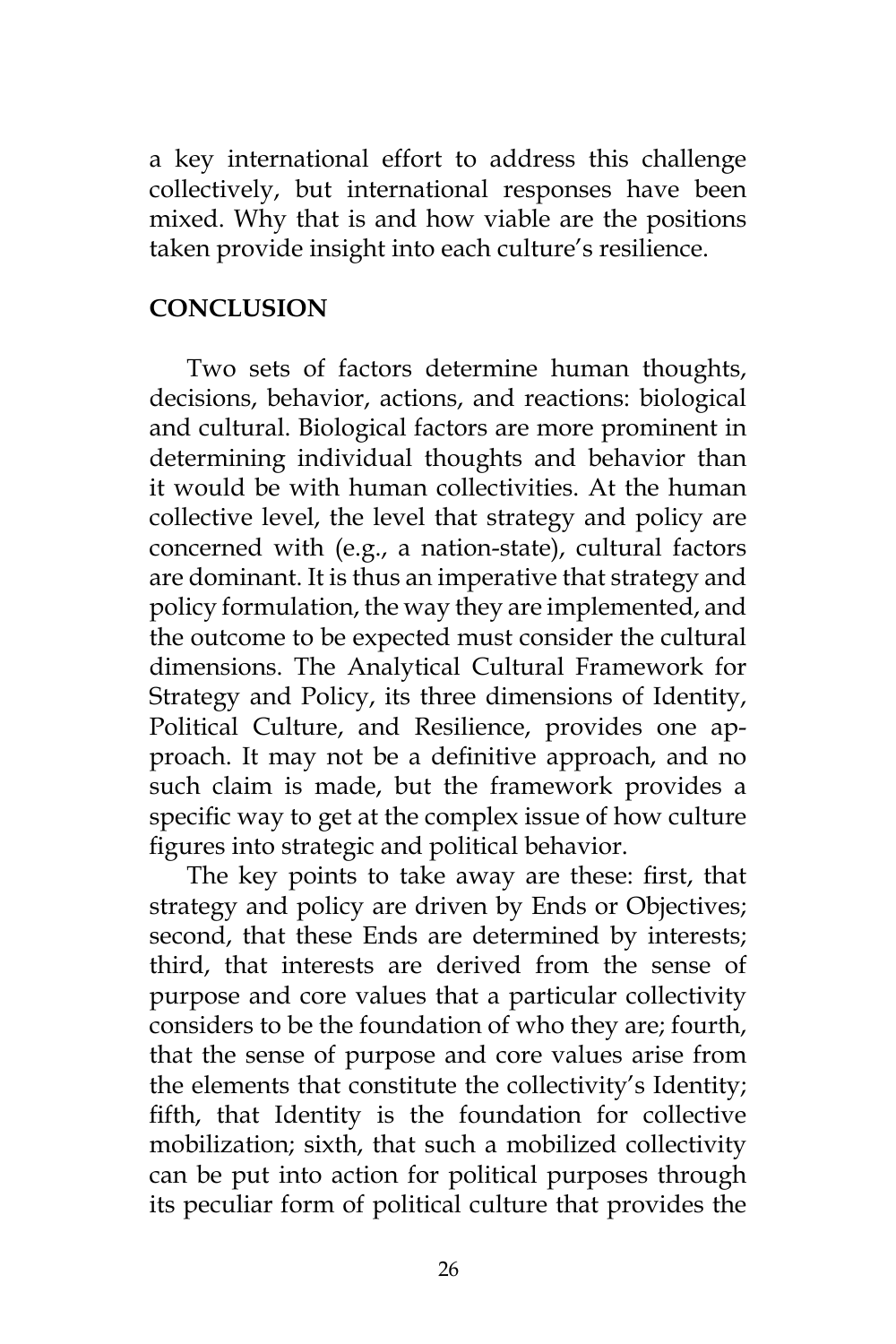Ways and the Means; and finally, that the resilience of the group's culture, grounded on the strength of a common Identity with a shared sense of purpose and values, can determine how flexible the collectivity is to either resisting, succumbing or adapting to forces that challenge the shared purpose and values.

These points seem simple enough, but to actually apply them to a specific nation or a group, subnational or transnational, requires intense study and analysis of the history of that collectivity. There will be no one right answer, but if we hope to formulate more effective strategies and policies then we must make the effort to make them more answerable to cultural factors. The very lack of a definitive cultural analysis requires a multiplicity of efforts. Different approaches will emphasize different factors. A historically oriented analysis is likely to emphasize different factors than those taking a political scientific approach, and yet other factors will be emphasized by anthropological, sociological, economic, psychological, or military approaches. Their sum, however, can provide the sort of comprehensive analysis that can get us closer to the truth even if we can never get to the final truth. This is the difficult challenge for strategic leaders involved in strategy and policy. Identity, Political Culture, and Resilience provide a starting point for that cultural analytical journey.

#### **ENDNOTES**

1. Jeffrey S. Lantis, "Reflection and Reappraisal: Strategic Culture and National Security Policy," *International Studies Review,* Vol. 4, No. 3, Fall 2002, p. 87.

2 . "The **cultural turn** describes developments in the humanities and the social sciences brought about by various develop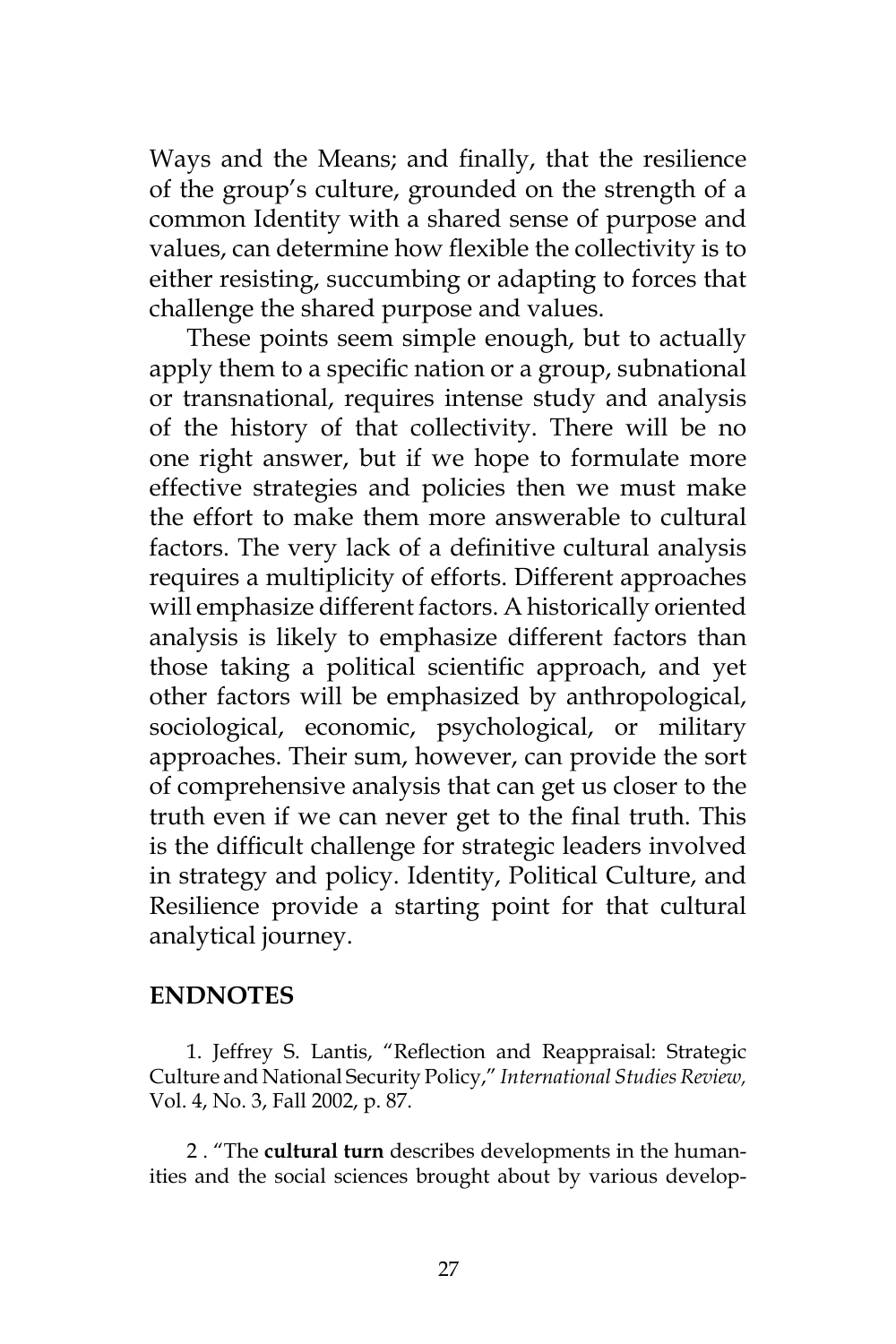ments across the disciplines. Most noted amongst these was the emergence of cultural studies and the dominance of the sociology of culture within the discipline of Sociology. . . . It describes a shift in emphasis towards meaning and on culture rather than politics or economics. This shift of emphasis occurred over a prolonged time, but particularly since the 1960s." Available at *en.wikipedia. org/wiki/Cultural\_turn.*

 3. From the background information on a symposium on "Culture in Conflict" held at the Defence College of Management and Technology, DCMT, Shrivenham, UK, on June 10-11, 2008, *www.cranfield.ac.uk/dcmt/symposia/cultureinconflict08.jsp.*

4. Sheila Miyoshi Jager, Visiting Professor of National Security Studies at the Army War College's Strategic Studies Institute, 2006- 08, wrote of the need for appreciating how the three different levels of political-military operations, strategic, operational, and tactical, require different kinds of cultural knowledge. Sheila Miyoshi Jager, *On the Uses of Cultural Knowledge,* Carlisle, PA: Strategic Studies Institute, U.S. Army War College, November 2007, *www. strategicstudiesinstitute.army.mil/pdffiles/PUB817.pdf.* Although Jager's levels (strategic, operational, tactical) are different from the U.S. Army War College's consideration of three dimensions policy/strategy, operational, leadership/management—the more important point is that the two frameworks agree on the notion that a differentiation must be made on how cultural factors work in different areas; that culture cannot and should not be conflated into a "one size fits all."

 5. Two other features that define the human condition are man's biology and the physical environment.

 6. Culture is defined in the draft TRADOC *Army Culture and Foreign Language Strategy* as

the set of distinctive features of a society or group, including but not limited to values, beliefs, and norms, that ties together members of that society or group and that drives action and behavior. Additional aspects or characteristics of culture are: (1) Culture is shared; there is no "culture of one"; (2) Culture is patterned, meaning that people in a group or society live and think in ways forming definitive, repeating patterns; (3) Culture is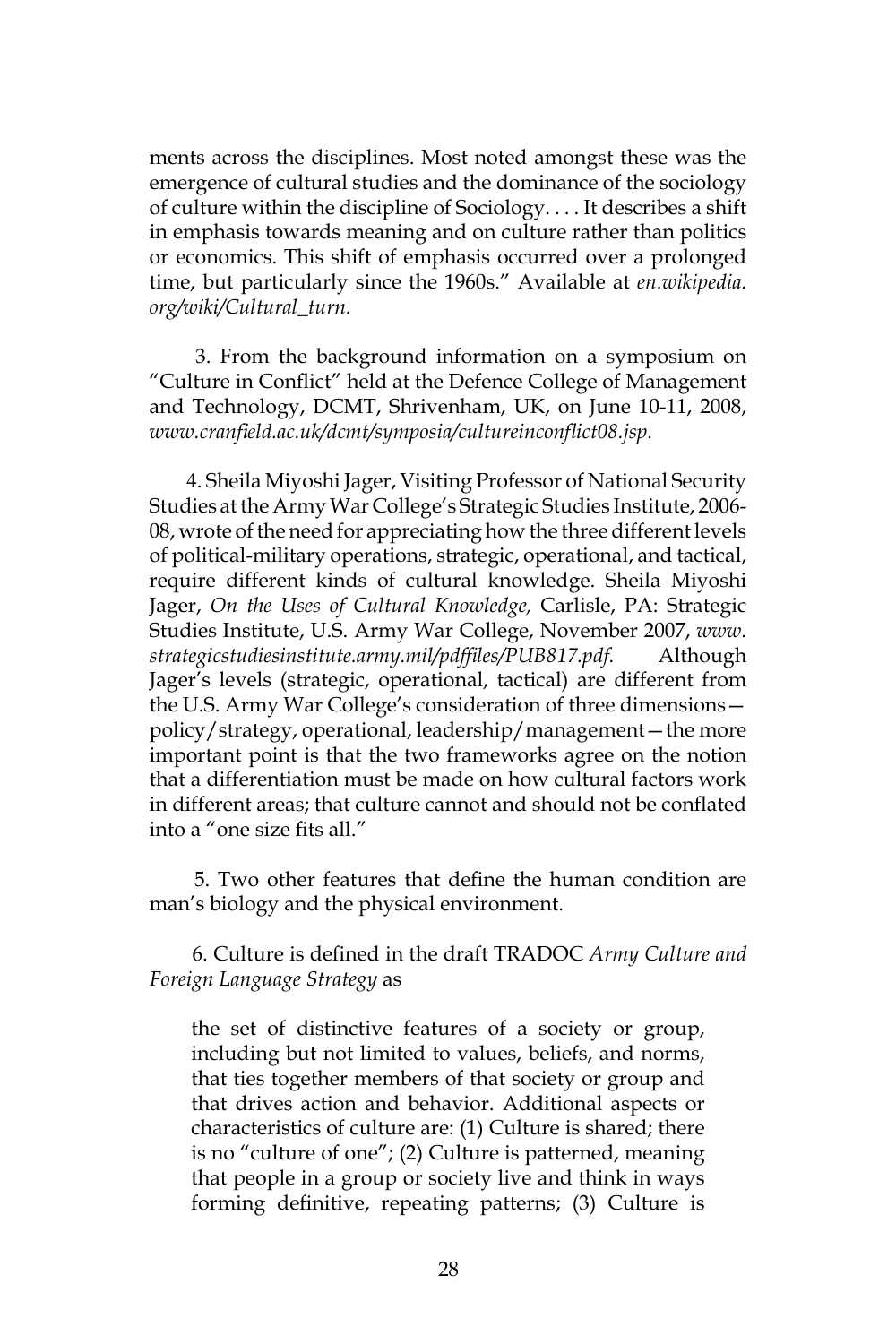changeable, through social interactions between people and groups; (4) Culture is internalized in the sense that it is habitual, taken for granted, and perceived as "natural" by people within the group or society; (5) Culture is learned; (6) The distinctive features that describe a particular culture include its myths and legends.

Culture is expressed in the real world through symbols and symbolic systems that represent, reflect or contain the meanings inherent in cultural features, therefore values, beliefs and norms. Learning to identify these symbols and symbolic systems and "read" the meanings they reflect, represent or contain is thus a crucial skill to understanding a particular society and the culture it contains.

 7. Geertz is the founder of the field of Interpretive Anthropology, the dominant variant of cultural anthropology that approaches culture as a symbolic system. Clifford Geertz, *The Interpretation of Cultures,* New York: Basic Books, 1973, p. 5.

 8. Alexis de Tocqueville, *Democracy in America,* first published in 2 volumes in 1835 and 1840, New York: Penguin Classics, 2003.

 9. Protestantism and capitalism's complementarity was examined in detail by Max Weber in his famous 1904 treatise, *The Protestant Ethic and the Spirit of Capitalism.*

 10. Ethnicity is a cultural construct usually based on race, religion, language, and way-of-life traditions. It may be possible to conceive of a distinctive American ethnicity that transcends the usual determinants by embracing an ethnic identity based on the American idea.

 11. The beginning of the modern era is most commonly defined by the advent of the enlightenment and industrialization in the 18th century. The enlightenment created a rational secular world where man dominated the ideational domain, while industrialization created a material world where man dominated the physical domain. Divorced from the constraining and limiting pre-modern fixation on the divine, the modern era increasingly promised a future of unlimited possibilities. See Appendix I,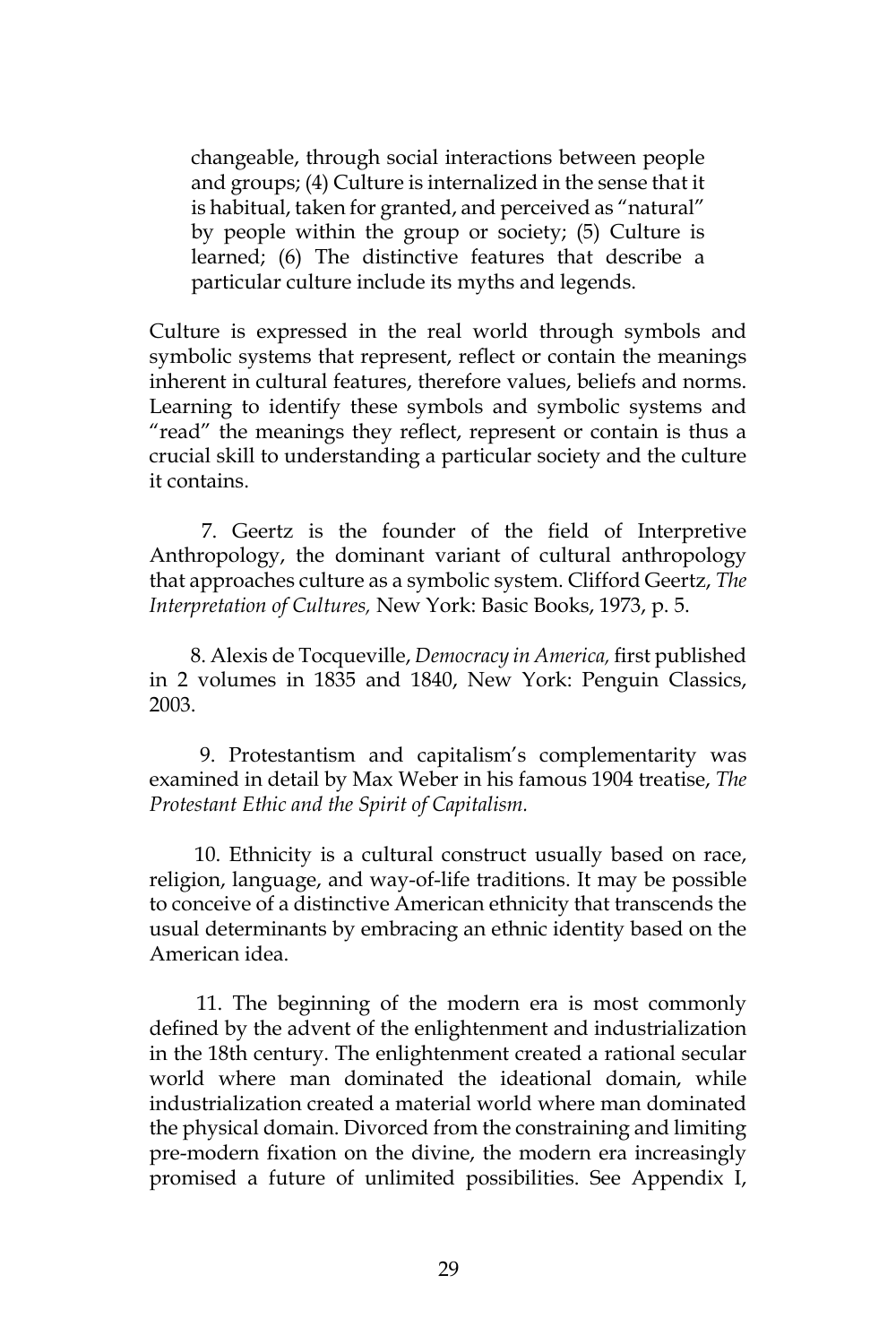"A Commentary on Modernity and Nationalism," for a fuller discussion on the subject. For a closer examination of the role and place of liberty and freedom as overarching conceptions that define what America means, see Appendix II, "A Commentary on Liberty and Freedom as Dimensions of Modernity and Nationalism." See Appendix III, "A Commentary on Language as a Dimension of Modernity and Nationalism," for a discussion of how language is an important factor of modernity, but perhaps not a determinative factor in nationalism.

 12. The most prominent example was the failure to predict the collapse of the Soviet Union. Two important criticisms of rational choice theory came from the Cold War historian John Lewis Gaddis and political scientist Ian Shapiro. Gaddis' criticism of the social sciences and their focus on the quest for the independent variable appeared in Chapter 3, "The Interdependence of Variables," *Landscapes of History,* London, England: Oxford University Press, 2002. Shapiro indicted the social sciences and the humanities as being driven more by concern over methods, most importantly rational choice theory, than by actual real world problems in his *The Flight from Reality in the Human Sciences,* Princeton, NJ: Princeton University Press, 2005.

 13. Thus the study of identity involves the exploration of the same parameters that were mentioned earlier for the study of culture: formation, agency, process, boundary, variability, stability, coherence, and effect on thinking and decisionmaking.

 14. Two important and powerful studies have had an enormous impact on how we view the formation of coherent and stable modern nation-states. Eric Hobsbawm and Terence Ranger's *The Invention of Tradition,* Cambridge, England: Cambridge University Press, 1983, provided startling studies of how nation-states deliberately invented traditions to provide legitimacy by tying the nation-state to its long traditional past and by consolidating its power through invented symbols and rituals. Benedict Anderson's *Imagined Communities,* London, England: Verso, 1983, examined how printed words played a key role in virtually linking all parts of the modern nation-state. Widespread and cheap printing, "print capitalism" in Anderson's term, is a modern phenomenon. Its ubiquity was an essential mechanism and instrument for rapidly binding citizens of a nation-state by helping them imagine their membership in that national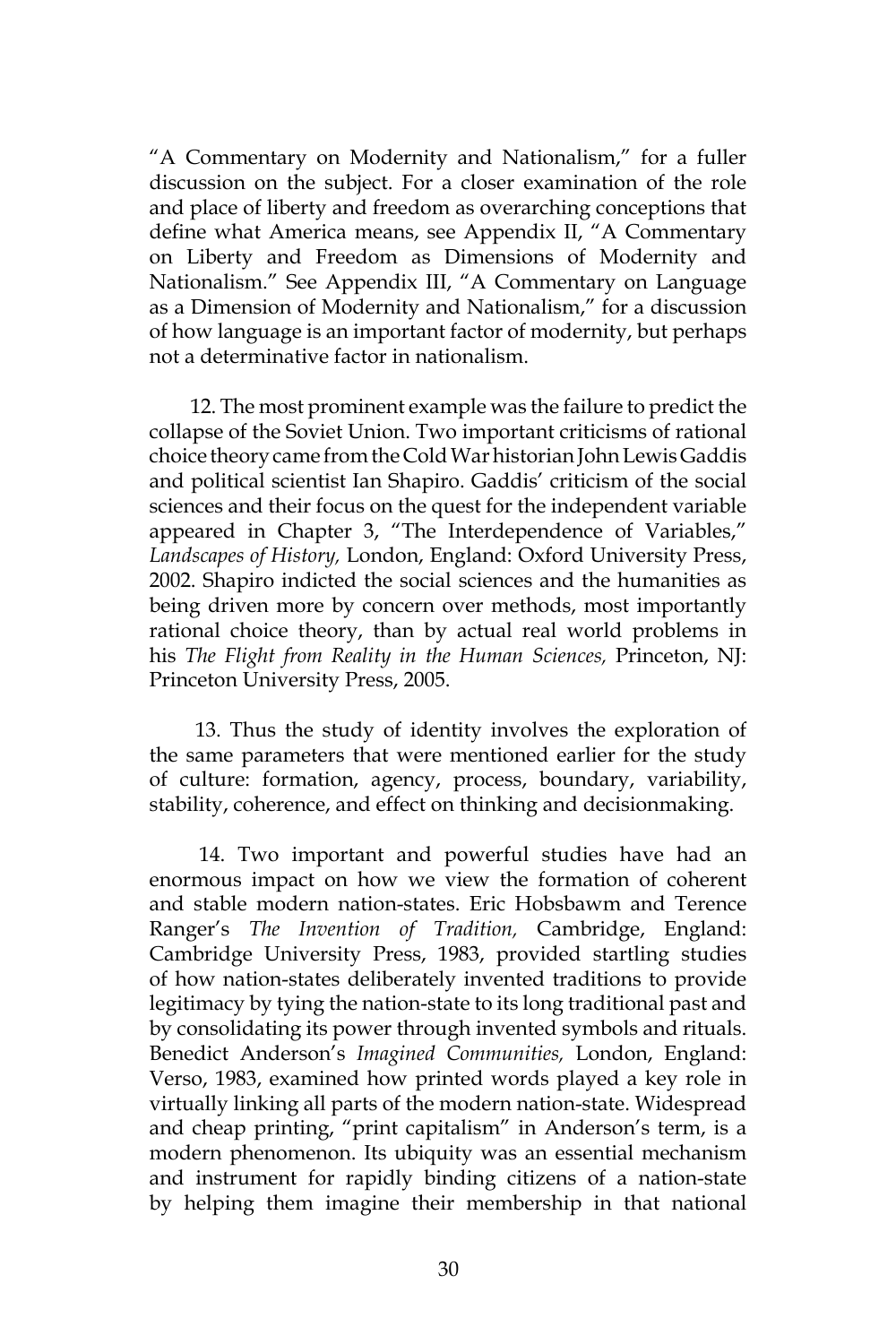community. For example, print capitalism helped spread the sort of invented traditions that Hobsbawm and Ranger considered. For some nations, such as Indonesia, that had never existed as a single coherent community prior to its formation in modern times, the concept of a national community in itself was an invention made possible to imagine through print capitalism.

 15. John Lewis Gaddis, perhaps the world's foremost historian of the Cold War, wrote,

the efforts theorists have made to create a "science" of politics that would forecast the future course of world events have produced strikingly unimpressive results: none of the . . . approaches to theory . . . that have evolved since 1945 came anywhere close to anticipating how the Cold War would end. . . . If their forecasts failed so completely to anticipate so large an event as that conflict's termination, then one has to wonder about the theories upon which they were based.

John Lewis Gaddis, "International Relations Theory and the End of the Cold War," *International Security,* Vol. 17, No. 3, Winter 1992–93, p. 3. Quoted by Kenneth B. Pyle in "Reading the New Era in Asia: The Use of History and Culture in the Making of Foreign Policy," *Asia Policy,* Vol. 3, January 2007, p. 3.

 16. Important works on strategic culture include Peter J. Katzenstein, ed., *The Culture of National Security: Norms and Identity in World Politics,* New York: Columbia University Press, 1996; Alastair Iain Johnston, "Thinking about Strategic Culture," *International Security,* Vol. 19, No. 4, 1995, pp. 32-64; Stephen Peter Rosen, "Military Effectiveness: Why Society Matters," *International Security,* Vol. 19, No. 4, 1995, pp. 5-31; Elizabeth Kier, "Culture and Military Doctrine: France between the Wars," *International Security,* Vol. 19, No. 4, 1995, pp. 65-93; Robert D. Putnam, *Making Democracy Work: Civic Traditions in Modern Italy*, Princeton, NJ: Princeton University Press, 1993; Judith Goldstein and Robert O. Keohane, eds., *Ideas and Foreign Policy: Beliefs, Institutions, and Political Change,* Ithaca, NY: Cornell University Press, 1993; Richard J. Ellis and Michael Thompson, eds., *Culture Matters: Essays in Honor of Aaron Wildavsky,* Boulder, CO: Westview Press, 1997;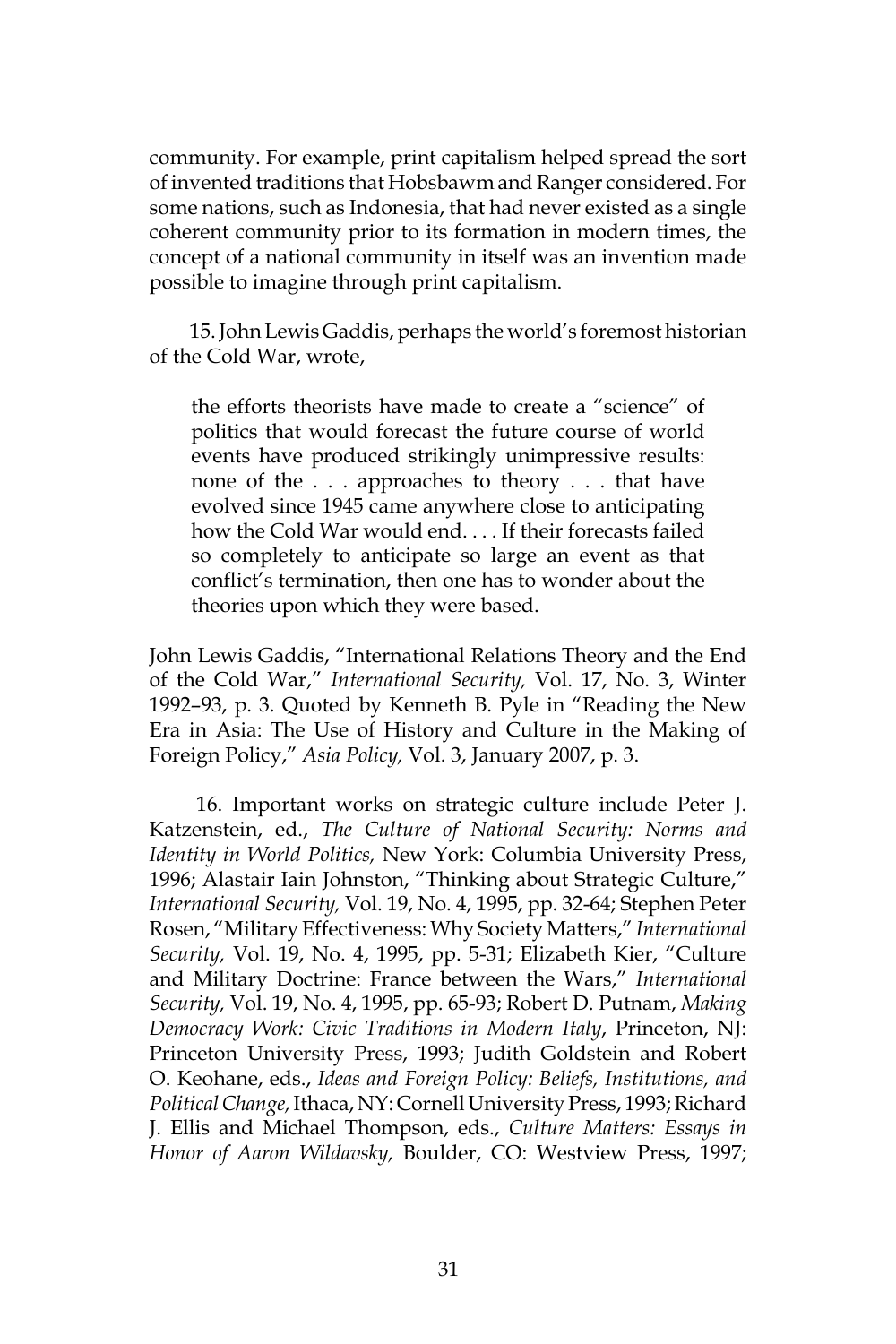Ronald Inglehart, *Modernization and Postmodernization: Cultural, Economic, and Political Change in Forty-Three Societies,* Princeton, NJ: Princeton University Press, 1997; Yosef Lapid, "Culture's Shop: Returns and Departures in International Relations Theory," in Yosef Lapid and Friedrich Kratochwil, eds., *The Return of Culture and Identity in IR Theory,* Boulder, CO: Lynne Rienner Publishers, 1996.

 17. Jeffrey S. Lantis, "Reflection and Reappraisal: Strategic Culture and National Security Policy," *International Studies Review,* Vol. 4, No. 3, Fall 2002, pp. 87-88.

 18. For example, the globalization based on expansion of European trade between the 16th and 18th centuries or the opening of the Silk Road in the 13th century.

 19. Samuel Huntington, *The Clash of Civilizations and the Remaking of the World Order,* New York: Simon & Schuster, 1996.

 20. Amartya Sen, "Violence, Identity and Poverty," *Journal of Peace Research,* Vol. 45, No. 1, 2008, p. 12.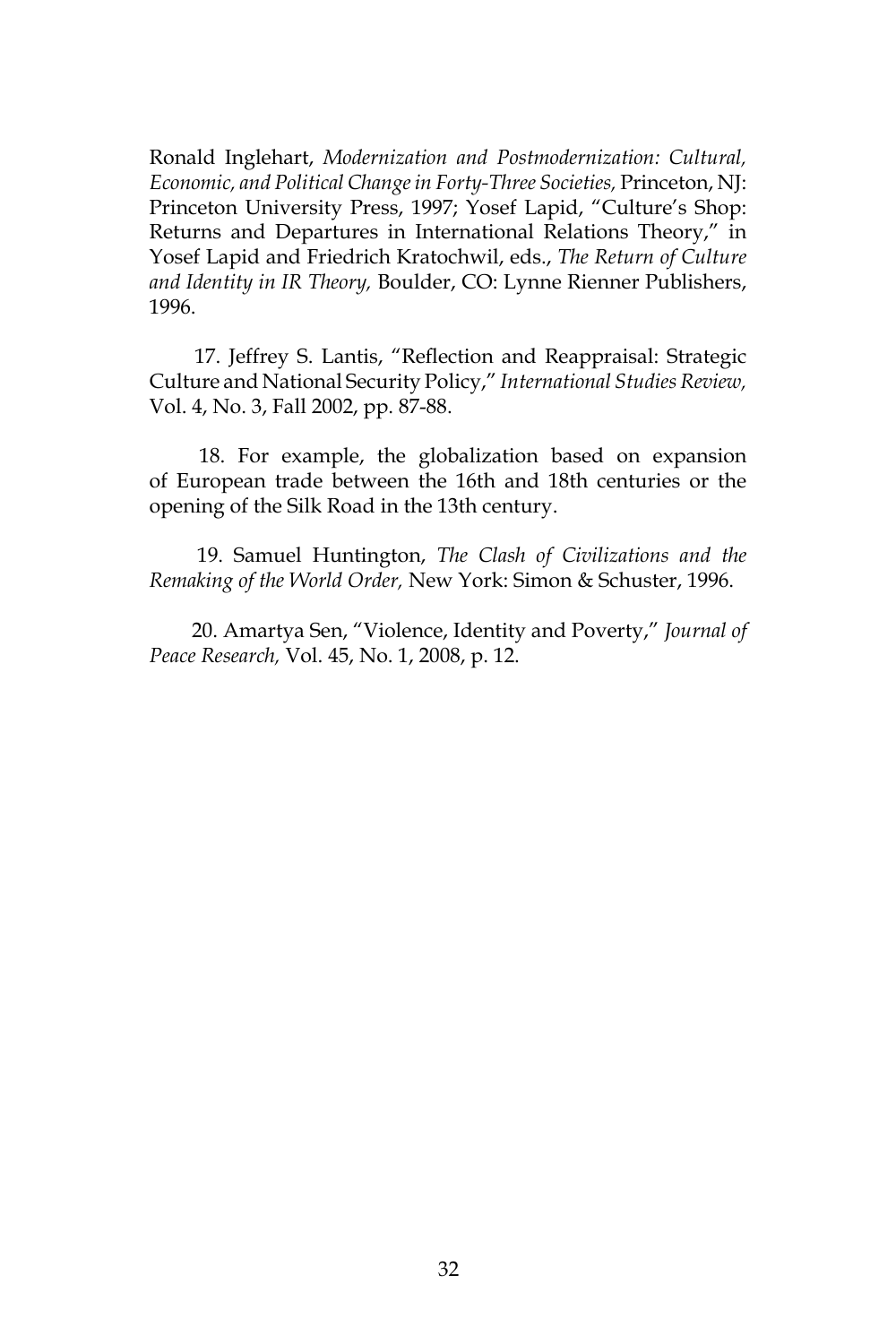#### **APPENDIX I**

### **A COMMENTARY ON MODERNITY AND NATIONALISM**

In considering how culture operates in the realm of policy and strategy, we can begin with a broad and historical approach to understanding two defining features of the modern world: *modernity* and *nationalism* (by nationalism, we are specifically referring to modern politicized nation-state nationalism and identity). These are not simply cultural concepts. They also touch upon other broad fields of knowledge and discipline through which we study man and society (philosophy, history, literature, anthropology, political science, economics, sociology, and psychology). Nevertheless, it is important to recognize that their contemporary relevance is essentially a cultural one. Therefore, the particular cultural direction taken by a given society or nation has determined the particular form of identity, political culture, political system, social organization, economic system, and important ideas that infuse a nation-state. And these features become important and relevant in the world of policy and strategy, because they are related to the formation and content of *national values* and *national interests*.

*Modernity* is a complex concept. One way to reduce it to a manageable level is to consider it in material and nonmaterial or ideational terms. The most obviously recognizable aspect of modernity is the material one. The Industrial Revolution of the West since the 18th century and more recently the Information Age have changed and modernized the material landscape of human society that made lives more comfortable and convenient. It also made possible the absolute expansion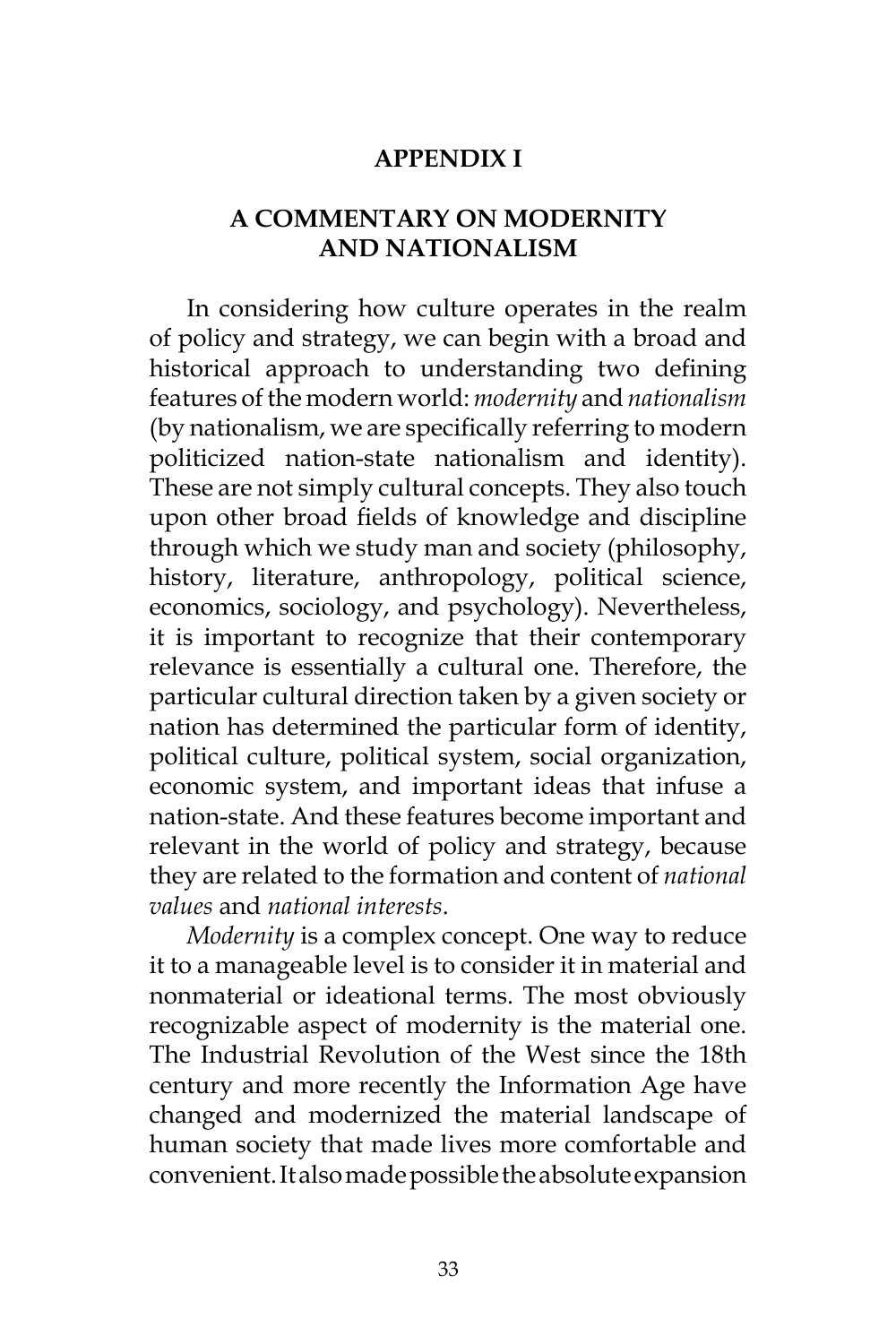of wealth and the creation of middle class dominant societies. For many societies, material modernity made possible for its members to be able to imagine a middle class future of security and comfort. It is often this conception that is the source of social and economic activity. Some postulate, and with a good number of supporting examples from around the world, that such material improvement and the resultant social foundations are necessary preconditions for the successful introduction of liberal democracy.

Perhaps more difficult to analyze than material modernity, although probably more important, is nonmaterial or ideational modernity. In other words, how modernity affects people's thoughts, conceptions, perceptions, and imaginations. Thus, ideational modernity deals with political, economic, social, and ideological transformations. Material modernity made possible the imagination of a very different future, but this is only a fragment of the impact that modernity had on the mind. The beginning of this process coincided with material modernity in the late 18th century in the Age of Enlightenment (or the Age of Reason). New meanings about the purpose of life and society were generated that challenged old and traditional meanings.

The role and place of the individual and the individual's relationship with collectivities from neighborhood and village up to the global underwent a significant change. For most people in pre-modern or traditional communities, the perceived and meaningful world was limited to the local. Except for a relative handful of merchants and soldiers, most people did not travel, communicate, or interact beyond the local in pre-modern societies, because it was often neither physically possible nor necessary. It was modernity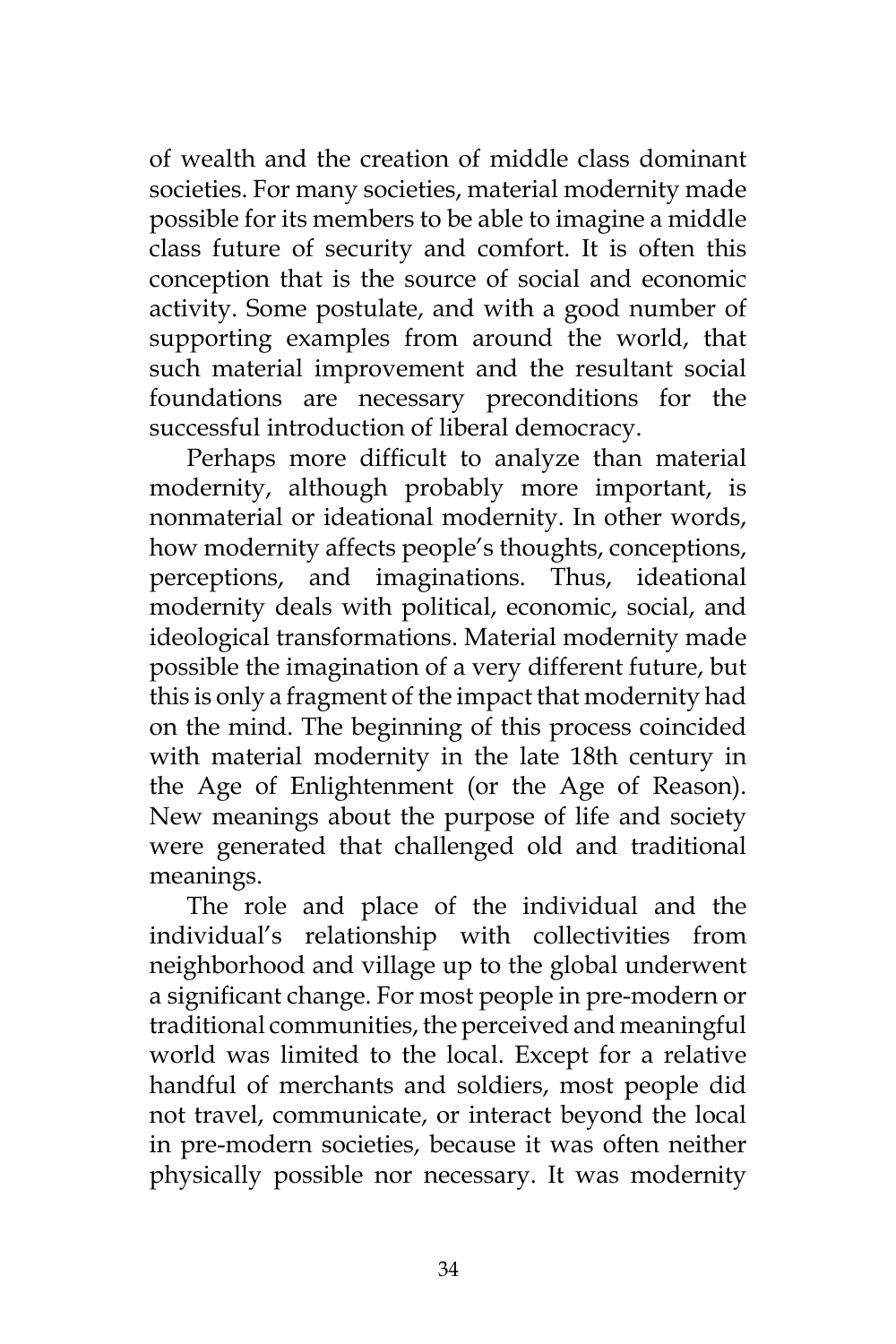that made possible the conception of the modern nation and the world as something tangible. Modern infrastructure made it physically possible and modern political-economies made it necessary to connect with the world in an increasingly interdependent manner; the latest version of which we now call globalization.

Modernity also introduced new ways of conceiving how human societies could be organized and supported, such as democracy, colonialism, capitalism, and Marxist-Leninism. It might be useful to keep in mind that these competing ideas also created competing factions within nations, therefore, competing nationalists who held different visions for their nation. The existence of these factions often led to violence, civil conflict and division.

At the humanistic level, the most important impact of modernity was its effect on spirituality and, in particular, on the notions of the divine and the secular. The traditional pre-modern world was one imbued by an ever present divinity that served to explain the world and all the wonderful and terrible things that existed within it, as well as being itself a force to be respected and feared. Ultimately, however, the divine pre-modern world was a comforting one, because everything could be explained and justified. The increasing emphasis on empirical materialism and secularism created a rational world that made possible the expansion of modernity. But it also led to a profound sense of loss and unsettlement, because the divine could no longer explain everything and there remained so much beyond understanding. Furthermore, divinity was no longer seen as determining the natural or manmade world and thus became separated from questions regarding who we are, what we do, how we live, and how we look at the future. However, we should not forget that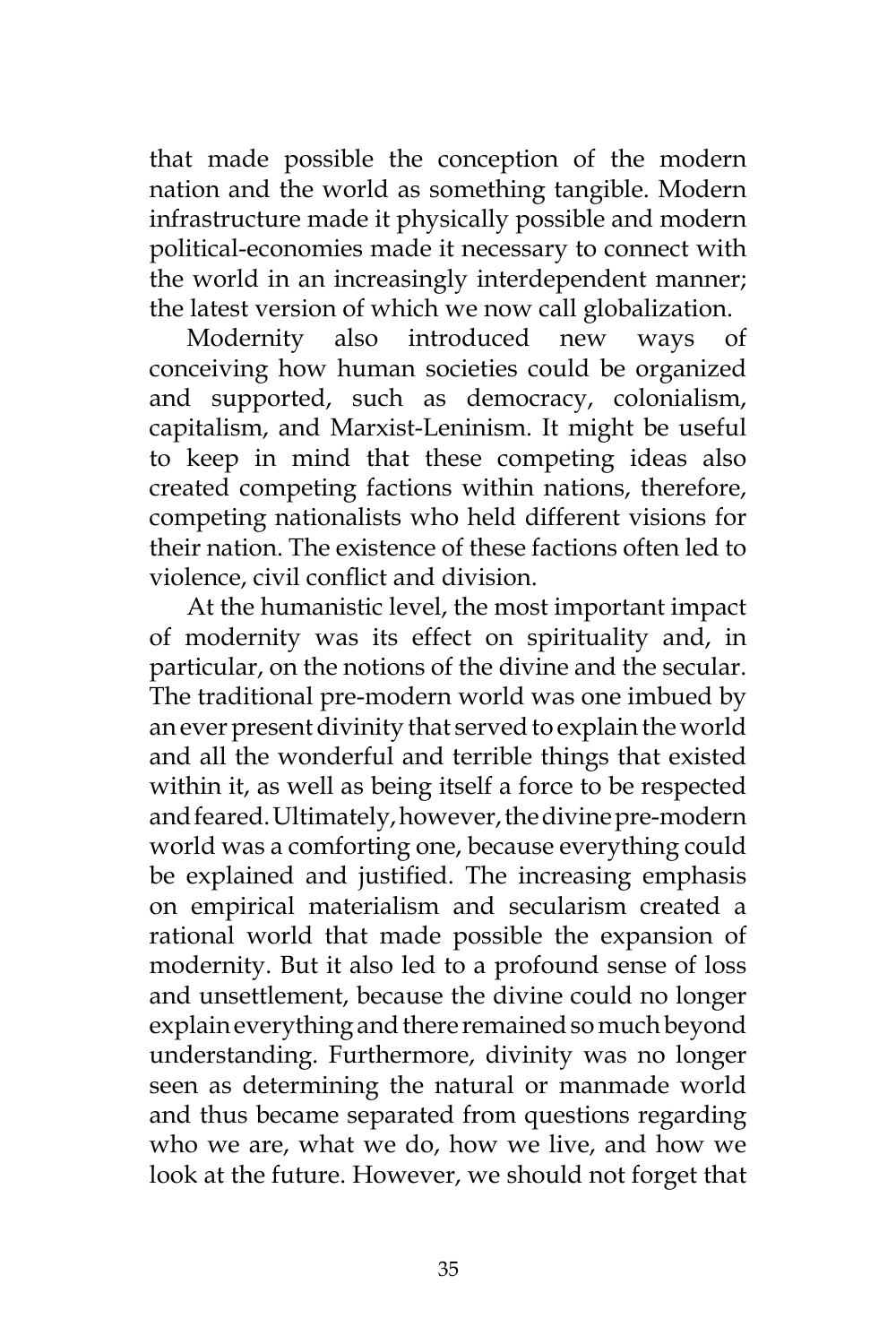religion and the divine continued to be relevant in answering the question why we exist.<sup>1</sup>

The political, economic, and social worlds were no longer limited to the local in the modern era, but increasingly encompassed more distant polities, economies, and people in greater and more complex and interdependent ways so that today we can easily think and imagine in global terms. The modes of government and the basis of legitimacy and power changed as well. At the individual level, it was now possible to conceptualize and imagine a limitless future of infinite possibilities unconstrained by those things that had defined the pre-modern world such as trade, class, gender, and god. Of course the modern world has its own constraints to include carry-overs from the pre-modern such as race, gender, class, and sometimes even faith. But it is the notion of equality, another distinctly modern conception, that has made it possible to imagine a world without such divisions and constraints. And, it is that mode of thinking, rather than reality, that is a feature of modernity.

This discussion of modernity is simplified but provides the beginnings of the basis for understanding how a particular society entered the modern age, interpreted and adapted modernity for its own needs, and created the kind of contemporary society that exists today.<sup>2</sup> Modernity, however, must also be seen in tandem with the development of *nationalism*, in particular activist modern political nationalism and national identity. Nationalism in a cultural or ethnic sense had long existed in human societies, but the visceral and emotional political nationalism that we are more familiar with is a distinct feature of the modern age. This is true whether that nationalism is based on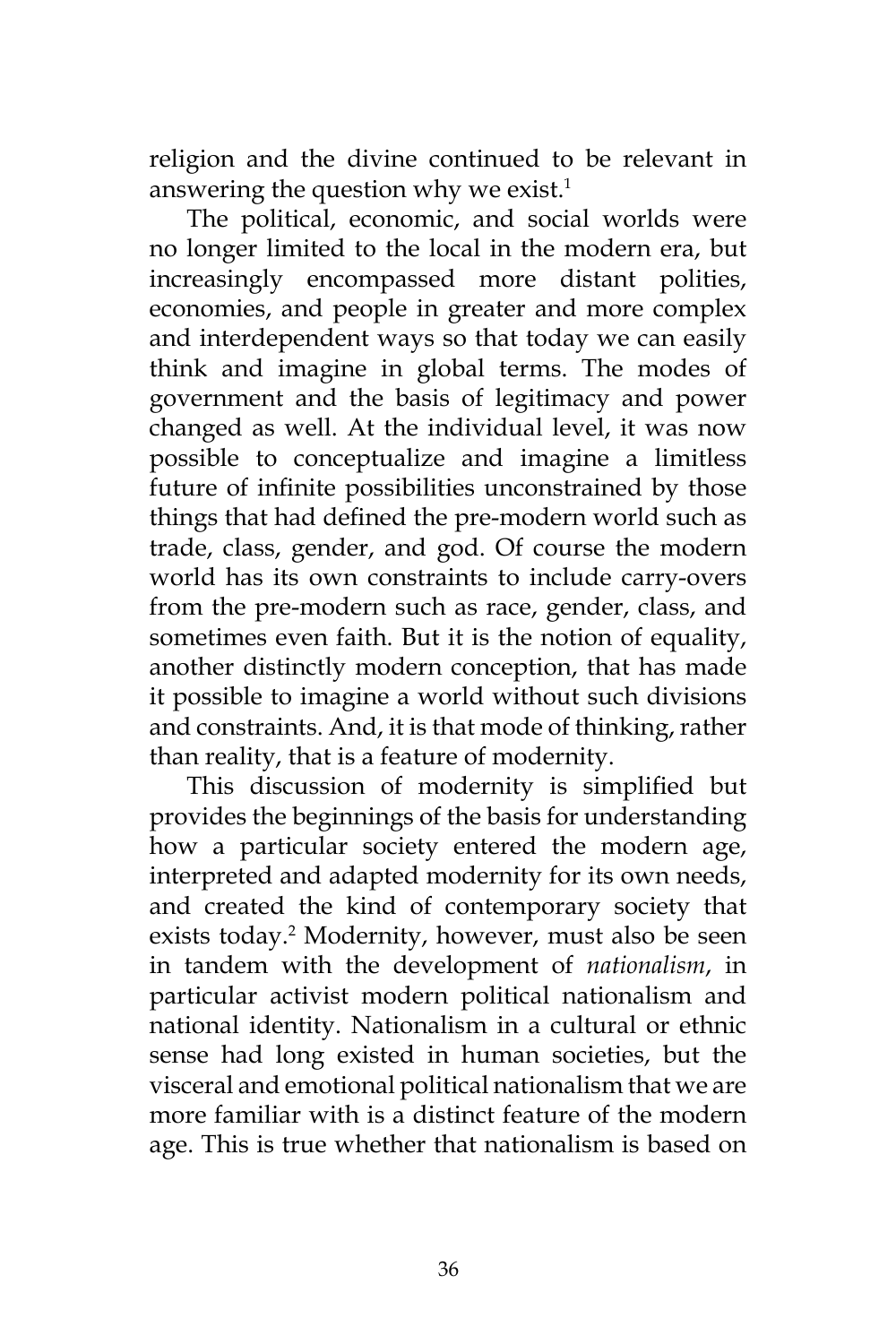a nation-state or on a more ambiguous ethnic-religious "community."3

Three important historical processes in the 20th century have had an overwhelming impact on the rise of modern nationalism: worldwide modernization (westernization), decolonization, and the end of the Cold War. These historical processes have created a world of over 200 nation-states, each with a distinct form of nationalism, and also opened the way for the development of a more politically outspoken and activist ethno-religious nationalism. The best way to study and understand how we arrived at where we are today in terms of modernity and nationalism is through history. Without an historical examination of the contingent turns and twists of a given society's path toward its contemporary form of modernity and nationalism, we will not gain a deep or what Geertz called "thick" understanding of what has determined contemporary ideas and forms of identity, interests, values, and world view.4

All modern nation-states achieved, or are trying to achieve, some acceptable balance between modernization in its original western form and native culture, to create a new and unique combination of modernity and nationalism. More often than not, the combination reflects an amalgam of native spirituality with Western materialism. For example, during East Asia's turbulent period on the cusp of modernity in the late 19th and early 20th centuries, we find ideas and slogans such as "Chinese spirit, western technology" and "Japanese spirit, western technology" to motivate the nation. This process continues today as demonstrated by such recent thoughts as how Confucianism is the source of East Asian economic success or Chinese notions of "Chinese-style capitalism." It is these processes that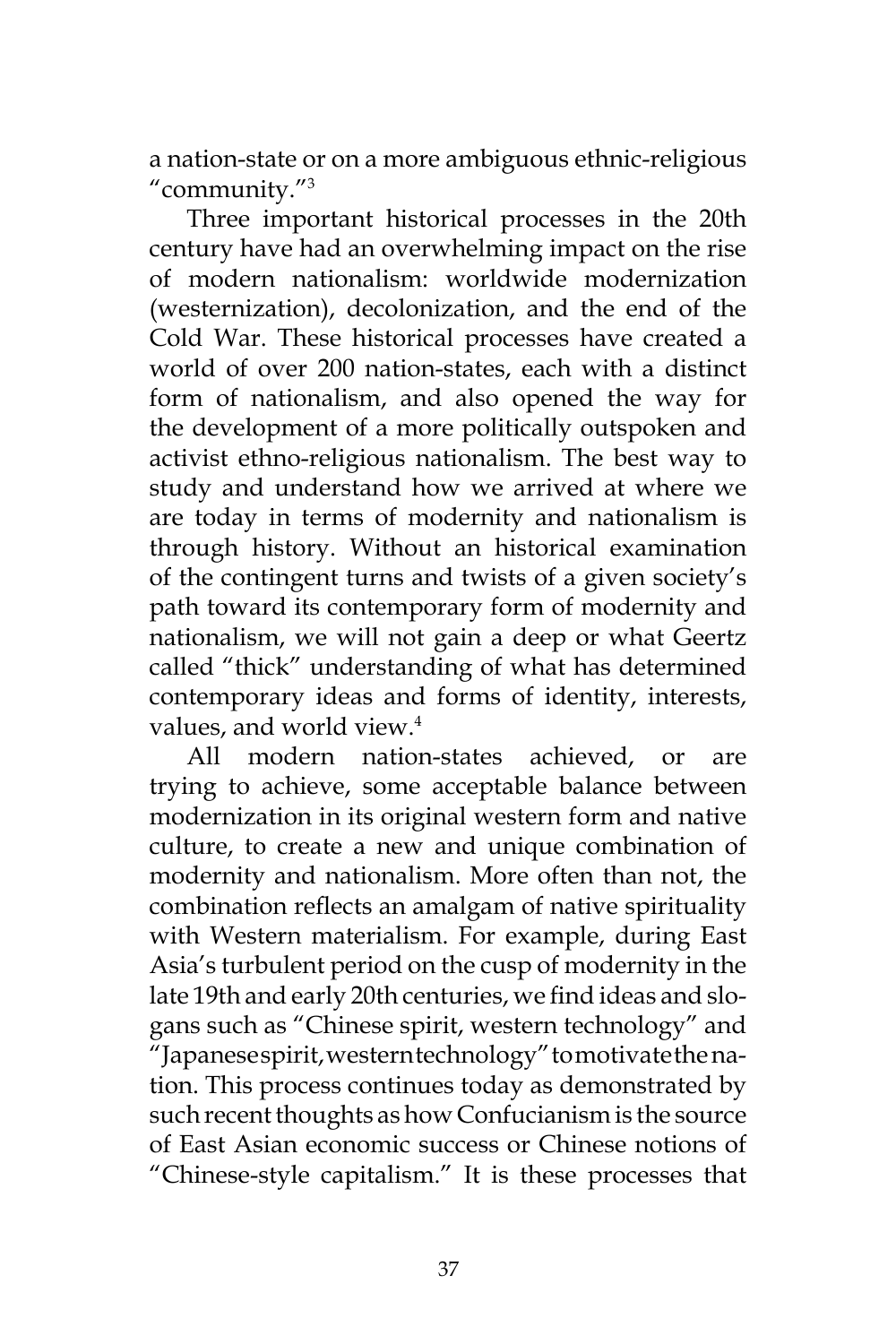strategic leaders should be most interested in, because they influence and determine values, interests, policy, and strategy.

#### **ENDNOTES - APPENDIX I**

1. Each reader will undoubtedly find exceptions to this generalized and simplified discussion of the relationship between divinity and secularism as a fundamental point of division between the traditional and the modern. The intent here is to point out a fundamental change in the course of human history. No study of man and society will claim absolute universality. To understand the continued existence of traditional modes of thought and life is also to understand how much that particular society has embraced or rejected modernity.

2. This is not to claim that all societies have become modern or have become modern at equal rates or achieved the same level of modernity, if such comparison was even possible. Thus, when one encounters a society that is less modern or not modern, it naturally leads not only to questions of why, but what it means for the values and interests of that society and how it might affect behavior and action.

3. The nationalism typology of Ernest Gellner, one of the great students of nationalism, included the category "diaspora nation/ nationalism" of which the most successful example is Israel. Other examples include Armenia, Palestine, and the radical Salafist Islamic movement to reestablish the Caliphate. Ernest Gellner, *Nations and Nationalism,* Ithaca, NY: Cornell University Press, 1983, pp. 101-109.

4. Clifford Geertz, Chapter 1, "Thick Description: Toward an Interpretive Theory of Culture," in *The Interpretation of Cultures,*  New York: Basic Books, 1973, pp. 3-30.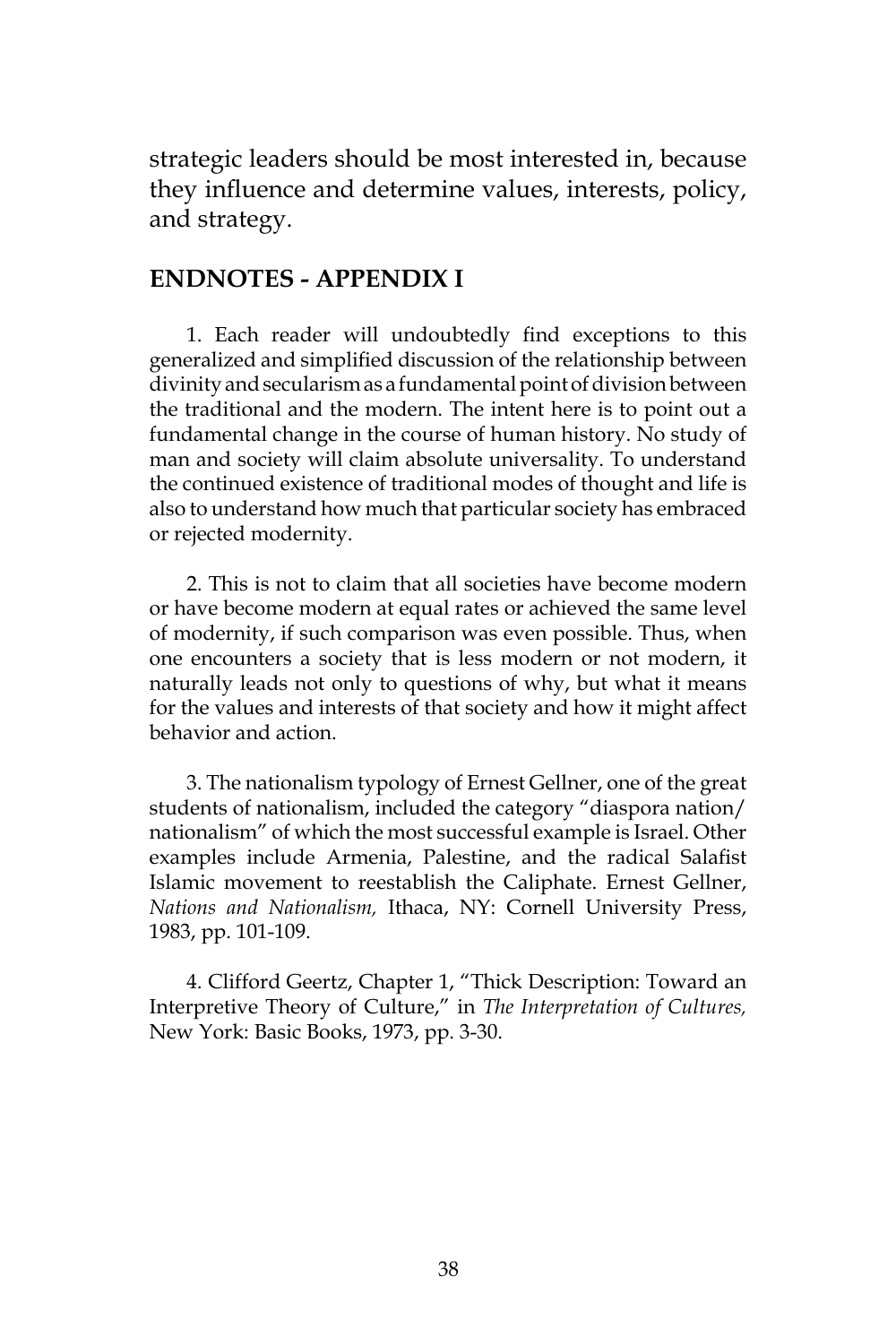#### **APPENDIX II**

### **A COMMENTARY ON LIBERTY AND FREEDOM AS DIMENSIONS OF MODERNITY AND NATIONALISM IN AMERICA**

If we accept the premise that culture can significantly influence policy and strategy, the most logical place to start our study is through self-examination. The key question is this: How do American forms of modernity and nationalism influence or determine the way America formulates policy and strategy? It is important here to keep in mind that, in so much as modernity and nationalism are culturally based and that culture can change through time and space, we must consider both the continuity and changes of these forces through our history. What specific aspects of American modernity and nationalism are relevant? Consider the circumstances of our revolutionary national origin and the role and influence of our conceptions and experiences of revolution, Christianity/Protestantism, freedom, liberty, Manifest Destiny, democracy and republicanism, capitalism, the Civil War, the valorization of innovation and adaptation, and middle class values, among other cultural factors. American identity, political culture, and both fueling and coping with globalization, are all affected by this foundation. More importantly, out of this foundation was formed a distinctive American world view, which provided a basis for understanding and sustaining its position in that world, and a mode of thinking about policy and strategy in attaining that position. These and other cultural forces have influenced policy and strategy in the past and the present, and will do so in the future.

An important dimension of American modernity and nationalism concerns the concepts of *liberty* and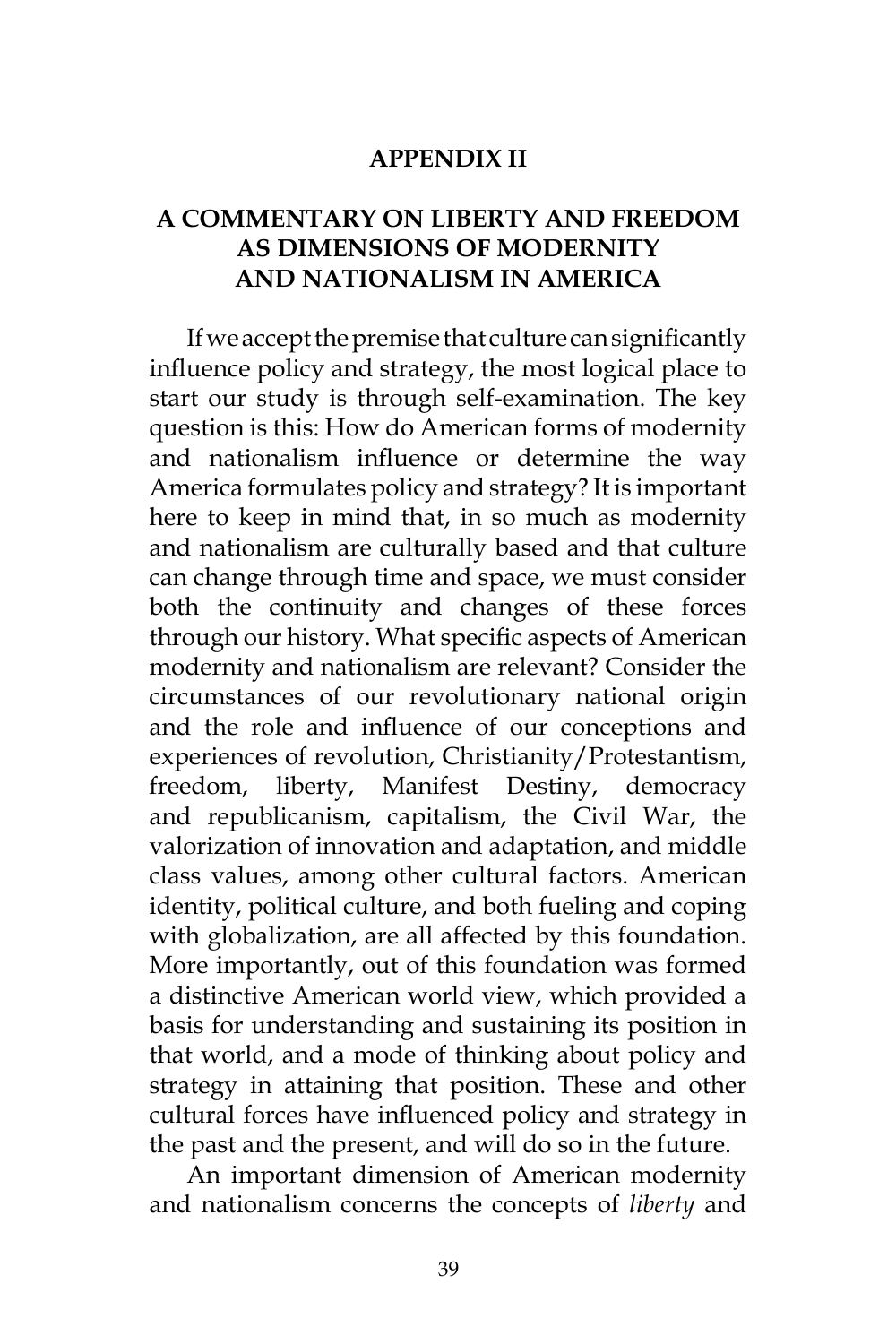*freedom*. Among the many studies on this subject, David Hackett Fischer's 2005 study *Liberty and Freedom* offers perhaps the most accessible.<sup>1</sup> An important insight is that the concepts of liberty and freedom have neither a common origin nor meaning, and that this distinction was meaningful in their effect on America society and history. And though both words originated from the West, they did so from two very different traditions. *Liberty* is a term that is derived from Latin and Greek, while *freedom* has a Northern Europe linguistic origin. *Liberty* is about earned individual *privilege,* while *freedom* is the notion that all have the *right* to be accepted as members of a free community while having the obligation to accept others who are different. Thus, *liberty* exerts a *fragmenting* force on society with individuals going their separate ways (i.e., centrifugal) while *freedom* is a *cementing* force (i.e., centripetal) that embraces all members of a community.

For Fischer, one way to analyze and understand American history was to look at it through the lens of how these concepts, liberty and freedom as cultural entities, changed in meaning over time. At differing times and places, the boundaries and the terms of what liberty and freedom meant converged and diverged, contracted and expanded. And yet, Fischer detected a larger historical pattern of absolute expansion of both liberty and freedom in America. Compared to the 18th century, Americans today have absolutely greater liberty as individuals, while American society has become much more open to accepting diversity as evidenced by the change in status and views about women, ethnic-racial-religious minorities, voting rights, civil rights, homosexuals, and social welfare among other groups.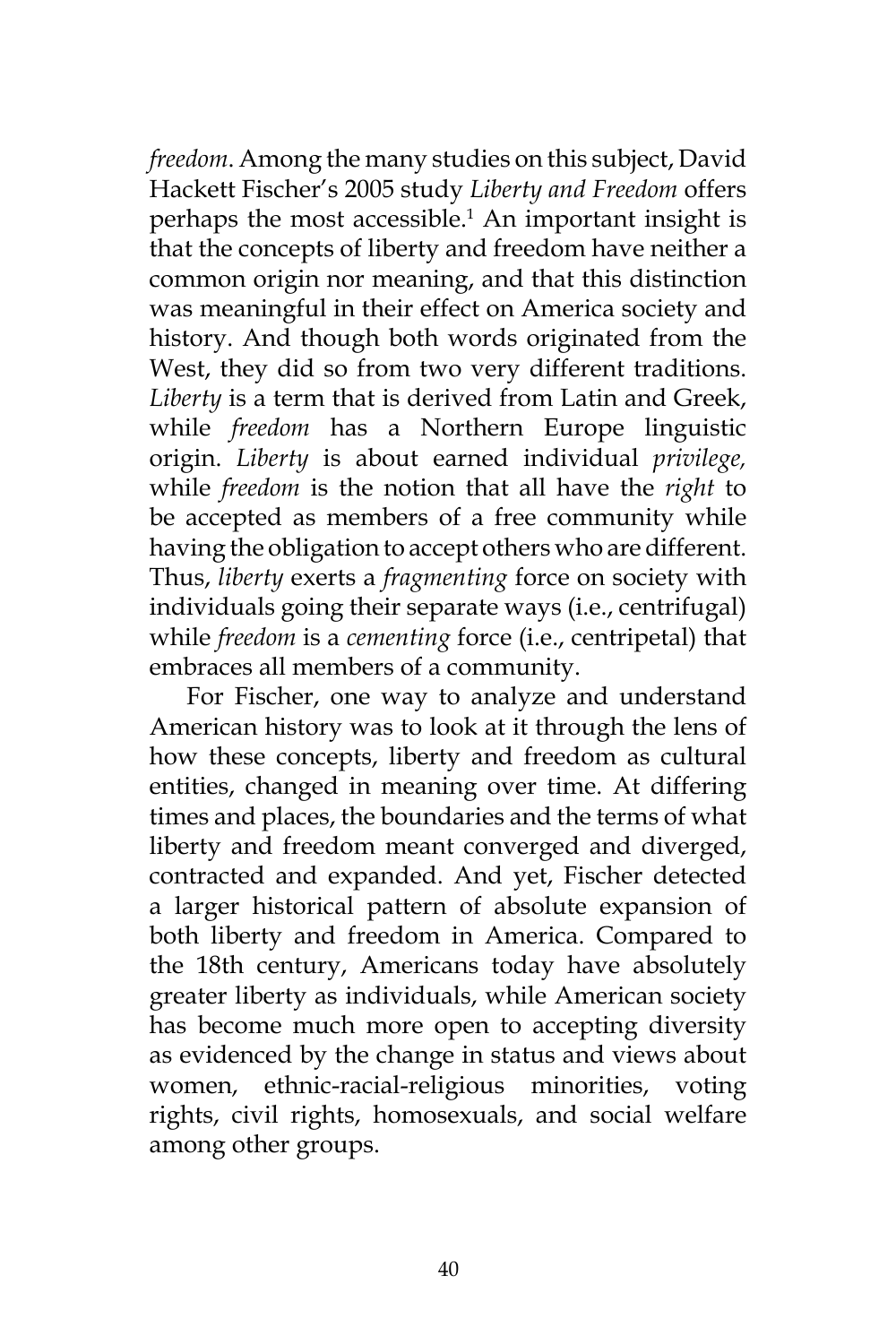# **ENDNOTES - APPENDIX II**

1. David Hackett Fischer, *Liberty and Freedom: A Visual History of America's Founding Ideas,* New York and Oxford, UK: Oxford University Press, 2005.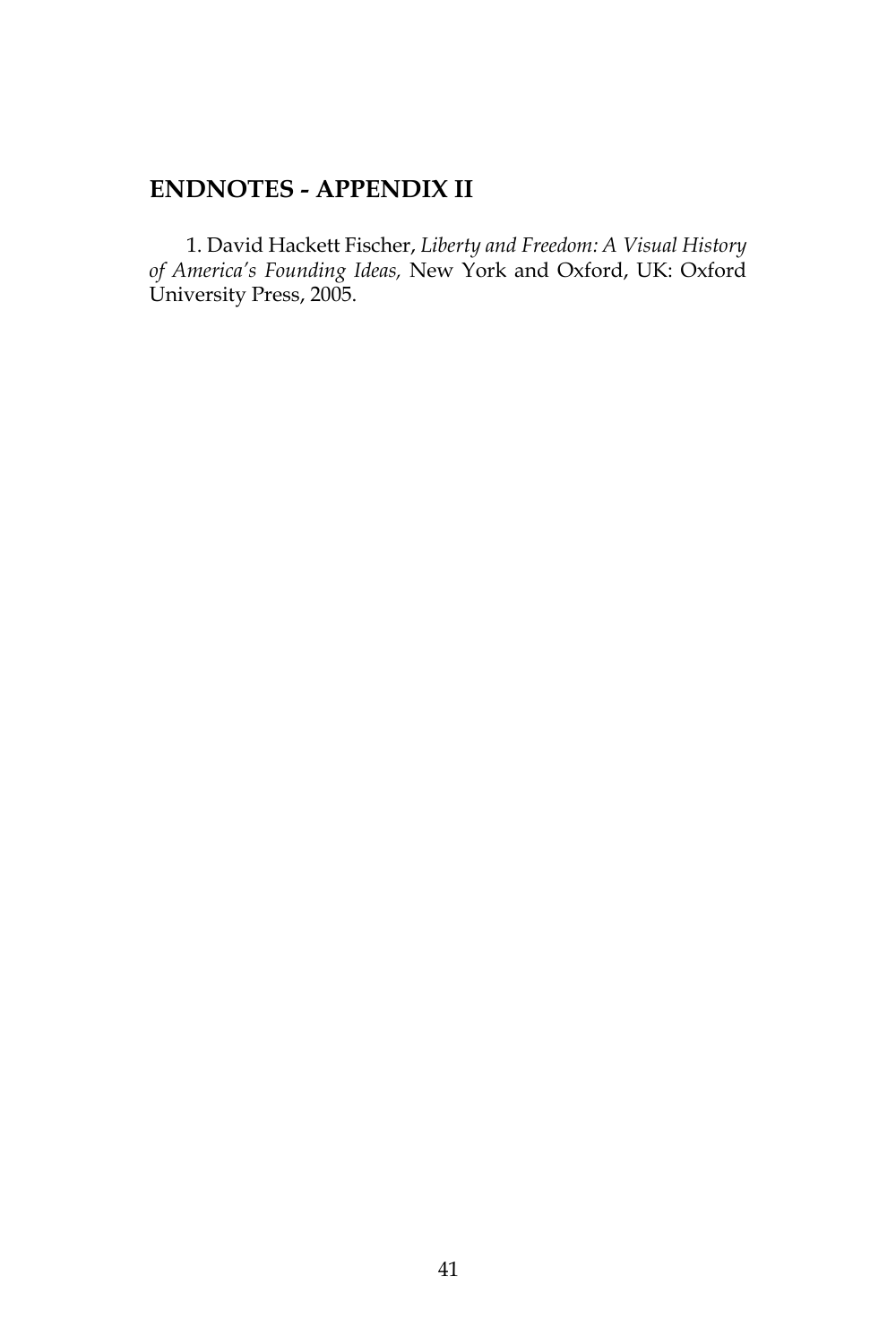#### **APPENDIX III**

### **A COMMENTARY ON LANGUAGE AS A DIMENSION OF MODERNITY AND NATIONALISM**

The examination of the conceptions of liberty and freedom and their etymologically distinct origins and meaning leads to considering language as an important dimension in the cultural study of modernity and nationalism. It is easy to forget that contemporary forms of modernity and nationalism are based on Western conceptions, inventions and creations, and that most of the terms and concepts associated with modernity and modern nationalism did not exist in non-Western societies; they had to be purposefully invented. Terms to describe modern political and economic processes that originated in the West required either a redefinition of existing words (risking ambiguity in meaning) or the creation of entirely new words (requiring a mechanism to popularize them). Modern political and economic concepts, some seemingly universal, such as liberty, freedom, nation-state, constitution, democracy, political party, election, citizen, national assembly, civil rights, and all the technical terms associated with the new inventions of the Industrial Age, did not exist outside of the West. Thus, native terms for them may not hold the same meaning and intent as they do in the West. Contemporary meanings for these terms are often a product of the complex historical experience of the collective society. Therefore, what the term originally meant in the early period of modernization may have changed to something different today, just as the conceptions of liberty and freedom changed through American history.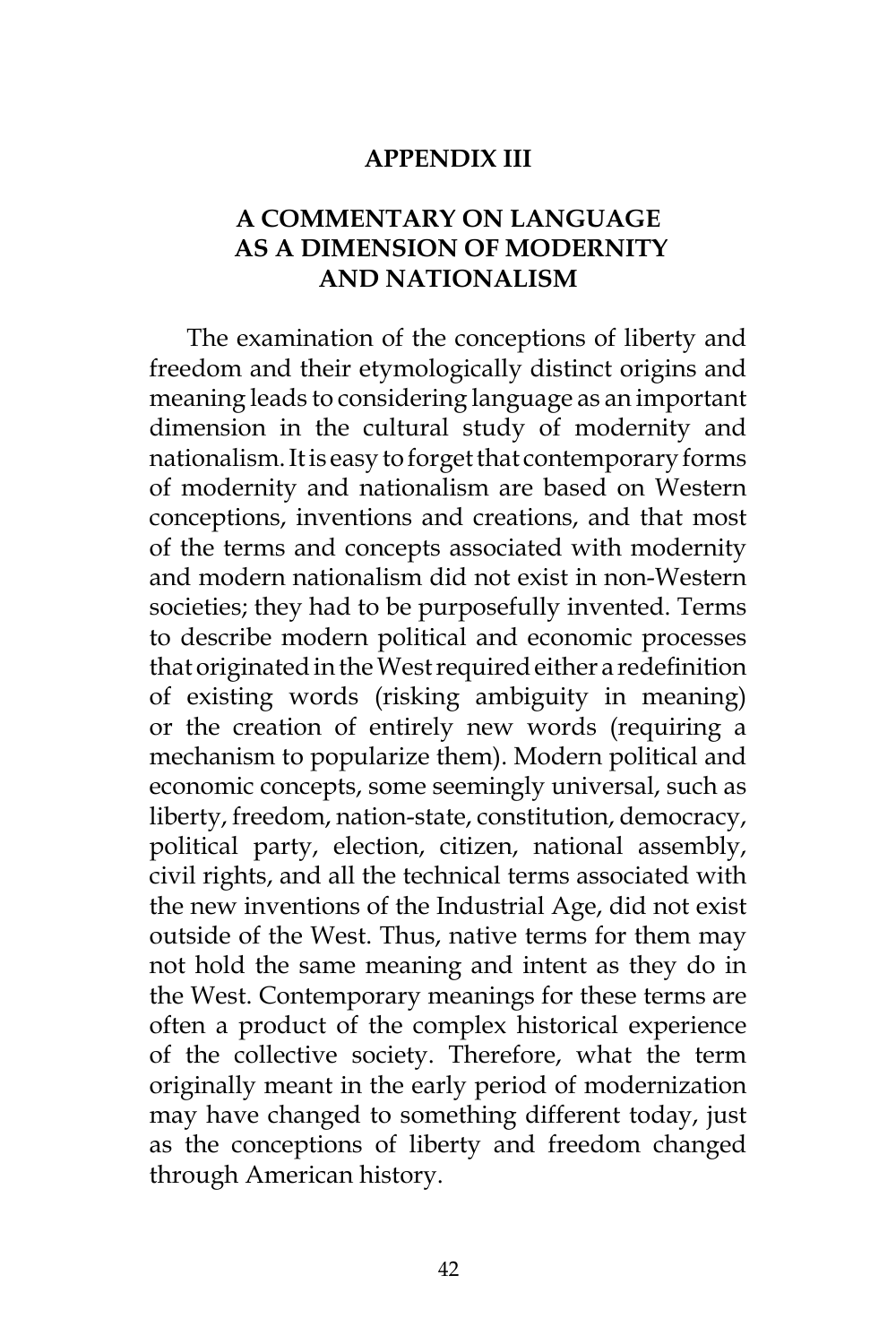A good example of the linguistic dimension of modernity and nationalism can be found in East Asia among nations that use Chinese characters. Many of the terms of modernity and nationalism were invented by Japan by either combining traditional Chinese characters in new ways or sometimes creating new characters. Japan did this because it was the first East Asian nation, indeed the first non-Western nation, to successfully embrace modernity and nationalism to become a powerful and rich modern industrialized nation by the end of the 19th century. Japan's linguistic products remain the foundation of modern terminology throughout East Asia today, thereby providing a conveniently common lexicon for the regional development of modernity and nationalism.

And yet, upon close examination, we can detect that the character-based words often did not necessarily convey precisely the same meaning as their English counterparts. A major part of the problem is that Chinese characters did not simply represent sounds, but individually contained a long cultural history of accumulated and modified meanings. A good example is the term used for "democracy." The term is formed by a new combination of two old characters  $(E \pm)$ .<sup>1</sup> The first character means "people" as in the masses, but historically this equated to feudal subjects and in particular farmers or peasants. The second character means "lord" or "master" and historically refers to the landlord or feudal lord. Combined, it literally means, "people as master of the land." There is here the notion that suggests a "dictatorship of the people." This is rather different from the Greco-Western notion of considering democracy as "rule of the majority." The Chinese compound places greater cultural emphasis on the people as a monolithic and unified entity. This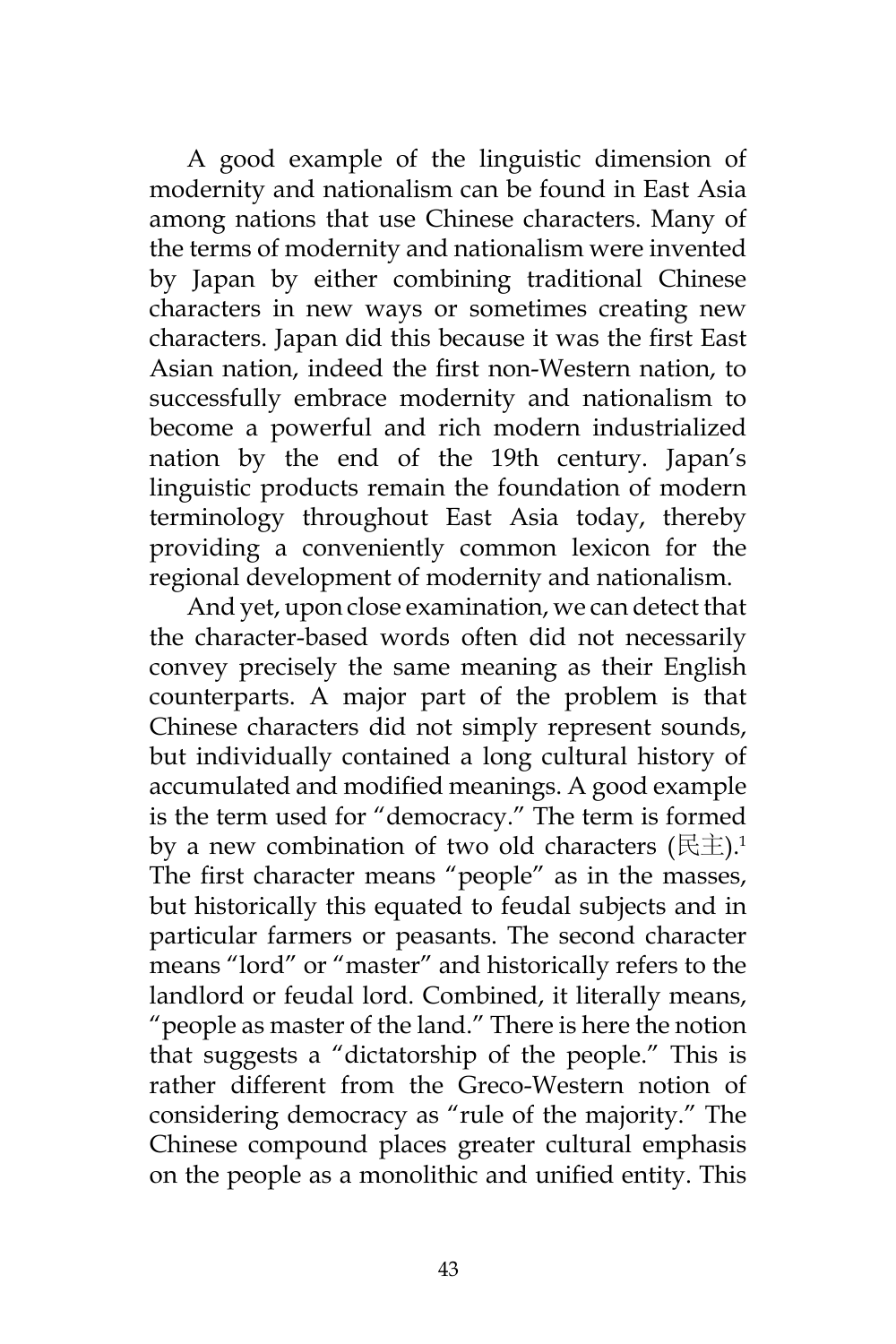emphasis on the unified collective is perfectly in accord with the traditional East Asian Confucian emphasis on the group over the individual and, one can argue, is related to a different notion of democracy in East Asia than in the West.

Aside from the linguistic dimension of modernity, can we say that a language, by itself, can provide a central basis for political nationalism? Clearly, language is a factor in nationalism. Language is important both as an actual source of common identity and also as an instrument for forming a shared identity. However, the relationship between language and nationalism seems to be complex, with many caveats, exceptions and even contradictions. There are two ways to consider this issue.

First, a purely linguistically based identity appears to be quite rare, if it exists at all. The Basques, Catalans, Bretons, Quebecois, Armenians, or the Welsh use language to solidify claims to a broader set of historical symbols, experiences, and values that identify them as separate. Language has also been used for nationalistic purposes by many nations in the 19th and the 20th centuries. Three examples of this are the role of the German language in the creation of Germany as a nation in the 19th century; the role of Italian to assert its unique national identity, also in the 19th century; and Japan's attempt to replace Korean with Japanese during Korea's colonization in the 20th century. Undeniably, language is important for national identity, but is it sufficient? The seemingly linguistically based nationalist movements, in fact, do not necessarily have a unique language or a direct correlation between linguistic distribution and the area of common national identity. Bretons share a wider linguistic heritage with other Gaelic speakers of northwestern Europe. Quebecois speak French but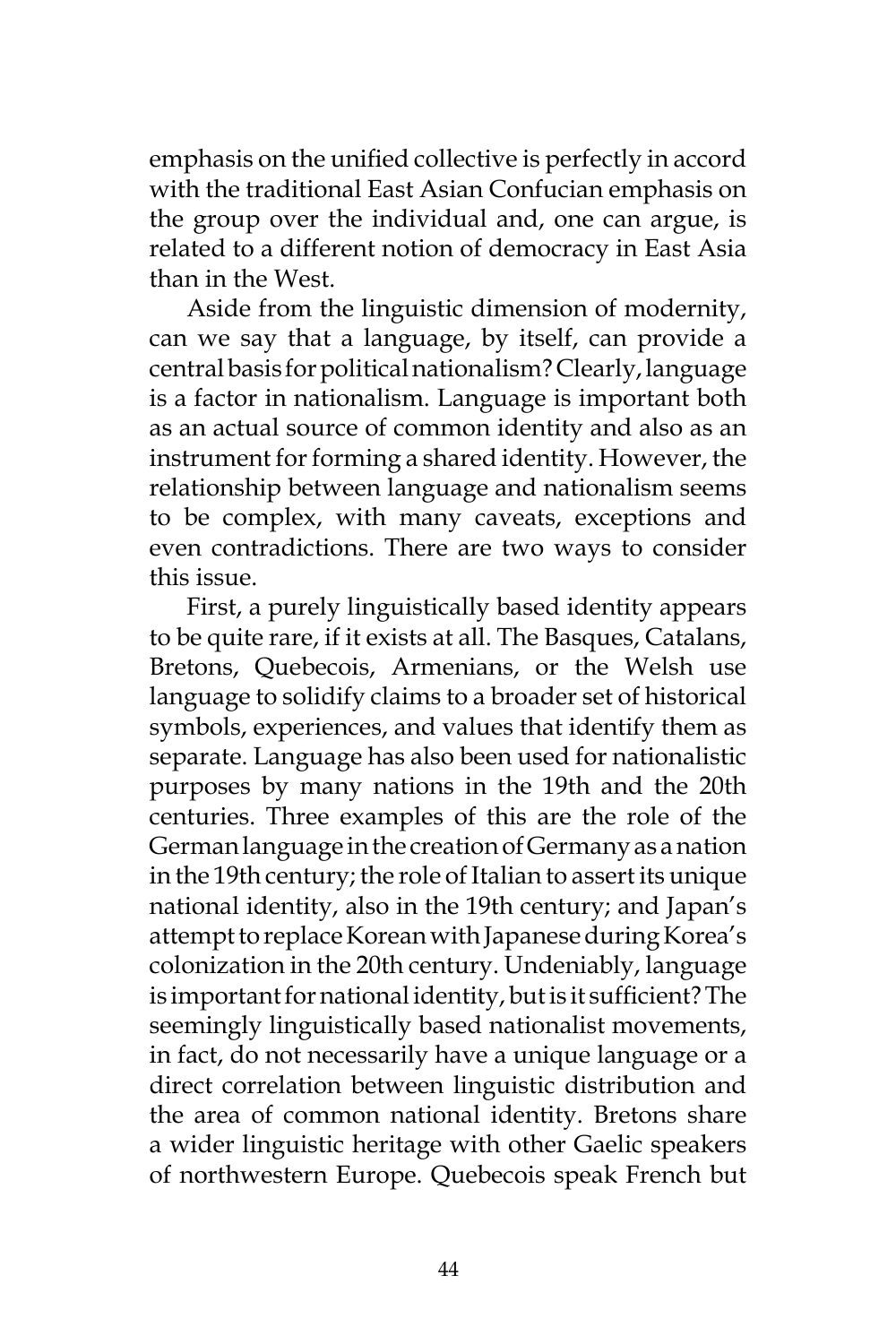do not identify as French nationals. Armenians have a nation-state, and yet, Turkish-Armenians clamor for a separate identity. The German linguistic spread seems to have been far wider than the area incorporated into the 19th century German nation. The common use of Chinese written language and classics for over a thousand years in China, Korea, Japan, and Vietnam, a deep source of a shared cultural tradition, have created widely divergent, even confrontational, forms of nationalism in those countries today. The crucial factor seems to be history and politics of the group based on its ethnic identity and perceived injustices rather than a common unique language. In these cases, language seems to have served merely as a cultural symbol of a unified historical experience and current status rather than as a fundamental source of national identity.

Second, while ethnic or religion based nationalism has undeniable political force similar to nation-state nationalism, there appears to be no example of a linguistically based nationalism with similar political potency. Language does not seem to be on the same categorical plane as ethnicity and religion nor as nation-state. Rather, language should be seen as one of the supporting cultural forces behind nationalism. It is clearly one of the principal instruments for how culture actually operates and transmits. Benedict Anderson's emphasis of the role of print capitalism in the creation of an imagined Indonesian national community cannot be made without assuming a common language.2 Ernest Gellner's notion of the critical role of a new industrial social organization in the creation of modern political nationalism cannot function efficiently without it.<sup>3</sup> Eric Hobsbawm and Terence Ranger's invented traditions of modern nation-states depend as much on the word as on images.4 David Hackett Fischer's historical trace of liberty and freedom could not have happened without